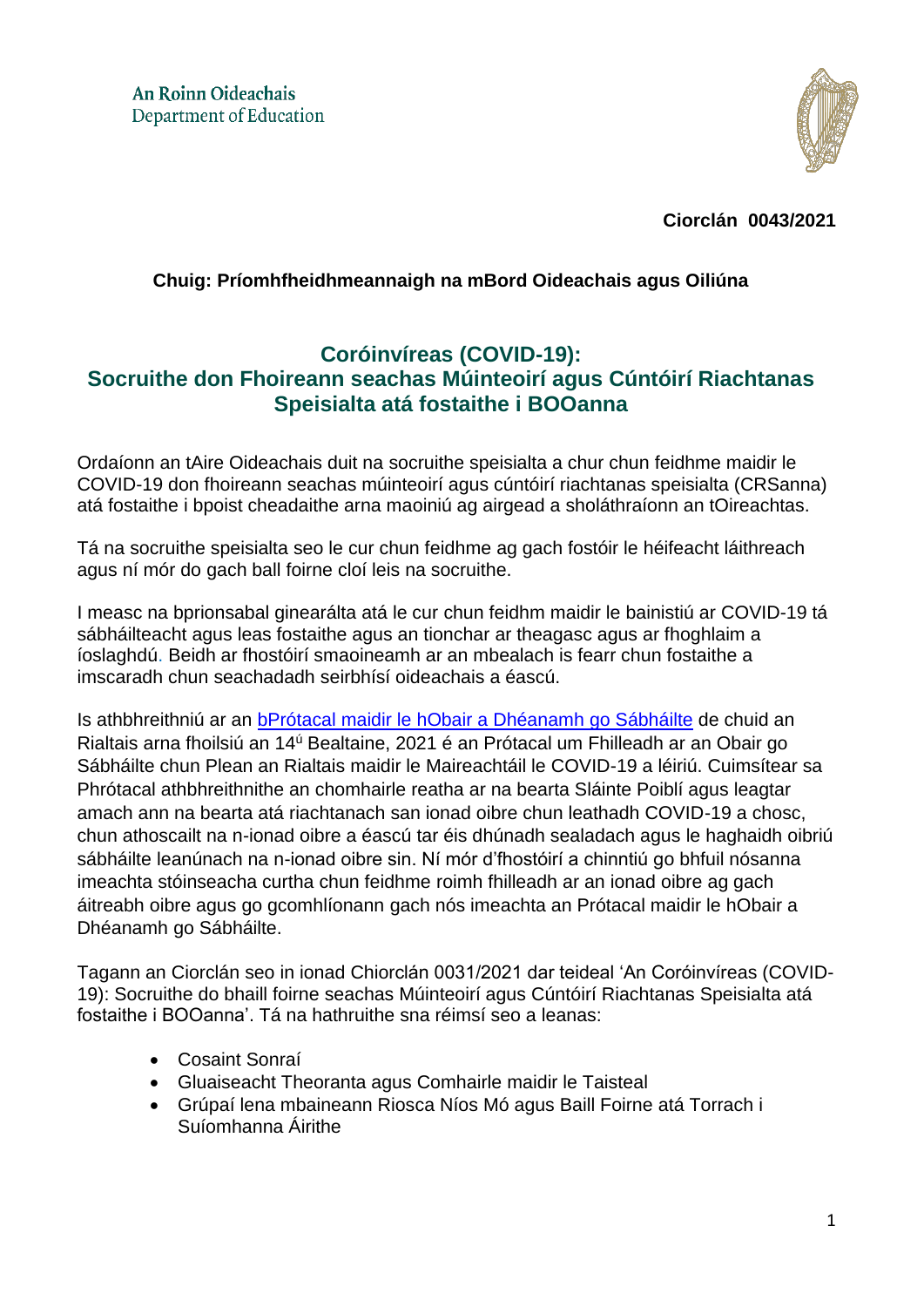Iarraimid ort a chinntiú go scaiptear an Ciorclán seo ar gach ball de na Boird Oideachais agus Oiliúna agus go gcuirtear an t-ábhar a chuimsítear ann in iúl do gach ball foirne seachas múinteoirí agus CRSanna i d'fhostaíocht, lena n-áirítear iad siúd atá ar chead neamhláithreachta.

Ba chóir gach ceist a thabhairt ar aird an fhostóra ar dtús ar mhaith leis dul i gcomhairle leis an BOOÉ. Is féidir aon cheisteanna breise maidir leis an gCiorclán seo a chur chuig an Roinn ag an seoladh ríomhphoist a leanas: [esr@education.gov.ie](mailto:esr@education.gov.ie) .

Is féidir teacht ar an gCiorclán seo ar shuíomh gréasáin na Roinne ag [https://www.gov.ie/ga/foilsiuchan/6743b-socruithe-oibre-do-bhaill-foirne-seachas](https://www.gov.ie/ga/foilsiuchan/6743b-socruithe-oibre-do-bhaill-foirne-seachas-muinteoiri-agus-cuntoiri-riachtanas-speisialta-ata-i-gcatagoir-mar-riosca-an-ard-raa-agus-do-bhaill-foirne-ata-torrach-seachas-muinteoiri-agus-cuintoiri-riachtanas-speisialta-ata-fostaithe-i-mbunscoileanna-agus-in-iar-bhunscoileanna-aitheanta-scoilbhliain-202122/)[muinteoiri-agus-cuntoiri-riachtanas-speisialta-ata-i-gcatagoir-mar-riosca-an-ard-raa-agus](https://www.gov.ie/ga/foilsiuchan/6743b-socruithe-oibre-do-bhaill-foirne-seachas-muinteoiri-agus-cuntoiri-riachtanas-speisialta-ata-i-gcatagoir-mar-riosca-an-ard-raa-agus-do-bhaill-foirne-ata-torrach-seachas-muinteoiri-agus-cuintoiri-riachtanas-speisialta-ata-fostaithe-i-mbunscoileanna-agus-in-iar-bhunscoileanna-aitheanta-scoilbhliain-202122/)[do-bhaill-foirne-ata-torrach-seachas-muinteoiri-agus-cuintoiri-riachtanas-speisialta-ata](https://www.gov.ie/ga/foilsiuchan/6743b-socruithe-oibre-do-bhaill-foirne-seachas-muinteoiri-agus-cuntoiri-riachtanas-speisialta-ata-i-gcatagoir-mar-riosca-an-ard-raa-agus-do-bhaill-foirne-ata-torrach-seachas-muinteoiri-agus-cuintoiri-riachtanas-speisialta-ata-fostaithe-i-mbunscoileanna-agus-in-iar-bhunscoileanna-aitheanta-scoilbhliain-202122/)[fostaithe-i-mbunscoileanna-agus-in-iar-bhunscoileanna-aitheanta-scoilbhliain-202122/](https://www.gov.ie/ga/foilsiuchan/6743b-socruithe-oibre-do-bhaill-foirne-seachas-muinteoiri-agus-cuntoiri-riachtanas-speisialta-ata-i-gcatagoir-mar-riosca-an-ard-raa-agus-do-bhaill-foirne-ata-torrach-seachas-muinteoiri-agus-cuintoiri-riachtanas-speisialta-ata-fostaithe-i-mbunscoileanna-agus-in-iar-bhunscoileanna-aitheanta-scoilbhliain-202122/)

Mark Bohan Príomhoifigeach Caidreamh Foirne Seachtrach

24 Lúnasa, 2021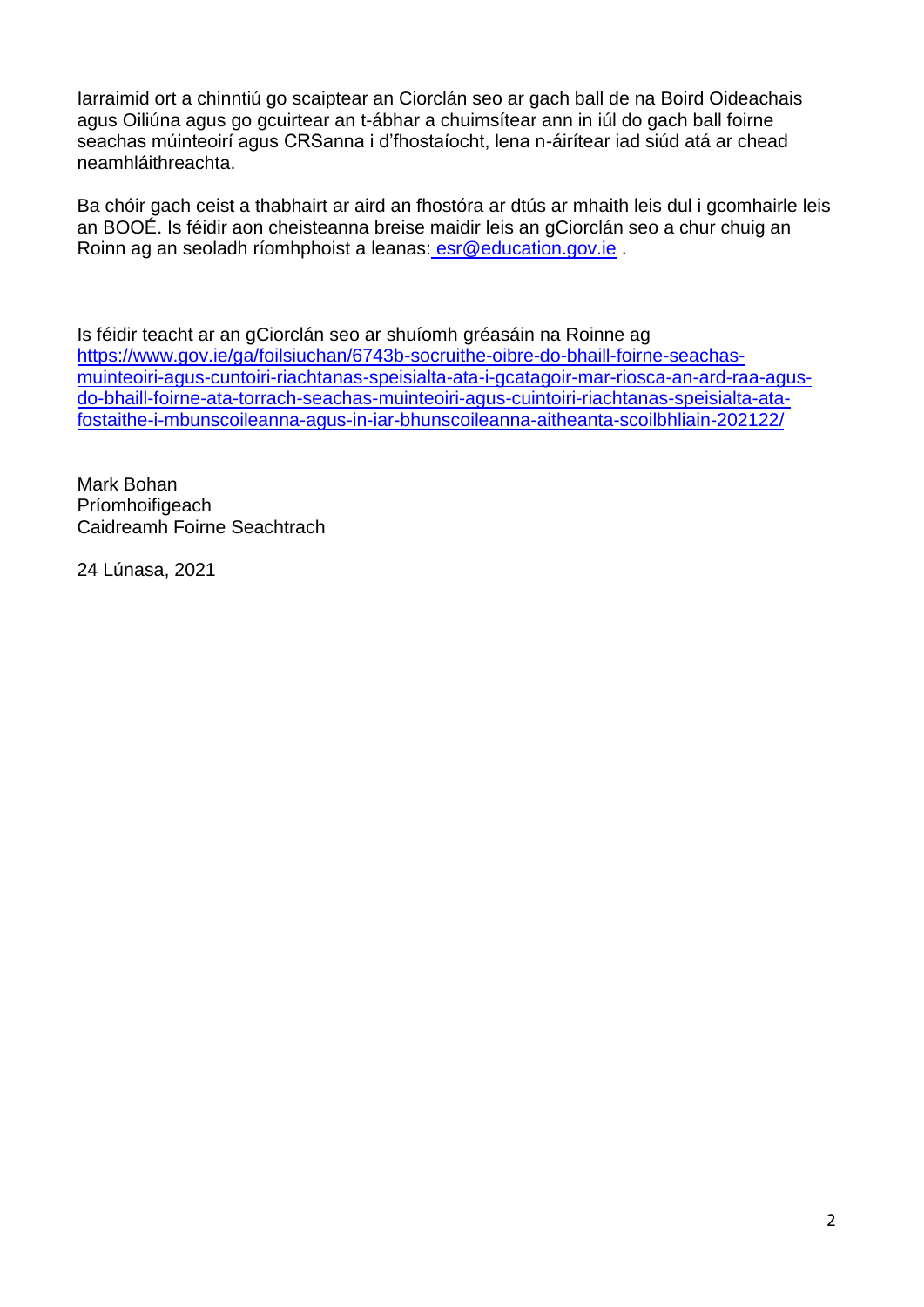# Clár an Ábhair

| 1.                                                                              |                                                                                              |  |  |
|---------------------------------------------------------------------------------|----------------------------------------------------------------------------------------------|--|--|
|                                                                                 |                                                                                              |  |  |
|                                                                                 |                                                                                              |  |  |
|                                                                                 |                                                                                              |  |  |
|                                                                                 |                                                                                              |  |  |
|                                                                                 |                                                                                              |  |  |
|                                                                                 |                                                                                              |  |  |
|                                                                                 |                                                                                              |  |  |
|                                                                                 |                                                                                              |  |  |
| 2.                                                                              |                                                                                              |  |  |
|                                                                                 |                                                                                              |  |  |
|                                                                                 |                                                                                              |  |  |
|                                                                                 |                                                                                              |  |  |
|                                                                                 |                                                                                              |  |  |
|                                                                                 |                                                                                              |  |  |
| 3.                                                                              |                                                                                              |  |  |
|                                                                                 |                                                                                              |  |  |
|                                                                                 |                                                                                              |  |  |
| 4.                                                                              |                                                                                              |  |  |
|                                                                                 |                                                                                              |  |  |
|                                                                                 |                                                                                              |  |  |
|                                                                                 |                                                                                              |  |  |
|                                                                                 | 4.4 Athrú sa Chatagóiriú maidir le Riosca don tSláinte de dheasca COVID-19  20               |  |  |
|                                                                                 |                                                                                              |  |  |
|                                                                                 | 4.6 Fostaí lena mbaineann freagrachtaí cúraim nó freagrachtaí cúraim leanaí nó a chónaíon le |  |  |
|                                                                                 |                                                                                              |  |  |
|                                                                                 |                                                                                              |  |  |
|                                                                                 |                                                                                              |  |  |
|                                                                                 |                                                                                              |  |  |
|                                                                                 |                                                                                              |  |  |
| Aguisín C - Foirm Dhearbhúcháin - Grúpa lena mBaineann Gluaiseacht Theoranta 31 |                                                                                              |  |  |
|                                                                                 | Aguisín D - Foirm Dhearbhúcháin - Grúpa lena mBaineann Riosca an-mhór 33                     |  |  |
|                                                                                 |                                                                                              |  |  |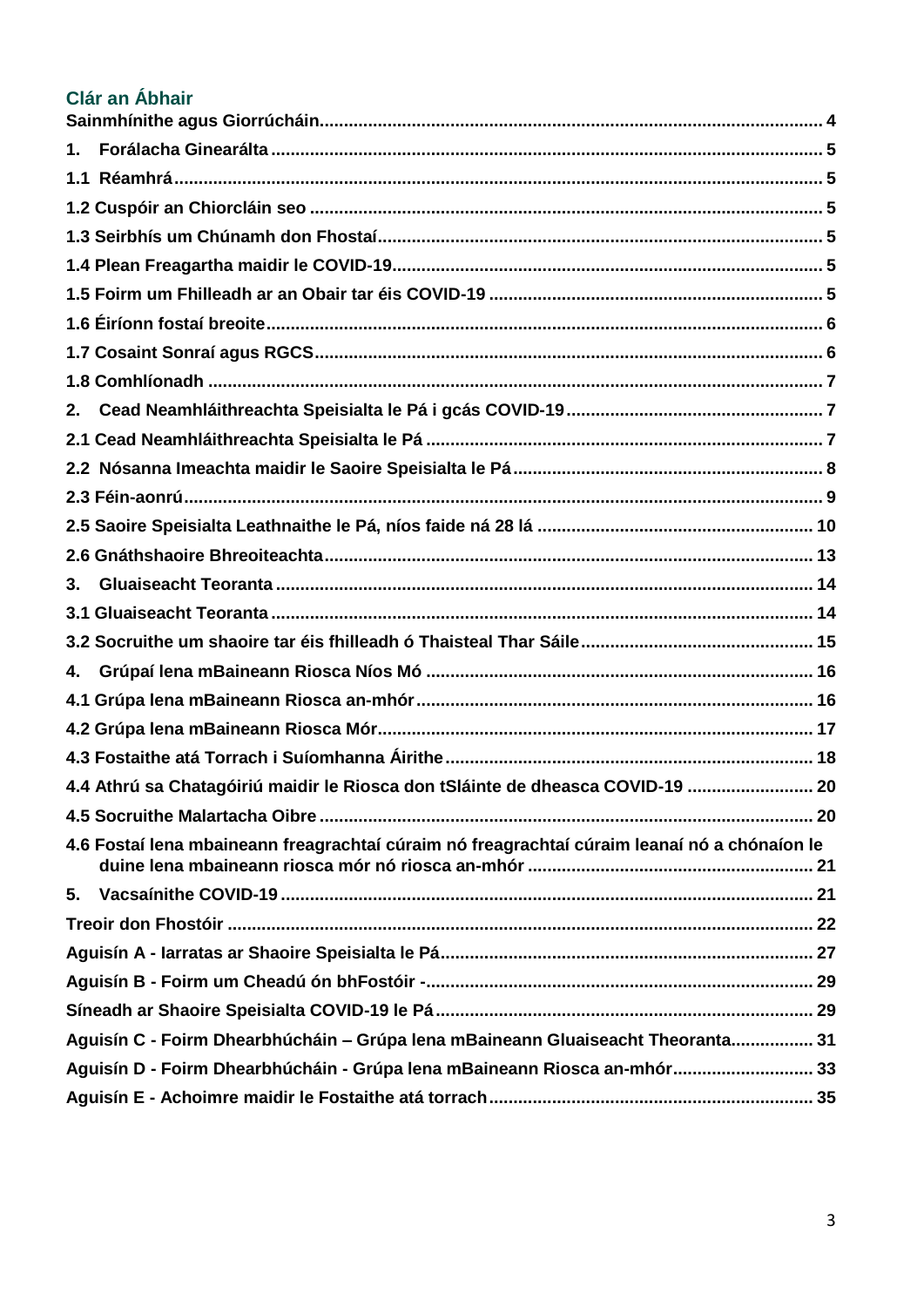### <span id="page-3-0"></span>**Sainmhínithe agus Giorrúcháin**

Chun críche an Chiorcláin seo baineann na bríonna a shanntar dóibh anseo leis na téarmaí seo mura léiríonn an comhthéacs a mhalairt.

**Clutharú** - ciallaíonn sin fostaí atá i mbaol an-ard breoiteachta de dheasca COVID-19 a tholg agus is gá dó nó di fanacht sa bhaile a oiread agus is féidir agus teagmháil fhisiciúil le daoine eile a sheachaint.

**RCPA** - ciallaíonn sin an Roinn Caiteachais Phoiblí agus Athchóirithe.

**Fostaí** - ciallaíonn sin gach ball foirne seachas múinteoirí agus cúntóirí riachtanas speisialta (CRSanna) atá fostaithe i BOOanna i bpoist cheadaithe arna maoiniú ag airgead arna sholáthar ag an Oireachtas.

**Fostóir** - ciallaíonn sin Bord Oideachais agus Oiliúna (BOO)

**RGCS** - ciallaíonn sin an Rialachán Ginearálta maidir le Cosaint Sonraí (RGCS) (Rialachán (AE) 2016/679).

**DG** – ciallaíonn sin Dochtúir Ginearálta.

**FSS** - ciallaíonn Feidhmeannacht na Seirbhíse Sláinte.

**Príomhionadaí na nOibríthe** - ciallaíonn sin an fostaí atá ceaptha san ionad oibre, chun ionadaíocht a dhéanamh ar bhaill foirne, a oibreoidh i gcomhar leis an bhfostóir d'fhonn cabhrú le bearta a chur chun feidhme chun scaipeadh COVID-19 a chosc, faireachán a dhéanamh maidir le comhlíonadh na mbeart sin agus a bheith bainteach le comhairle sláinte i ndáil le COVID- 19 a chur in iúl san ionad oibre.

**Seirbhís Sláinte Ceirde (SSC)** - ciallaíonn sin soláthraithe comhairle shláinte neamhspleách ar shláinte cheirde don fhostóir.

**Cosaint Shuntasach ón Vacsaín** – ciallaíonn sin mar a shonraítear faoi láthair [i](https://www.hpsc.ie/a-z/respiratory/coronavirus/novelcoronavirus/guidance/contacttracingguidance/Guidance_impact%20of%20vaccination%20on%20contact%20tracing%20guidance.pdf) bhFoilseachán [an Lárionaid Faire um Chosaint Sláinte](https://www.hpsc.ie/a-z/respiratory/coronavirus/novelcoronavirus/guidance/contacttracingguidance/Guidance_impact%20of%20vaccination%20on%20contact%20tracing%20guidance.pdf) dar teideal 'Treoir maidir le [Tionchar an Vacsaínithe ar rianú teagmhálaithe' .](https://www.hpsc.ie/a-z/respiratory/coronavirus/novelcoronavirus/guidance/contacttracingguidance/Guidance_impact%20of%20vaccination%20on%20contact%20tracing%20guidance.pdf)Tabhair faoi deara go bhféadfadh an sainmhíniú sin athrú le himeacht aimsire. Faoi láthair, sainmhínítear Cosaint Shuntasach ón Vacsaín mar:

- 7 lá tar éis an dara dáileog Pfizer-BioNTech a fháil
- 14 lá tar éis an dara dáileog Moderna a fháil
- 14 lá tar éis an dáileog Janssen a fháil (cúrsa vacsaínithe aon dáileog amháin)
- 15 lá tar éis an dara dáileog AstraZeneca a fháil

**An Roinn** - ciallaíonn sin an Roinn Oideachais.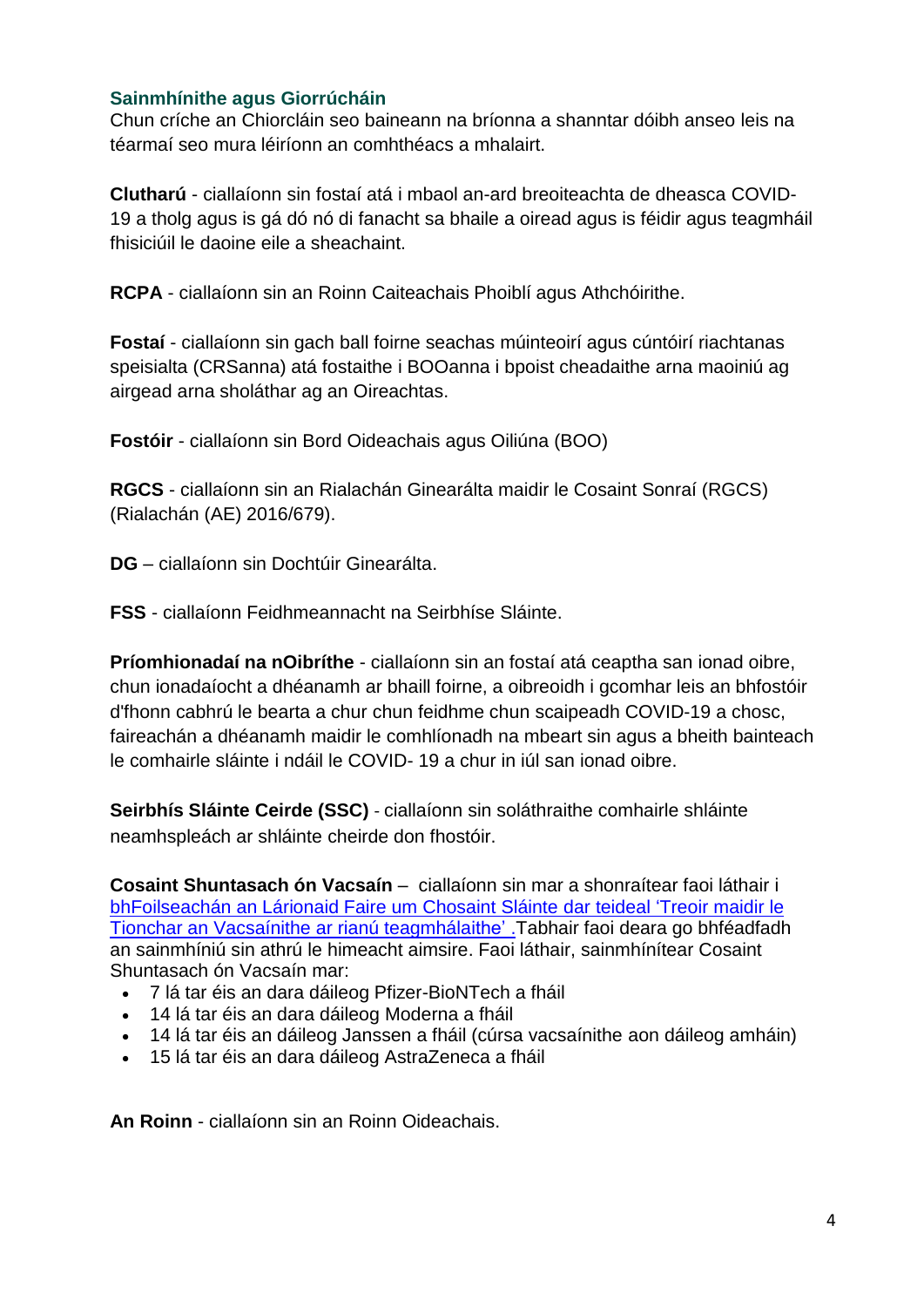## <span id="page-4-0"></span>**1. Forálacha Ginearálta**

### <span id="page-4-1"></span>**1.1 Réamhrá**

- 1.1.1 Is víreas é an coróinvíreas (COVID-19) a fhéadtar a bheith ina chúis le breoiteacht a théann i bhfeidhm ar na scamhóga agus ar na haerchonairí.
- 1.1.2 Tá oibleagáidí ar an bhfostóir faoin Acht um Shábháilteacht, Sláinte agus Leas ag an Obair, 2005 sábháilteacht agus leas na mball foirne ag an obair a áirithiú.

### <span id="page-4-2"></span>**1.2 Cuspóir an Chiorcláin seo**

1.2.1 Is é cuspóir an Chiorcláin seo é comhairle a thabhairt d'fhostóirí faoi na socruithe reatha maidir le COVID-19 d'fhostaithe. Tá Treoir don Fhostóir maidir le COVID-19 ar fáil i [gCaibidil](#page-21-0) 6 den Chiorclán seo, ina gcuimsítear na socruithe oibre agus na socruithe maidir le saoire a bhainfidh le fostaithe faoi na cúinsí ar leith, mar atá mionsonraithe.

## <span id="page-4-3"></span>**1.3 Seirbhís um Chúnamh don Fhostaí**

1.3.1 Tá an tSeirbhís um Chúnamh don Fhostaí ar fáil mar acmhainn tacaíochta d'fhostaithe. Tá an líne chabhrach rúnda teileafóin saor in aisce ar fáil 24 huaire sa lá, 365 lá sa bhliain *(1800 814 243).*

#### <span id="page-4-4"></span>**1.4 Plean Freagartha maidir le COVID-19**

- 1.4.1 Tá Plean Freagartha maidir le COVID-19 saincheaptha chun tacú le fostóirí agus le fostaithe bearta a chur i bhfeidhm a bhfuil sé mar aidhm acu scaipeadh COVID-19 a chosc san ionad oibre. Sonraítear ann na beartais agus na cleachtais is gá a bheith ag an ionad oibre chun 'Prótacal chun Obair a Dhéanamh go Sábháilte' de chuid an Rialtais a chur chun feidhme, d'fhonn cosc a chur ar thabhairt isteach agus scaipeadh COVID-19 san ionad oibre.
- 1.4.2 Ceanglaítear ar gach fostóir Plean Freagartha i ndáil le COVID-19 cothrom le dáta a bheith i bhfeidhm. Tugtar breac-chuntas sa phlean maidir leis na socruithe atá i bhfeidhm d'fhonn ionad oibre sábháilte a chinntiú do gach fostaí. Tá oibleagáid ar an bhfostóir Plean Freagartha i ndáil le COVID-19 a phlé le fostaithe agus a chinntiú go bhfuil gach beart maolaithe riosca iomchuí i bhfeidhm go soiléir chun iad a chosaint.
- 1.4.3 Tá sé de dhualgas ar gach fostaí Plean Freagartha i ndáil le COVID-19 an fhostóra a chomhlíonadh go hiomlán. Tá comhoibriú idir an fostóir, an fostaí agus Príomhionadaí/Príomhionadaithe na nOibrithe chun a chinntiú go gcloítear leis na bearta.

#### <span id="page-4-5"></span>**1.5 Foirm um Fhilleadh ar an Obair tar éis COVID-19**

1.5.1 Mar chuid den Phlean Freagartha i leith COVID-19, ní mór d'fhostóirí Foirm um Fhilleadh ar an Obair tar éis COVID-19 a chur ar fáil do gach fostaí lena comhlánú, d'fhonn cabhrú lena bhfilleadh slán ar an ionad oibre tar éis dóibh a bheith as láthair.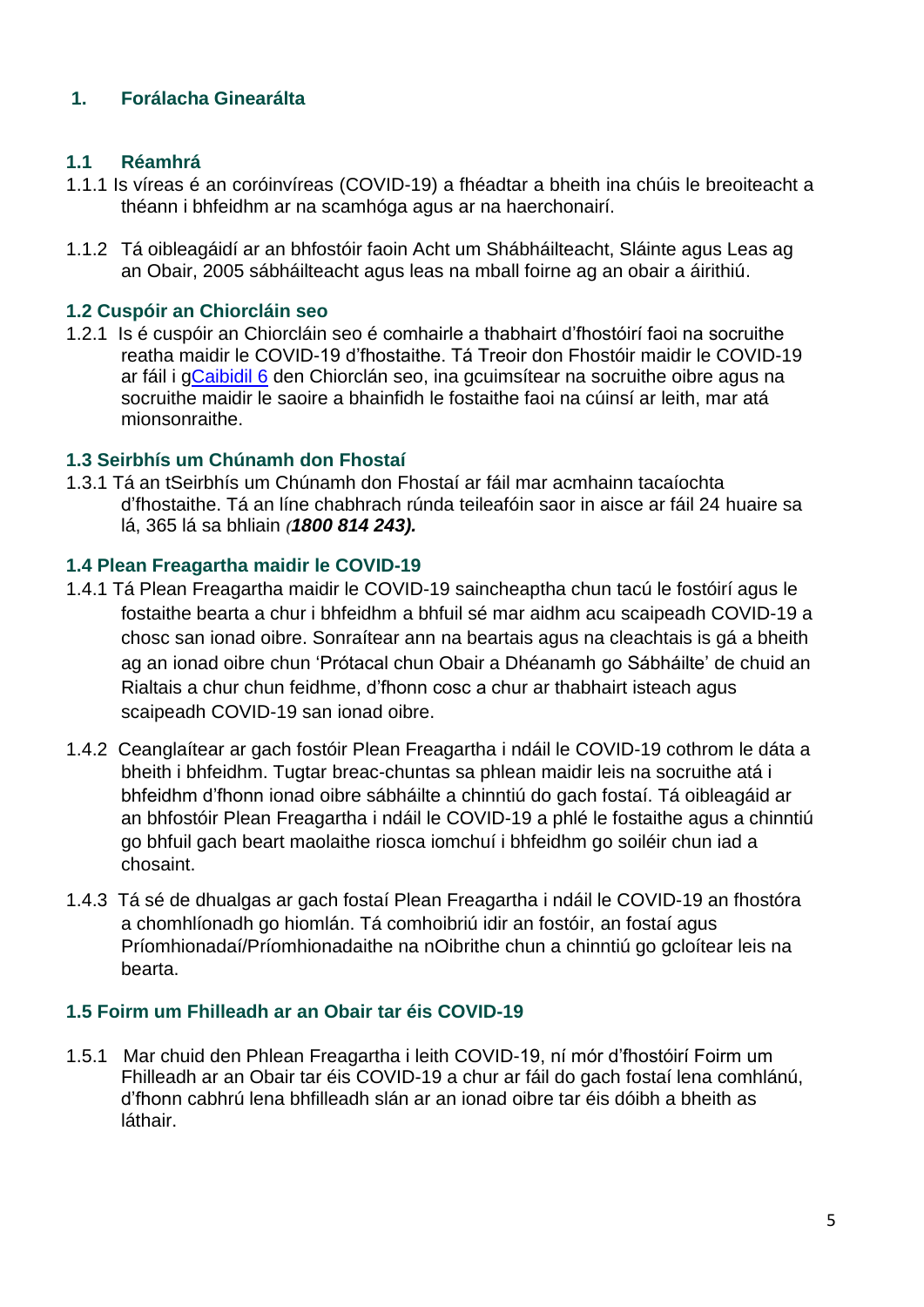- 1.5.2 Ceanglaítear ar fhostaí, mar chuid de Phlean Freagartha COVID-19, an Fhoirm um Fhilleadh ar an Obair tar éis COVID-19 a chomhlánú roimh an dáta dó nó di chun filleadh ar ais ar an ionad oibre.
- 1.5.3 Níor chóir don fhostaí an Fhoirm um Fhilleadh ar an Obair tar éis COVID-19 a chomhlánú ach uair amháin i.e. sula bhfillfidh sé nó sí ar an ionad oibre. Féadfaidh fostóir a iarraidh ar fhostaí, áfach, a dhearbhú nár athraíodh na sonraí a chuirtear ar fáil san Fhoirm um Fhilleadh ar an Obair e.g. tar éis tréimhse ina raibh an t-ionad oibre dúnta, tar éis cead neamhláithreachta, tar éis a bheith ag taisteal nó nuair nach bhfreastalaíonn an fostaí ar an ionad oibre go minic. Féadfaidh an fostaí deimhniú a sholáthar don fhostóir, ó bhéal nó i scríbhinn. Ba cheart don fhostóir taifead a choinneáil de dhearbhú an fhostaí.
- 1.5.4 Ba cheart d'fhostaí nua nó d'fhostaí ionaid a cheaptar ar BOOanna éagsúla i rith na scoilbhliana an Fhoirm Réamhfhilleadh ar an Obair tar éis COVID-19 a chomhlánú uair amháin i leith gach fostóra.
- 1.5.5 Ba cheart d'fhostaí fógra a thabhairt dá f(h)ostóir má thagann aon athruithe ar a c(h)uid imthosca in am ar bith.

#### <span id="page-5-0"></span>**1.6 Éiríonn fostaí breoite**

- 1.6.1 Tá sé tábhachtach a thabhairt chun suntais nach mór d'fhostaí ar bith atá ag mothú tinn gan freastal ar an ionad oibre. Baineann sé sin le haon bhreoiteacht intarchurtha le linn na tréimhse éigeandála COVID-19 seo.
- 1.6.2 Sa chás go n-éiríonn fostaí tinn san ionad oibre, ba cheart don fhostóir na nósanna imeachta atá leagtha amach i bPlean Freagartha COVID-19 an fhostóra a leanúint.

## <span id="page-5-1"></span>**1.7 Cosaint Sonraí agus RGCS**

- 1.7.1 Is í an chúis a n-éilíonn an BOO na sonraí pearsanta a chuirtear ar fáil, ná chun an tsaoire speisialta le pá agus éilimh ionadaithe a phróiseáil. Tá sonraí iomlána faoi Bheartas Cosanta Sonraí an BOO ina leagtar amach conas a úsáidfear sonraí pearsanta, lena n-áirítear faisnéis maidir le cearta mar ábhar sonraí, ar fáil ón BOO.
- 1.7.2 Ceadaítear de réir Airteagal 6(1)(c) i gcomhar le hAirteagal 9(2)(b) maidir le sonraí de chatagóir speisialta (lena n-áirítear sonraí sláinte) den RGCS sonraí de chatagóir speisialta (lena n-áirítear sonraí sláinte) a phróiseáil ar chúiseanna sláinte agus sábháilteachta. Ina theannta sin, ceadaítear de réir Airteagal 6(1)(e) i gcomhar le hAirteagail 9(2)(i), mar aon le halt 53 den Acht um Chosaint Sonraí, 2018, sonraí de chatagóir speisialta (lena n-áirítear sonraí sláinte) a phróiseáil ar chúiseanna a bhaineann le leas an phobail i réimse na sláinte poiblí. Meastar go bhfuil na bearta riachtanach agus comhréireach, agus cuimsítear leo cosaintí amhail teorannú ar rochtain ar na sonraí, teorainneacha dochta ama le haghaidh a scriosta, agus bearta eile amhail oiliúint leordhóthanach foirne chun cearta cosanta sonraí fostaithe a chosaint. Le haghaidh tuilleadh faisnéise, téigh chuig [suíomh gréasáin an Choimisiúin](https://dataprotection.ie/en/news-media/blogs/data-protection-and-covid-19)  [um Chosaint Sonraí](https://dataprotection.ie/en/news-media/blogs/data-protection-and-covid-19) .
- 1.7.3 In imthosca áirithe, féadfaidh fostóir faisnéis a iarraidh ar fhostaí maidir lena s(h)onraí pearsanta de chatagóir speisialta maidir le COVID-19. Mar shampla: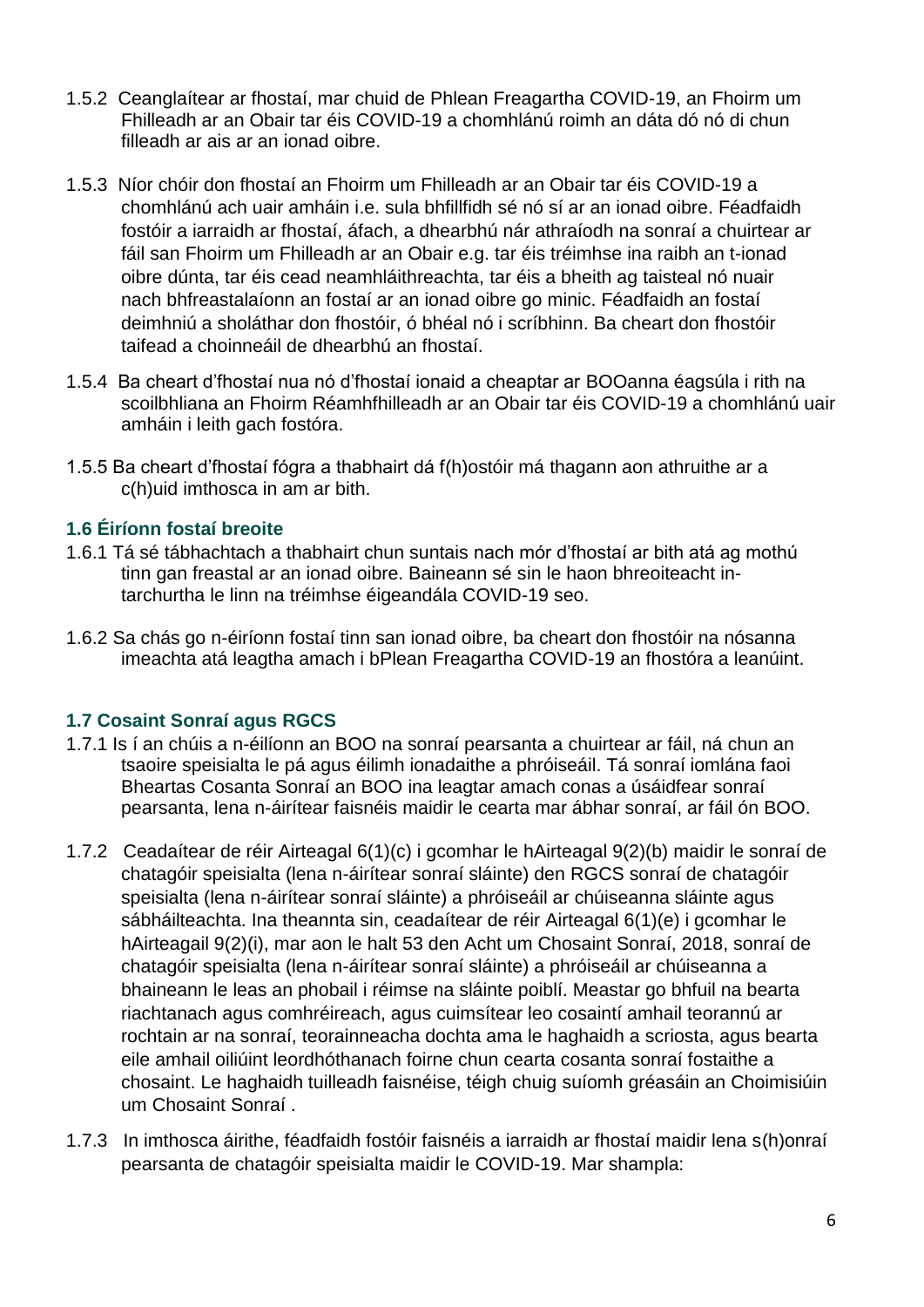- Ceanglófar ar fhostaí a chuireann iarratas isteach le haghaidh saoire speisialta COVID-19 le pá a thorthaí tástála COVID-19 a sholáthar.
- D'fhéadfaí go n-iarrfaí ar fhostaí ar chuir an FSS comhairle air nó uirthi, go bhfuil siad ina ndlúth-theagmhálaí le cás deimhnithe COVID-19 chun a fhostóir a chur ar an eolas, má tá cosaint shuntasach ón vacsaín acu. Tá rialacha FSS maidir le gluaiseacht theoranta athraithe i gcás daoine a bhfuil cosaint shuntasach ón vacsaín acu. In imthosca áirithe, ní cheanglaítear ar dhaoine a [gcuid gluaiseachtaí a theorannú](https://www2.hse.ie/conditions/covid19/restricted-movements/restricted-movements/) a thuilleadh i gcás go mbíonn siad ina ndlúththeagmhálaí le cás deimhnithe COVID-19.
- Sa chás go n-éilítear ar fhostaí freastal ar an ionad oibre agus é nó ina d(h)lúththeagmhálaí, b'fhéidir go mbeidh ar an bhfostóir fiosrú a dhéanamh i gcúinsí teoranta, an bhfuil cosaint shuntasach ón vacsaín aige ní aici, ionas go bhféadfaidh an fostóir cinneadh a dhéanamh maidir le riachtanais shláinte agus shábháilteachta. agus tinreamh san ionad oibre.
- 1.7.4 Beidh ar fhostóir leibhéal na sonraí pearsanta de chatagóir speisialta a theastaíonn uathu a chinneadh ar bhonn cás ar chás chun cinntí ábhartha a dhéanamh maidir le sláinte agus sábháilteacht na foirne san ionad oibre. Caithfidh bailiú agus próiseáil sonraí pearsanta de chatagóir speisialta a bheith riachtanach, comhréireach agus cosanta i gcónaí.
- 1.7.5 Ní mór don fhostóir gach doiciméad a bhaineann le hiarratais agus dearbhuithe a phróiseáil a choinneáil leis na taifid phearsanra ábhartha ar bhealach sábháilte agus ar aon dul le beartas cosanta sonraí an fhostóra agus le rialacháin um chosaint sonraí. Féadfaidh oifigigh ainmnithe na Roinne na taifid sin a roghnú lena n-iniúchadh.

#### <span id="page-6-0"></span>**1.8 Comhlíonadh**

1.8.1 Mura gcloítear leis na socruithe speisialta d'fhostaithe atá leagtha amach sa Chiorclán seo féadfar déileáil leis sin faoi na nósanna imeachta araíonachta reatha.

#### <span id="page-6-1"></span>**2. Cead Neamhláithreachta Speisialta le Pá i gcás COVID-19**

#### <span id="page-6-2"></span>**2.1 Cead Neamhláithreachta Speisialta le Pá**

- 2.1.1 Deonóidh an fostóir saoire speisialta le pá i gcás gur tugadh comhairle d'fhostaí féinaonrú faoi na cúinsí a leanas:
	- a) tá sé nó sí ag taispeáint comharthaí COVID-19, mar atá mionsonraithe i[n](#page-21-0) [gCaibidil 6](#page-21-0) (Tábla 1) nó
	- b) diagnóisíodh é nó í le COVID-19, mar atá mionsonraithe i [gCaibidil 6](#page-21-0) (Tábla 2)
- 2.1.2 Beidh feidhm ag an tsaoire speisialta le pá maidir leis an líon laethanta a chomhairlíonn FSS/Dochtúir Ginearálta.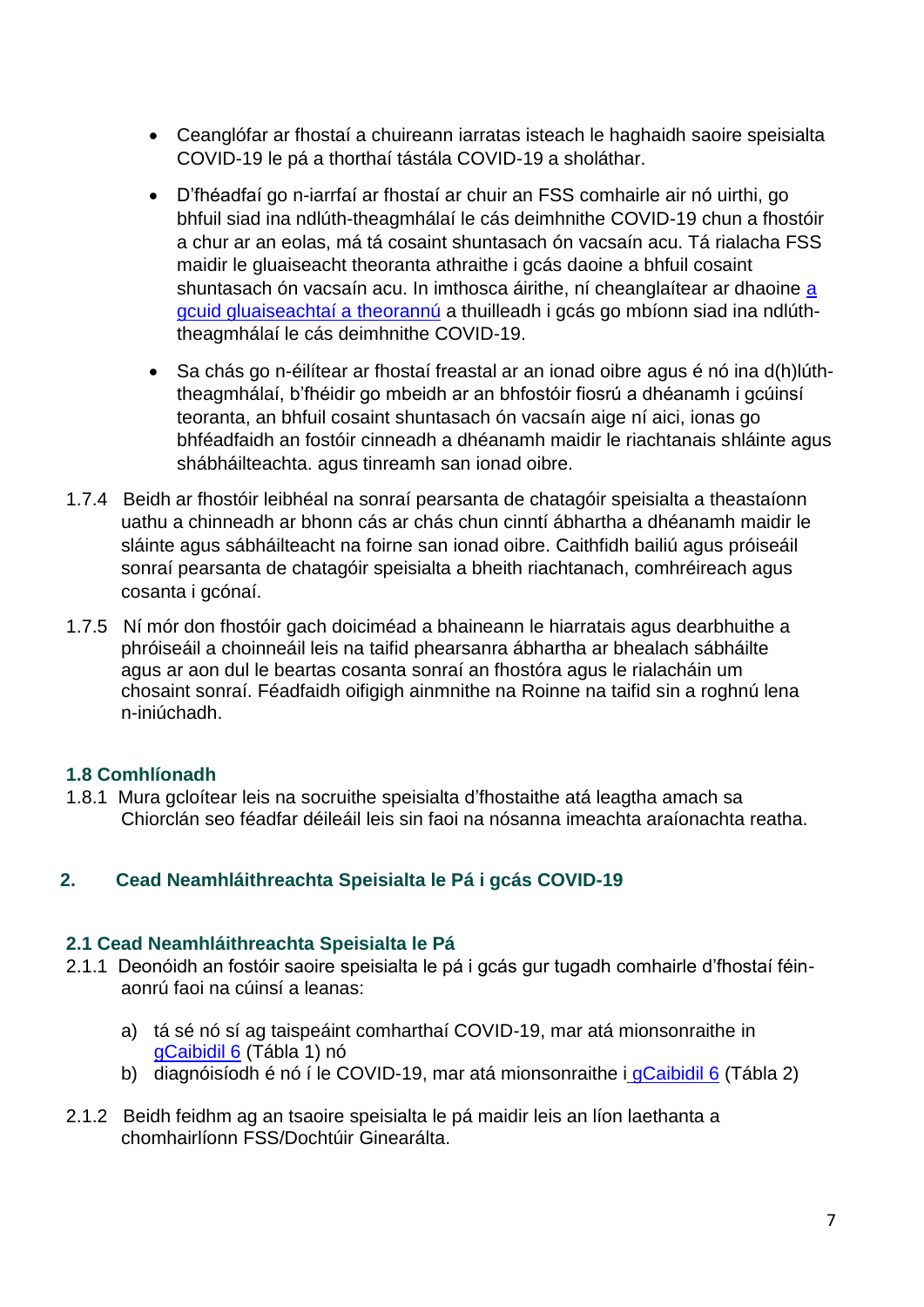- 2.1.3 Ní bheidh feidhm ag saoire speisialta le pá i gcás gur éascaíodh fostaí cianobair a dhéanamh i.e. ag obair ón mbaile, faoi na cúinsí a leanas:
	- a) a c(h)uid gluaiseachtaí a theorannú (tuilleadh sonraí i [gCaibidil 3](#page-13-0))
	- b) catagóirithe mar dhuine den ghrúpa lena mbaineann riosca mór (sonraí breise [i](#page-15-0) [gCaibidil](#page-15-0) 4 )
- 2.1.4 Mar chuid den phróiseas iarratais ar shaoire speisialta le pá, caithfidh an fostaí deimhniú FSS/deimhniú leighis a sholáthar don fhostóir ar feadh ré na neamhláithreachta, lena n-áirítear an dáta feidhmiúlachta chun filleadh ar an obair (má tá an dáta sin ar fáil). I gcás nach raibh deimhniú FSS/deimhniú leighis ar fáil ag an am, féadfaidh an fostóir glacadh le cóip d'fhógra ábhartha téacs FSS chuig an bhfostaí.
- 2.1.5 Sa chás go ndeonaítear saoire speisialta le pá d'fhostaí a sholáthraíonn teagasc d'fhoghlaimeoirí, féadfaidh an fostóir ionadaí a cheapadh chun na dualgais a chomhlíonadh.
- 2.1.6 Ní áireofar saoire speisialta le pá arna dheonú ag an bhfostóir mar chuid de thaifead Saoire Bhreoiteachta an fhostaí.
- 2.1.7 Cosúil leis na prionsabail ghinearálta a bhaineann le bainistíocht Saoire Bhreoiteachta, ní mór don fhostaí teagmháil a dhéanamh leis an bhfostóir a luaithe is féidir, de réir ghnáthshocruithe tuairiscithe neamhláithreachta an fhostóra. Nuair a athraíonn cúinsí nó diagnóis, caithfidh an fostaí an fostóir a chur ar an eolas láithreach.
- 2.1.8 Níl fostaí i dteideal laethanta in ionad laethanta saoire bainc agus é nó í ag fáil saoire speisialta le pá.
- 2.1.9 Scoirfidh teidlíocht fhostaí maidir le saoire speisialta le pá nuair a rachaidh conradh in éag agus mura ndéanfar an conradh sin a athnuachan, mura rud é go leanann an conradh sin go díreach le conradh 'cúl le cúl' i bpost fostaí ceadaithe arna mhaoiniú ag airgead arna sholáthar ag an Oireachtas .
- 2.1.10 Meastar gur dea-chleachtas é chun cultúr dearfach folláine a choinneáil san ionad oibre teagmháil iomchuí a bheith ann idir an fostóir agus an fostaí le linn tréimhsí saoire. Ba cheart go ndíreodh nádúr na teagmhála sin ar leas an fhostaí agus ar fhilleadh rathúil ar an obair a éascú.
- 2.1.11 Ní mór don fhostóir an neamhláithreacht a bhaineann le saoire speisialta le pá a thaifeadadh ar an gcóras ábhartha BOO.
- 2.1.12 Ba cheart go mbeadh saoire speisialta le pá d'fhostaithe nach gceanglaítear orthu obair a dhéanamh mar gheall ar COVID-19 bunaithe ar thuarastal bunúsach agus liúntais sheasta amháin.

#### <span id="page-7-0"></span>**2.2 Nósanna Imeachta maidir le Saoire Speisialta le Pá**

2.2.1 Ní mór d'fhostaí a ndearna FSS diagnóis air nó uirthi/a ndearnadh diagnóis leighis air nó uirthi i leith COVID-19 nó ar thug FSS comhairle dó nó di/ar tugadh comhairle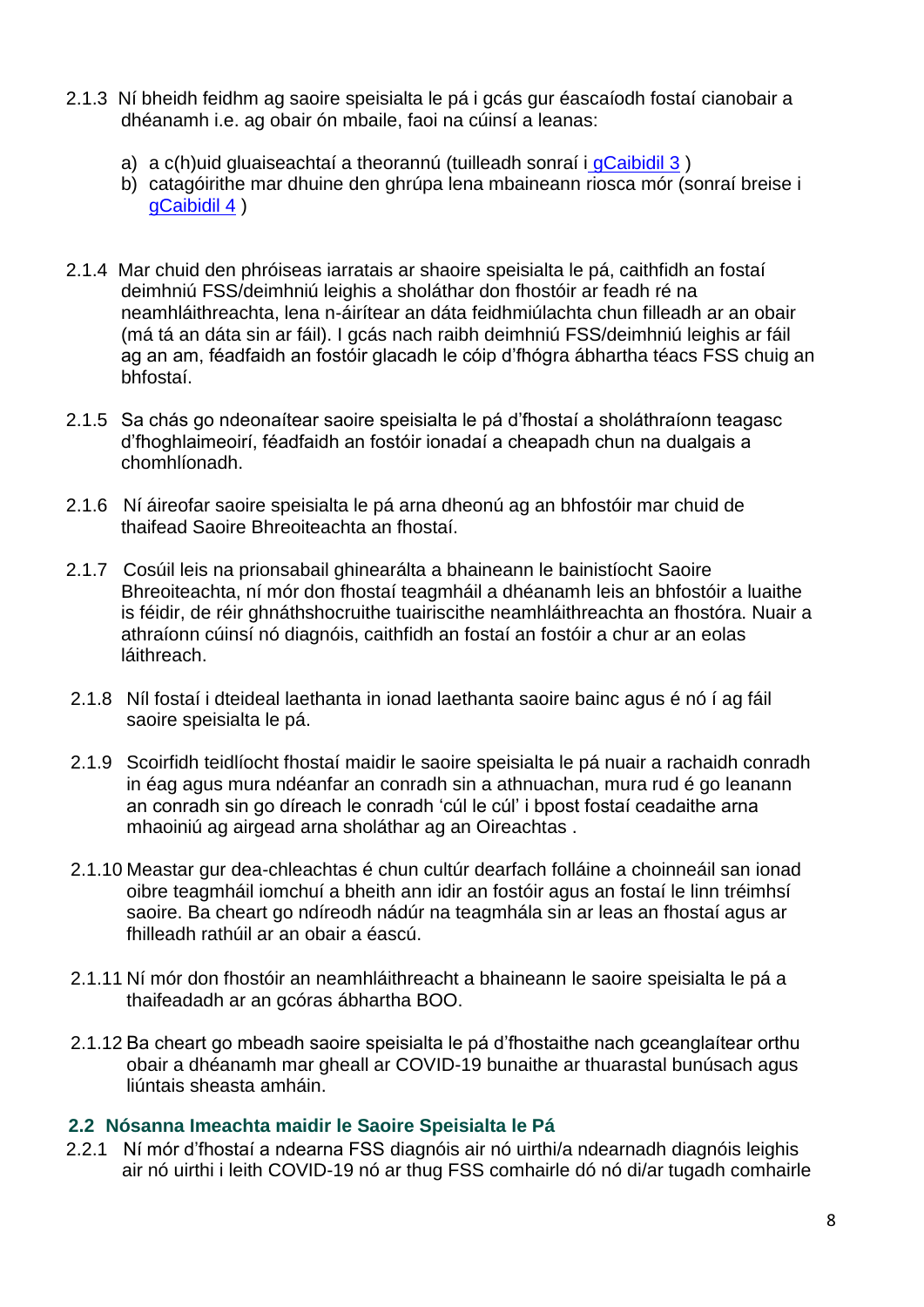<span id="page-8-1"></span>leighis dó nó di féin-aonrú a dhéanamh an Fhoirm Iarratais a chomhlánú ag Aguisín A chun iarratas a dhéanamh ar shaoire speisialta le pá.

2.2.2 Ba cheart don fhostaí an Fhoirm Iarratais chomhlánaithe a chur ar aghaidh chuig an bhfostóir a luaithe is féidir. Ní mór deimhniú sásúil FSS/leighis a bheith in éineacht leis an bhfoirm chomhlánaithe. I gcás nach raibh deimhniú FSS/deimhniú leighis ar fáil ag an am, féadfaidh an fostóir glacadh le cóip d'fhógra teachtaireachta téacs FSS chuig an bhfostaí.

### <span id="page-8-0"></span>**2.3 Féin-aonrú**

- 2.3.1 Bunaithe ar chomhairle FSS, ní mór d'fhostaí a bhfuil comharthaí COVID-19 air nó uirthi féin-aonrú a dhéanamh trí fhanacht istigh agus trí theagmháil le daoine eile a sheachaint go hiomlán. Cuimsítear sa mhéid sin daoine eile sa teaghlach, oiread agus is féidir. Tabharfar FSS comhairle d'fhostaí/tabharfar comhairle leighis d'fhostaí féin-aonrú faoi na cúinsí ar leith, mar a shonraítear i [gCaibidil 6](#page-21-0) (Tábla 1).
- 2.3.2 Ní mór na critéir reatha maidir le féin-aonrú, agus arna nuashonrú ag FSS, a leanúint. Is í a leanas an chomhairle reatha maidir le féin-aonrú: [https://www2.hse.ie/conditions/coronavirus/self-isolation-and-limited-social](https://www2.hse.ie/conditions/coronavirus/self-isolation-and-limited-social-interaction.html)[interaction.html.](https://www2.hse.ie/conditions/coronavirus/self-isolation-and-limited-social-interaction.html)
- 2.3.3 Caithfidh an fostaí an fostóir a chur ar an eolas láithreach i gcás gur thug FSS comhairle nó gur tugadh comhairle leighis dó/di go gcaithfidh sé/sí féin-aonrú a dhéanamh. Faoi réir deimhniú cuí ón FSS/deimhniú cuí leighis a sholáthar agus an Fhoirm Iarratais a chomhlánú ag [Aguisín A,](#page-26-1) deonóidh an fostóir saoire speisialta le pá.
- 2.3.4 Caithfidh an fostaí iarracht a dhéanamh socruithe a dhéanamh chun measúnú leighis a dhéanamh ar thástáil COVID-19 a luaithe is féidir agus caithfidh sé toradh na tástála COVID-19 a chur in iúl don fhostóir láithreach nó mura bhfuil tástáil ag teastáil.
- 2.3.5 Sa chás go bhfuil toradh tástála COVID-19 dearfach, fanann an fostaí ar shaoire speisialta le pá a chaithfidh an fostóir a thaifeadadh mar 'Diagnóis: COVID-19' ar an gcóras ábhartha BOO.
- 2.3.6 Sa chás go bhfuil tástáil COVID-19 an fhostaí diúltach, féach ar [Chaibidil 6](#page-22-0) (Tábla 3).
- 2.3.7 Maidir le haon bhreoiteacht nach COVID-19 í, beidh feidhm ag téarmaí agus coinníollacha na Scéime um Shaoire Bhreoiteachta.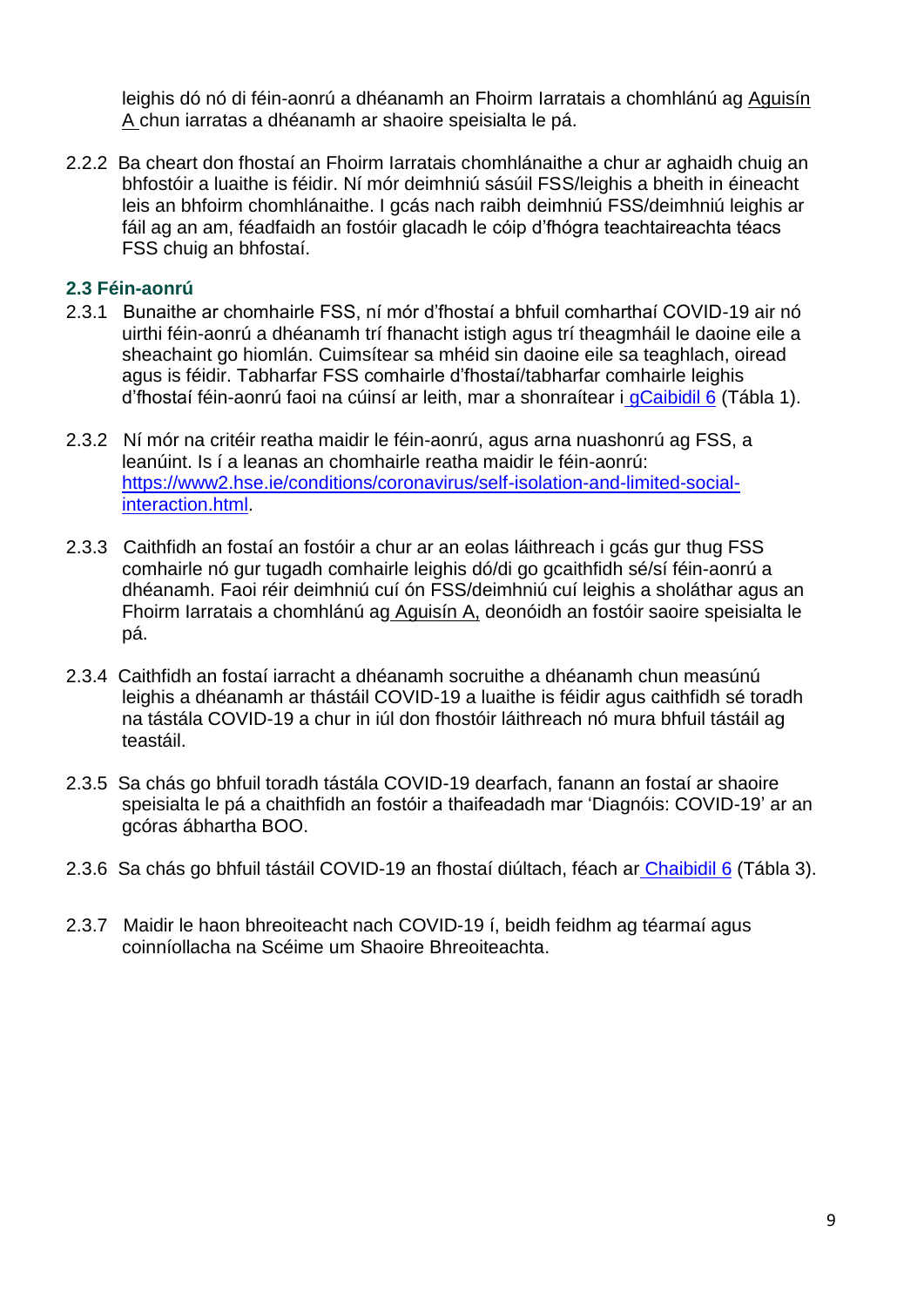## <span id="page-9-1"></span>**2.4 Diagnóis ar COVID-19**

- 2.4.1 Ní mór don fhostaí an fostóir a chur ar an eolas láithreach nuair a rinne sé/sí tástáil dhearfach ar COVID-19.
- 2.4.2 Deonóidh an fostóir saoire speisialta le pá, faoi réir sholáthar an méid a leanas ón bhfostaí:
	- a) fianaise leighis shásúil ar thoradh tástála dearfach COVID-19, lena n-áirítear dáta na tástála
	- b) deimhniú sásúil FSS/leighis chun tacú le neamhláithreacht COVID-19
	- c) Foirm Iarratais chomhlánaithe (féach [Aguisín A.](#page-26-1) )
- 2.4.3 Féach ar [Chaibidil 6](#page-21-0) (Tábla 2) ina sonraítear comhairle reatha FSS ar an tréimhse féin-aonrúcháin agus an tsaoire speisialta le socruithe pá d'fhostaí a ndearnadh diagnóis air nó uirthi ar COVID-19.
- 2.4.4 Nuair a tugadh saoire speisialta le pá mar thoradh ar dhiagnóis ar COVID-19 isteach i mí an Mhárta 2020, tuigeadh, bunaithe ar chomhairle sláinte poiblí ag an am, go mairfeadh an tréimhse féin-aonrúcháin/breoiteachta thart ar 14 lá. De réir mar a tháinig paindéim COVID-19 chun cinn, tuigtear anois gur féidir leis an am téarnaimh do dhaoine aonair a dhéanann COVID-19 a tholg maireachtáil níos faide. Maidir leis seo, ón 1<sup>ú</sup> Eanáir, 2021, i gcás ina ndearnadh diagnóis ar fhostaí le COVID-19 agus go bhfuil sé nó sí fós as láthair, féadfaidh an fostóir saoire speisialta le pá a dheonú ar feadh suas le 28 lá ar a mhéad, faoi réir go soláthróidh an fostaí deimhniú leighis sásúil agus leanúnach don fhostóir .
- <span id="page-9-2"></span>2.4.5 Cosúil le téarmaí agus coinníollacha na Scéime um Shaoire Bhreoiteachta, ní mór d'fhostóir fostaí a tharchur chuig an SSC, i gcás go bhfuil sé/sí as láthair nó má mheastar go mbeidh sé as láthair ar shaoire speisialta le pá ar feadh tréimhse 28 lá.
- 2.4.6 Sa chás go bhfuil fostaí fós tinn tar éis 28 lá mar gheall ar bhreoiteacht nach mbaineann le COVID-19, taifeadfaidh an fostóir é/í mar neamhláithreacht ar ghnáth-Shaoire Bhreoiteachta agus beidh téarmaí agus coinníollacha na Scéime um Shaoire Bhreoiteachta i bhfeidhm.
- 2.4.7 Nuair a fhilleann an fostaí ar an obair, ní mór don fhostóir na nósanna imeachta san ionad oibre maidir le scaradh sóisialta, úsáid trealaimh cosanta pearsanta agus teicnící níocháin lámh a mheabhrú dó/di.

#### <span id="page-9-0"></span>**2.5 Saoire Speisialta Leathnaithe le Pá, níos faide ná 28 lá**

 $\overline{a}$ 

- 2.5.1 Ón 1ú Eanáir, 2021 féadfaidh an fostóir saoire speisialta le pá a leathnú níos faide ná 28 lá, faoi réir dheimhniú leighis sásúil agus rialta a sholáthar agus ar choinníoll go gcomhlíontar na critéir, mar a thuairiscítear thíos.
	- **(a) Tinreamh san lonad Oibre -** bhí an fostaí san ionad oibre<sup>1</sup> (lasmuigh den bhaile) le linn aon cheann de na 14 lá féilire, sular thosaigh sé nó sín ar an tréimhse féin-aonrúcháin le haghaidh dhiagnóis COVID-19. Dá bhrí sin, ní chomhlíonann fostaí nach raibh san ionad oibre le linn aon cheann de na 14 lá féilire, sular thosaigh sé ar an tréimhse féin-aonrúcháin le haghaidh diagnóis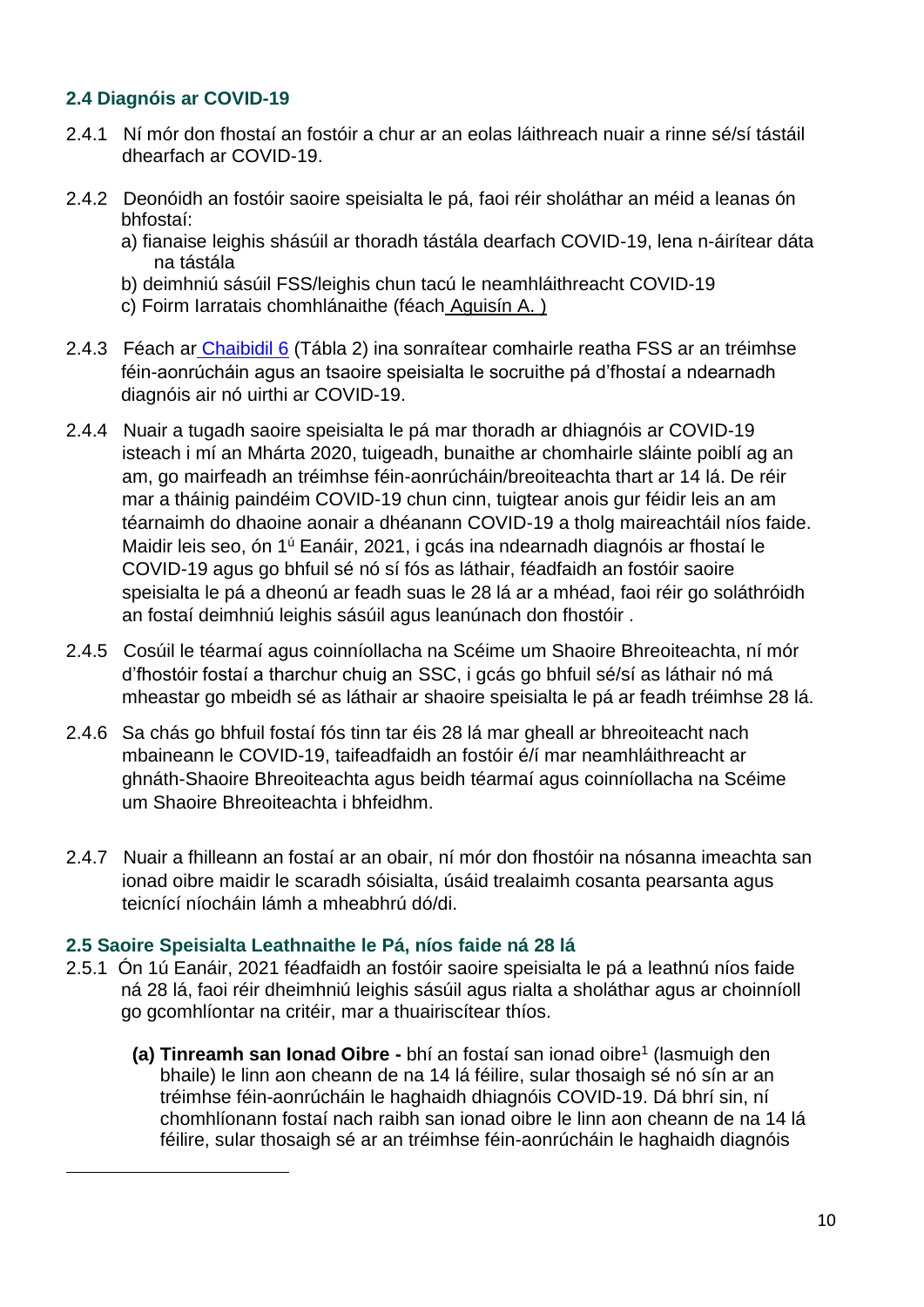COVID-19, na critéir maidir le saoire speisialta leathnaithe le pá níos faide ná 28 lá. Caithfidh go raibh eolas ag an bhfostóir agus comhaontú roimh ré le haon tinreamh san ionad oibre. Maidir leis sin, moltar d'fhostóirí taifead nuashonraithe a choinneáil de na fostaithe go léir a bhíonn i láthair san ionad oibre.

- **(b) Toradh Tástála COVID-19** caithfidh an fostaí fianaise leighis shásúil a sholáthar don fhostóir maidir le dáta na tástála COVID-19 agus toradh dearfach na tástála. Tá cóip den fhógra teachtaireachta téacs FSS ábhartha don fhostaí inghlactha. Aithnítear nach raibh tástáil uilíoch COVID-19 ar fáil ag tús na paindéime. Mar sin, ar bhonn cás ar chás, is leor fianaise leighis gur léirigh an cur i láthair cliniciúil dóchúlacht ard gurbh é COVID-19 a bhí ar an bhfostaí.
- **(c) Tuarascáil ar Mheasúnú Sláinte SSC** ní mór don SSC tuarascáil a sholáthar don fhostóir ar a luaitear an méid a leanas:
	- (i) tá an fostaí neamhábalta de réir míochaine chun an obair a atosú.
	- (ii) baineann neamhláithreacht an fhostaí go príomha le breoiteacht leanúnach COVID-19.
	- (iii) tá an fostaí ag teacht ar chúram leighis iomchuí.
- 2.5.2 Mar shampla, ar an 14 Feabhra, 2021 chuir fostaí tús le saoire speisialta le pá tar éis dhiagnóis ar COVID-19. Nuair a sholáthraítear deimhniú leighis sásúil, taifeadfar an fostaí a bheith as láthair ar shaoire speisialta le pá, suas le 28 lá ar a mhéad, mura gcomhlíontar na critéir in alt 2.5.1 agus sa chás sin féadfar an tsaoire speisialta le pá a leathnú tuilleadh.
- 2.5.3 I gcás inar chuir fostaí tús le saoire speisialta le pá tar éis dhiagnóis ar COVID-19 in 2020 agus go mbíonn sé nó sí fós as láthair ar an 1ú Eanáir, 2021, beidh feidhm ag na socruithe nua maidir le saoire speisialta leathnaithe le pá, mar a shonraítear san alt seo ó dháta tosaigh na neamhláithreachta, sa chás ina gcomhlíontar na critéir in alt 2.5.1 thuas. Caithfear an fostaí a tharchur chuig an SSC, mura bhfuil sin déanta cheana féin.
- 2.5.4. Sa chás go bhfuil an fostaí as láthair ar shaoire speisialta le pá ar feadh 28 lá, ní mór don fhostóir atreorú neamhroghnach a dhéanamh chuig an SSC.

2.5.5 Ní mór don fhostóir, mar chuid den phróiseas atreoraithe, an méid a leanas a dhéanamh:

- a) an fostaí a chur ar an eolas faoin gcinneadh é/í a tharchur chuig an SSC.
- b) foirm shlán atreoraithe ar líne a chomhlánú tríd an tairseach tiomnaithe SSC ar líne. Ba cheart "Saoire Speisialta mar gheall ar Dhiagnóis COVID-19 le Síneadh Pá" a bheith mar theideal ar an atreorú.
- c) cóip den fhianaise leighis maidir le tástáil dhearfach COVID-19, lena náirítear dáta na tástála, a sheoladh chuig an SSC (ar a luaitear an uimhir atreoraithe a sholáthraíonn an SSC).
- d) cóip den atreorú a sholáthar don fhostaí.
- 2.5.6 Cuirfidh an SSC uimhir atreoraithe ar fáil don fhostóir díreach tar éis dó nó di an tarchur ar líne a chur isteach.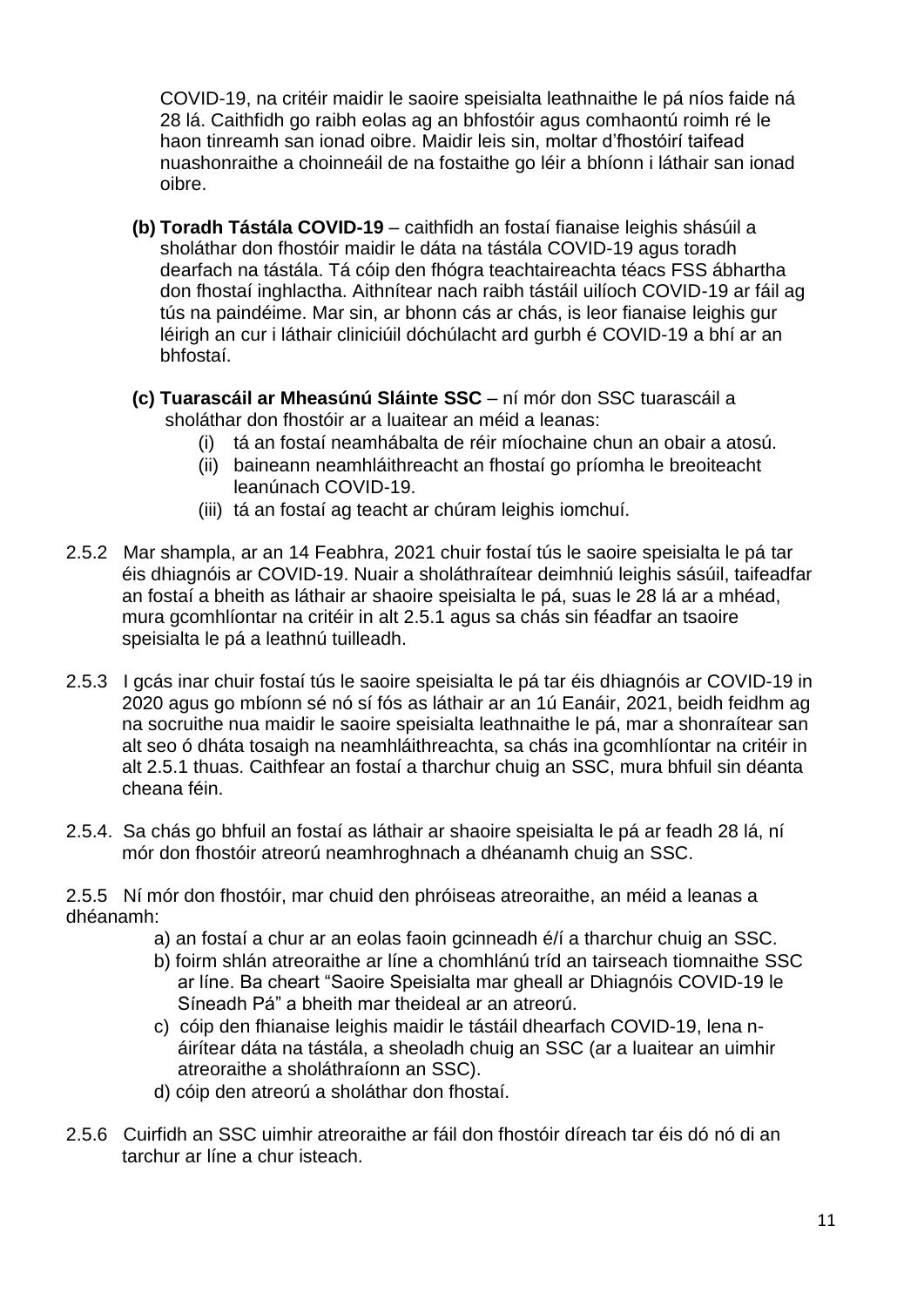- 2.5.7 Socróidh an SSC coinne don fhostaí le Lia Sláinte Ceirde.
- 2.5.8 Tar éis an mheasúnaithe leighis, soláthróidh an SSC Tuarascáil ar Mheasúnú Sláinte don fhostóir chun na rudaí a leanas a chur in iúl:
	- a) Cibé an bhfuil an fostaí ábalta nó neamhábalta de réir míochaine chun oibre.
	- b) Mura bhfuil sé nó sí ábalta don obair cibé an mbaineann an neamhláithreacht go príomha le breoiteacht leanúnach COVID-19.
	- c) Mura bhfuil sé nó sí ábalta don obair cibé an bhfuil an fostaí ag teacht ar chúram leighis iomchuí.
	- d) Mura bhfuil sé nó sí ábalta don obair an fad is dócha a bheidh sé nó sí as láthair, nó, mura féidir dáta chun filleadh ar obair a dhéanamh amach, an dáta le haghaidh athbhreithnithe.
	- e) Aon fhaisnéis ábhartha eile ar aon dul le rúndacht leighis.
- 2.5.9 Sa chás gur taifeadadh fostaí ar chóras an BOO mar as láthair ar shaoire mar gheall ar dhiagnóis ar COVID-19 in 2020 agus as láthair an 1ú Eanáir, 2021, ní mór d'fhostóir é/í a tharchur chuig an SSC.
- 2.5.10 I gcás nach gcomhlíontar na critéir in alt 2.5.1, ní mór don fhostóir neamhláithreacht níos mó ná 28 lá a thaifeadadh mar Shaoire Bhreoiteachta ar an gCóras BOO ábhartha agus beidh feidhm ag téarmaí agus coinníollacha na Scéime um Shaoire Bhreoiteachta.
- 2.5.11 Féadfaidh fostaí achomharc a dhéanamh i gcoinne chinneadh an SSC de réir na nósanna imeachta atá mionsonraithe thíos. Níl i gceist leis an achomharc ar athbhreithniú leighis ach a chinneadh an mbaineann an neamhláithreacht go príomha le breoiteacht COVID-19. Níl de rogha ach ag fostaí a ndearna an SSC measúnú air cheana féin mar dhuine atá neamhábalta de réir míochaine chun oibre de bharr breoiteachta nach mbaineann le COVID-19 chun achomhairc.
	- a) Cuireann an fostaí an fostóir ar an eolas go bhfuil sé ar intinn aige achomharc a dhéanamh i gcoinne chinneadh an SSC.
	- b) Seolann an fostaí iarratas ar an achomharc chuig an SSC (tríd an bpost/ar rphost) laistigh de 14 lá ó dháta chinneadh an SSC.
	- c) Soláthraíonn an SSC liosta de dhochtúirí achomhairc (speisialtóirí i míochaine shaothair) don fhostaí.
	- d) Ina dhiaidh sin cuireann an fostaí an SSC ar an eolas maidir lena rogha dochtúir achomhairc.
	- e) Tá sé de fhreagracht ar an bhfostaí an coinne a shocrú leis an dochtúir achomhairc.
	- f) Cuireann an SSC na tuarascálacha leighis a chuir an fostaí faoi bhráid an SSC tráth an mheasúnaithe tosaigh ar aghaidh chuig an dochtúir achomhairc roghnaithe.
	- g) Ní féidir ach leis an SSC faisnéis leighis a bhí ar fáil tráth an mheasúnaithe tosaigh a rinne SSC a chur faoi bhráid an dochtúra achomhairc agus ní cheadaítear don fhostaí aon fhaisnéis bhreise a chur faoi bhráid an dochtúra achomhairc.
	- h) Seolann an dochtúir achomhairc tuarascáil chuig an SSC le tuairim maidir le gaolmhaireacht COVID-19 leis an neamhláithreacht.
	- i) Tugann an SSC fógra don fhostóir ina dhiaidh sin maidir le toradh an achomhairc.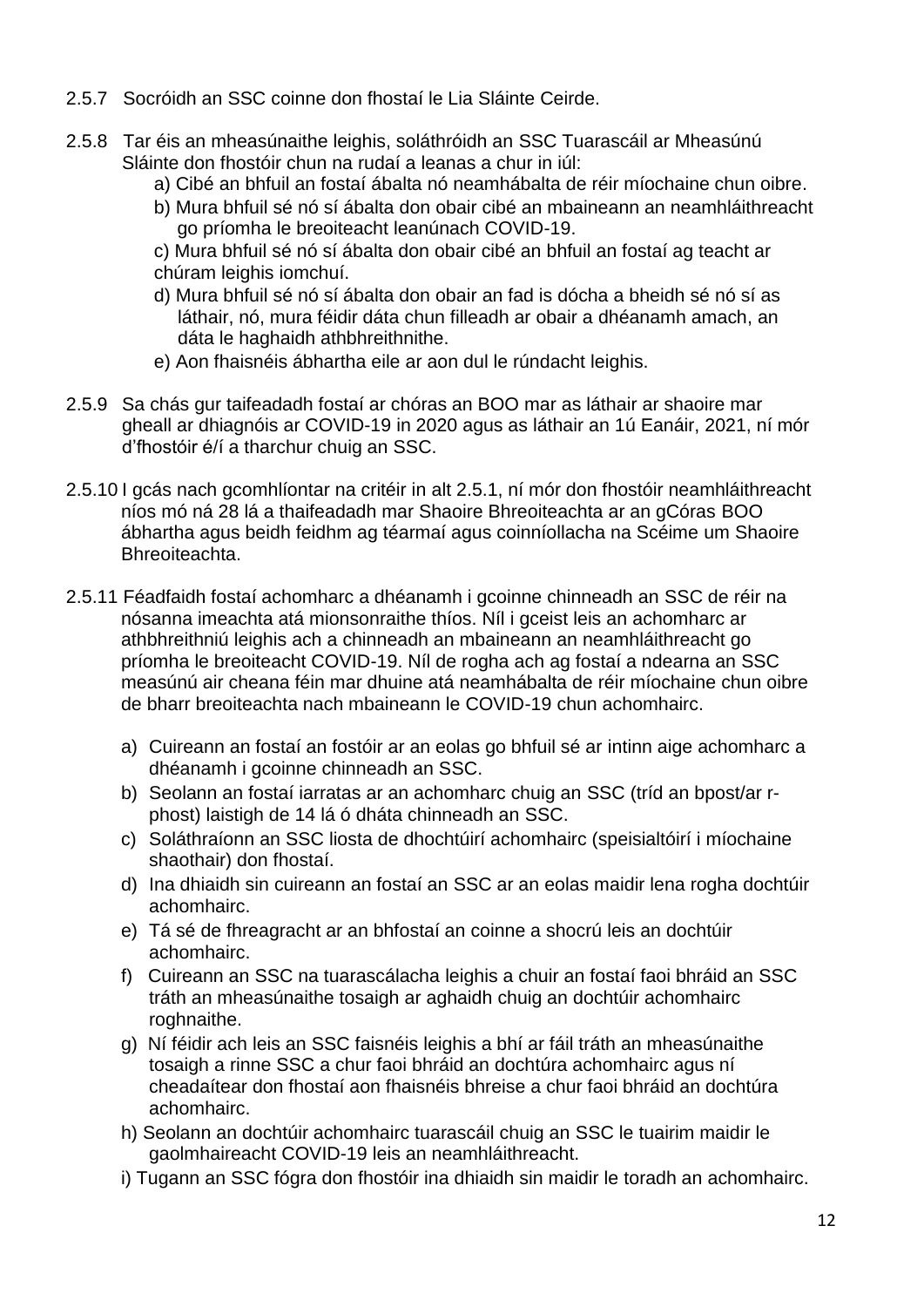- j) Is ionann agus €150 costas an achomhairc iníoctha ag an bhfostaí leis an dochtúir achomhairc. Má éiríonn leis an achomharc, aisíocfaidh an SSC costas an mheasúnaithe.
- k) Cuireann an fostóir toradh an achomhairc in iúl don fhostaí.
- 2.5.12 Tá na socruithe nua le haghaidh saoire speisialta sínithe COVID-19 le pá ina socruithe sealadacha agus déanfaidh an Roinn Caiteachais Phoiblí agus Athchóirithe monatóireacht agus athbhreithniú orthu.

#### <span id="page-12-0"></span>**2.6 Gnáthshaoire Bhreoiteachta**

2.6.1 Ní mór don fhostóir aon bhreoiteacht neamh-COVID-19 a thaifeadadh mar Shaoire Bhreoiteachta ar an gcóras ábhartha BOO agus beidh feidhm ag téarmaí agus coinníollacha na Scéime um Shaoire Breoiteachta. Má dhéantar diagnóisiú ar an bhfostaí le COVID-19 ina dhiaidh sin, is féidir saoire speisialta le pá a chur i bhfeidhm go siarghabhálach in ionad na tréimhse faoi leith de Shaoire Bhreoiteachta.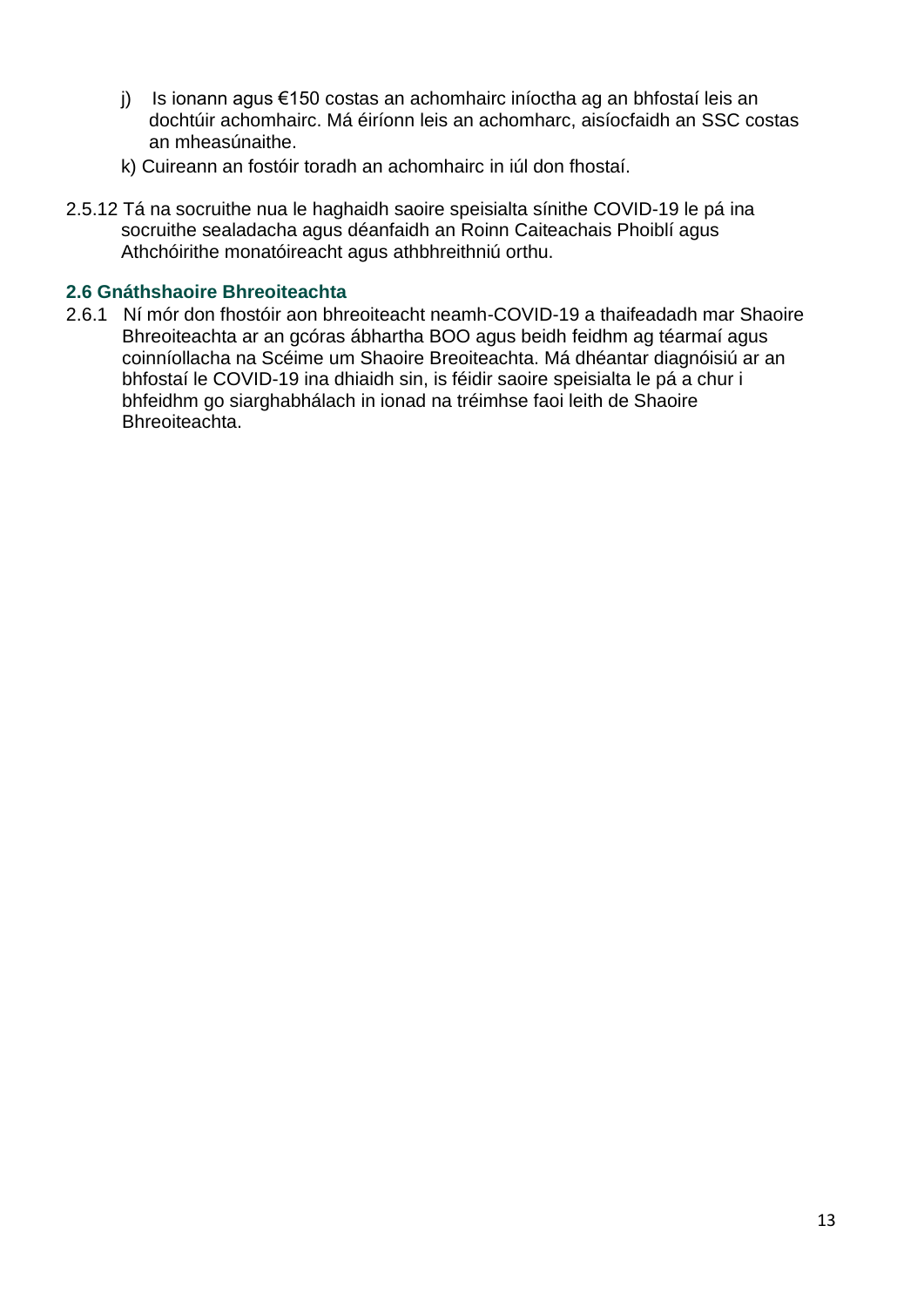## <span id="page-13-3"></span><span id="page-13-2"></span><span id="page-13-0"></span>**3. Gluaiseacht Teoranta**

#### <span id="page-13-1"></span>**3.1 Gluaiseacht Teoranta**

- 3.1.1 Leagann FSS amach na critéir is déanaí maidir le gluaiseacht theoranta, i gcás gur chuir FSS comhairle ar dhuine aonair go raibh siad i ndlúth-theagmhálaí le cás deimhnithe COVID-19. Féach an nasc FSS ag[:](https://www2.hse.ie/conditions/covid19/contact-tracing/close-casual-contact/) <https://www2.hse.ie/conditions/covid19/contact-tracing/close-casual-contact/>
- 3.1.2 Rinneadh athruithe ar chritéir FSS atá ar fáil ag [an nasc FSS seo,](https://www2.hse.ie/conditions/coronavirus/testing/if-you-are-a-close-contact.html) bunaithe ar fhachtóirí amhail:
	- o Má tá cosaint shuntasach ón vacsaín ag duine nó má tá sé nó sí tar éis teacht chuige nó chuici féin ó COVID-19 (ní gá aon theorannú ar ghluaiseachtaí i gcúinsí áirithe).
	- o Más dlúth-theagmhálaí an duine, d'fhéadfadh go mbeadh gá le féin-aonrú seachas teorannú ar ghluaiseachtaí, in imthosca sonraithe áirithe.
- 3.1.3 Ní mór na critéir reatha maidir le gluaiseacht theoranta, arna nuashonrú ag FSS, a leanúint.
- 3.1.4 Féach ar [Chaibidil](#page-21-0) 6 (Tábla 3) ina sonraítear comhairle reatha FSS maidir le gluaiseacht theoranta agus na socruithe oibre d'fhostaí ar tugadh comhairle dó/di gluaiseachtaí a theorannú. Ba cheart d'fhostóirí a chinntiú go bhfuil siad ar an eolas faoin bhfaisnéis is nuashonraithe ar gov.ie maidir le comhairle nuashonraithe.
- 3.1.5 Ní mór d'fhostaí ar tugadh comhairle dó nó di srian a c(h)uid gluaiseachtaí a theorannú an Fhoirm Dearbhaithe a chomhlánú ag [Aguisín](#page-30-0) C agus é a chur ar ais láithreach chuig an bhfostóir, in éineacht le dearbhú FSS/dearbhú míochaine cuí, lena n-áirítear an dáta maidir le deimhniú feidhmiúlacht chun filleadh ar an obair (má tá an dáta sin ar fáil). Sa chás go mbaineann an deimhniú FSS/an deimhniú leighis atá le soláthar don fhostóir le tríú páirtí e.g. comrádaí tí, féadfaidh an fostaí na sonraí pearsanta a fholú.
- 3.1.6 Nuair a athraíonn diagnóis leighis, ní mór don fhostaí an fostóir a chur ar an eolas láithreach.
- 3.1.7 Tá fostaí ar tugadh comhairle dó nó di a c(h)uid gluaiseachtaí a theorannú agus atá ábalta de réir míochaine chun oibre, fós ar fáil le haghaidh oibre. Don tréimhse de réir mar a shonraíonn FSS/Dochtúir Ginearálta, ba cheart obair a shannadh don fhostaí, agus mar sin ní mór don fhostóir socruithe oibre malartacha a éascú a mhéid is féidir e.g. obair ón mbaile. Ní mór do gach fostaí comhoibriú le gach solúbthacht den sórt sin agus iad ag teorannú a gcuid gluaiseachtaí. Tá tuilleadh sonraí faoi shocruithe oibre malartacha ar fáil i gCaibidil 4 alt 4.4.
- 3.1.8 I gcás gur tugadh comhairle leighis d'fhostaí a c(h)uid gluaiseachtaí a theorannú, féadfaidh an fostóir ionadaí a cheapadh, arna íoc ag an Máistir Pá.
- 3.1.9 Ní mór fostaí ar ghluaiseacht theoranta a thaifeadadh ar an gcóras ábhartha BOO.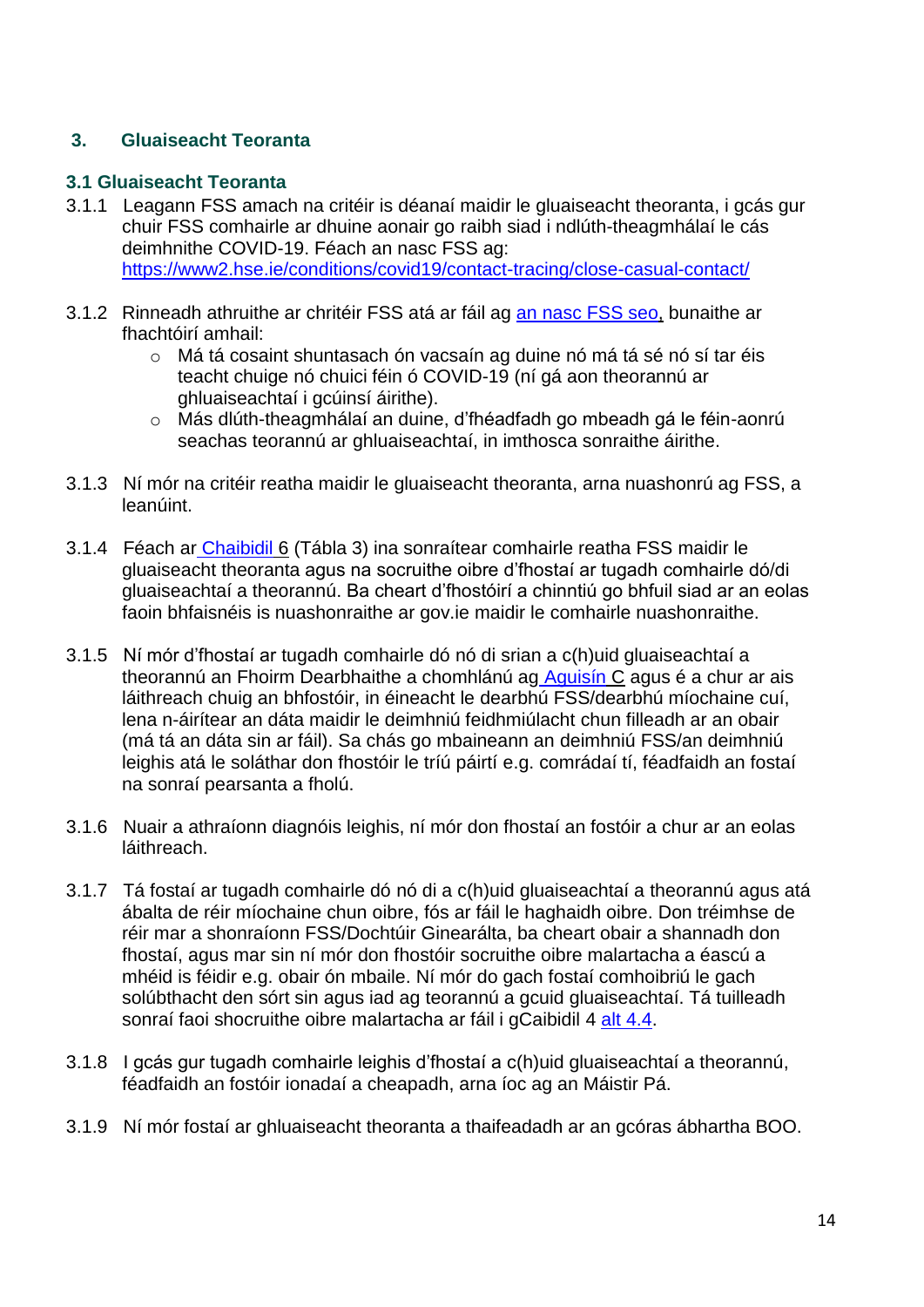### <span id="page-14-1"></span><span id="page-14-0"></span>**3.2 Socruithe um shaoire tar éis fhilleadh ó Thaisteal Thar Sáile**

- 3.2.1 Oibríonn Éire anois Teastas Digiteach COVID an Aontais (TDC) le haghaidh taistil de thionscnamh an Aontais/LEE. Is féidir teacht ar shonraí iomlána na socruithe reatha leagtha amach ag [an nasc gov.ie seo.](https://www.gov.ie/en/publication/3a698-eu-digital-covid-certificate/) Ceanglaítear ar gach fostaí cloí le riachtanais sláinte poiblí agus iad ag taisteal thar lear agus ar fhilleadh dóibh ó thaisteal thar lear.
- 3.2.2 Ba cheart go mbeadh fostaí ar an eolas faoi aon riachtanais tástála agus coraintín i bhfeidhm tráth an taistil, dá gceann scríbe beartaithe agus ar fhilleadh dóibh go hÉirinn. Is faoi gach fostaí aonair atá an fhreagracht as soláthar a dhéanamh don tréimhse gluaiseachta teoranta (coraintín) a eascraíonn as taisteal thar lear mura dtagann siad faoi na catagóirí díolúine an-teoranta [mar atá mínithe ar gov.ie.](https://www.gov.ie/en/publication/b4020-travelling-to-ireland-during-the-covid-19-pandemic/)
- 3.2.3 Sa chás go bhfuil rún ann taisteal thar lear chuig tír ar bith a éilíonn tréimhse gluaiseachta teoranta ar fhilleadh ar Éirinn, ní mór d'fhostaí foráil a dhéanamh trí iarratas ar Shaoire Neamhíoctha nó ar Shaoire Bhliantúil don tréimhse sin de ghluaiseacht theoranta, ar aon dul leis na téarmaí agus coinníollacha, mar atá mionsonraithe i bhfoilseacháin na Roinne. Sa chás go bhfuil fostaí as láthair ar Saoire Neamhíoctha nó Saoire Bhliantúil cheadaithe, agus nuair a bhíonn ionadú ag teastáil féadfaidh an fostóir ionadaí a cheapadh, íoctha ag an BOO. Tá an socrú sin infheidhme maidir le gach fostaí is cuma an féidir leo obair ón mbaile nó mura féidir.
- 3.2.4 Féadfaidh an Rialtas, tráth ar bith, córas coscánaithe éigeandála a chur i bhfeidhm maidir le tíortha ina dtagann athraitheach víris ar ábhar imní nó sainspéise é chun cinn. Ba chóir go mbeadh fostaí ar an eolas go mbeidh feidhm ag cibé ceanglais gluaiseachta teoranta (coraintín) atá i bhfeidhm agus is infheidhme maidir leo ar a ndáta fillte ar Éirinn. Ba cheart d'fhostaí fógra a thabhairt dá f(h)ostóir má thagann sé nó sí ar an eolas faoin gceanglas Saoire Neamhíoctha breise a ghlacadh, d'fhonn aon riachtanas gluaiseachta teoranta (coraintín) a shásamh. Ba chóir d'fhostaí logáil isteach ar [www.dfa.ie](http://www.dfa.ie/) díreach sula bhfillfidh sé nó sí ar Éirinn lena chinntiú go gcuirtear ar an eolas iad go hiomlán faoi aon athruithe ar rátáil slándála tíortha, agus ar aon cheanglas riachtanach chun a ngluaiseachtaí a theorannú.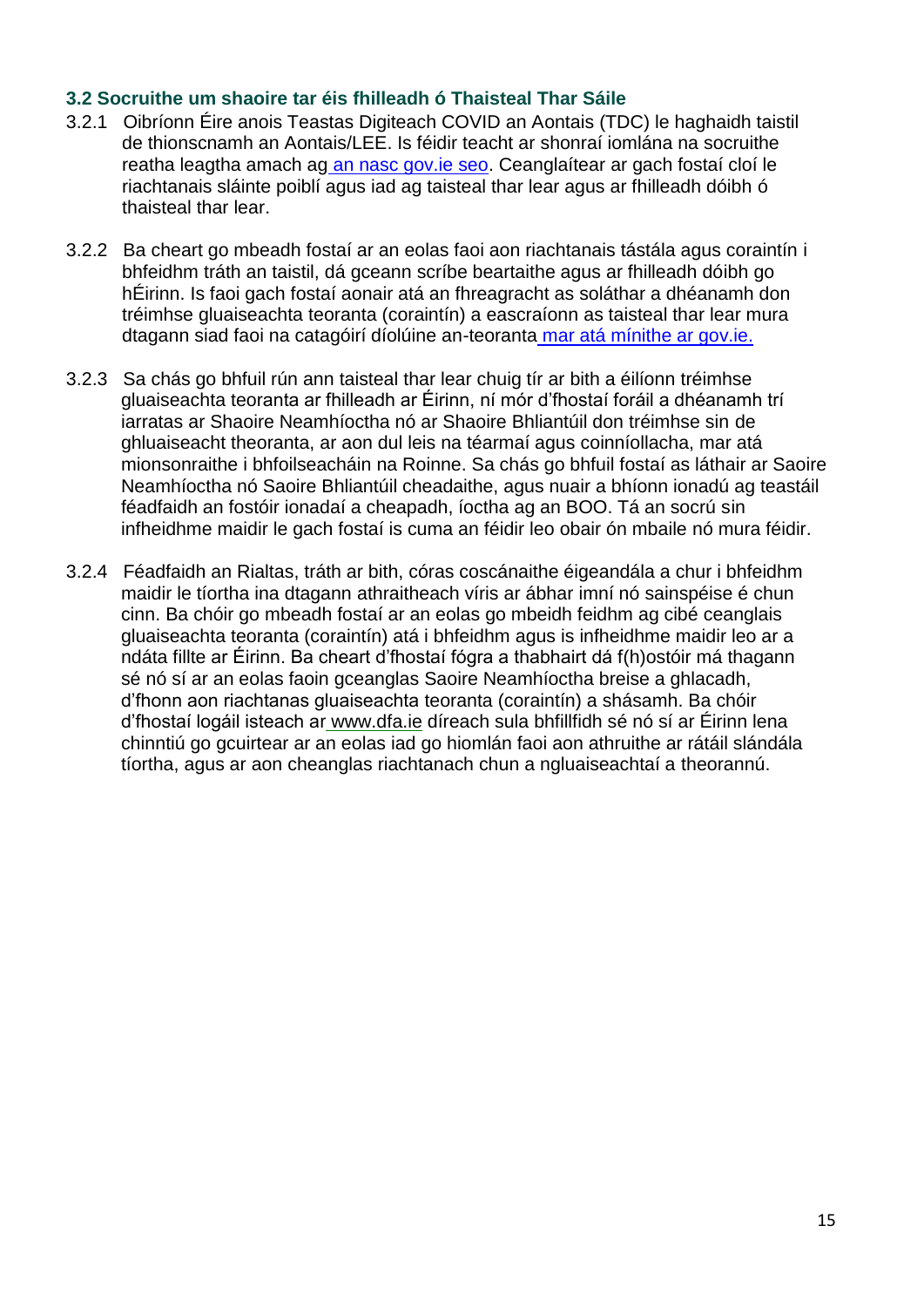## <span id="page-15-3"></span><span id="page-15-0"></span>**4. Grúpaí lena mBaineann Riosca Níos Mó**

## <span id="page-15-2"></span><span id="page-15-1"></span>**4.1 Grúpa lena mBaineann Riosca an-mhór**

- 4.1.1 Is féidir teacht ar chomhairle FSS maidir leis na grúpaí lena mbaineann 'riosca anmhór' ag: <https://www2.hse.ie/conditions/covid19/people-at-higher-risk> /
- 4.1.2 Tar éis breithniú a dhéanamh ar chomhairle agus faisnéis FSS atá ar fáil ar a[n](https://www.medmark.ie/teachersna/covid-risk-assessment/) shuíomh gréasáin [FSS,](https://www.medmark.ie/teachersna/covid-risk-assessment/) ní mór d'fhostaí a chreideann go bhfuil sé/sí i mbaol an-ard breoiteachta ó COVID-19 a tholg an méid a leanas a dhéanamh:
	- a) Ceistneoir um Measúnú Riosca FSS ó COVID-19 a chomhlánú ar líne láithreach agus é a chur faoi bhráid FSS. I dteannta leis an gCeistneoir sin atá ar fáil ar shuíomh gréasáin [FSS](https://www.medmark.ie/teachersna/covid-risk-assessment/) ní mór 'Tuarascáil ón gComhairleoir Cóireála' a bheith ann. Nuair nach féidir Tuarascáil den sórt sin a fháil ón sainchomhairleoir cóireála laistigh de thréimhse ama ghearr, is féidir cóip de Thuarascáil an Chomhairleora um chóireáil is déanaí a fháil ó Dhochtúir Ginearálta an fhostaí. Tá teimpléad do [Thuarascáil ón gComhairleoir Cóireála](https://www.medmark.ie/teachersna/covid-risk-assessment/assets/Covid19-Consultant-Report.pdf) ar fáil ar shuíomh Gréasáin FSS.
	- b) An fostóir a chur ar an eolas láithreach, nó tar éis diagnóise, go gcreideann sé/ sí go bhfuil siad sa ghrúpa lena mbaineann 'riosca an-mhór'.
- 4.1.3 Ba cheart d'fhostaí ar a bhfuil baol an-ard breoiteachta ó COVID-19 nó atá os cionn 70 bliain d'aois Ceistneoir um Measúnú Riosca ó COVID-19 a chur faoi bhráid FSS, sular féidir leo freastal ar an ionad oibre.
- 4.1.4 Tar éis breithniú a dhéanamh ar an bhfaisnéis leighis a cuireadh ar fáil le 'Measúnú Riosca FSS', cuirfidh an FSS 'Tuarascáil ar Chatagóiriú Riosca don tSláinte ó COVID-19' ar fáil don fhostaí ina dtugtar an chomhairle go bhfuil sé/sí i mbaol anmhór breoiteachta tromchúisí ó COVID-19 a tholg.
- 4.1.5 De réir mar a thángthas ar thuilleadh eolais faoi COVID-19, tá roinnt riochtaí leighis ar cuireadh fostaí roimhe seo sa ghrúpa lena mbaineann 'Riosca an-mhór' é nó í dá mbarr ach a gcuirtear anois iad sa chatagóir 'Riosca mór' nó sa chatagóir 'Gnáthriosca'.
- 4.1.6 Bunaithe ar Threoir FSS don earnáil oideachais, cuirfidh FSS san áireamh más amhlaidh go bhfuil 'cosaint shuntasach ón vacsaín' ag an bhfostaí tráth mheasúnú FSS. Mar chuid den mheasúnú sin, i gcás gur measadh an fostaí a bheith faoi 'Riosca an-mhór' is mar a leanas atá cúrsaí:
	- (a) Níl 'cosaint shuntasach ón vacsaín' aige nó aici fós, déanfar é/í a chatagóiriú a bheith ag 'Riosca an-mhór' agus caithfidh an fostóir socruithe oibre malartacha a éascú i.e. obair ón mbaile.
	- (b) Tá 'cosaint shuntasach ón vacsaín' aige/aici, déanfaidh FSS é nó í a chatagóiriú a bheith ag 'Riosca mór' agus caithfidh sé nó sí freastal ar an ionad oibre, má tá sé nó sí ábalta de réir míochaine chun oibre.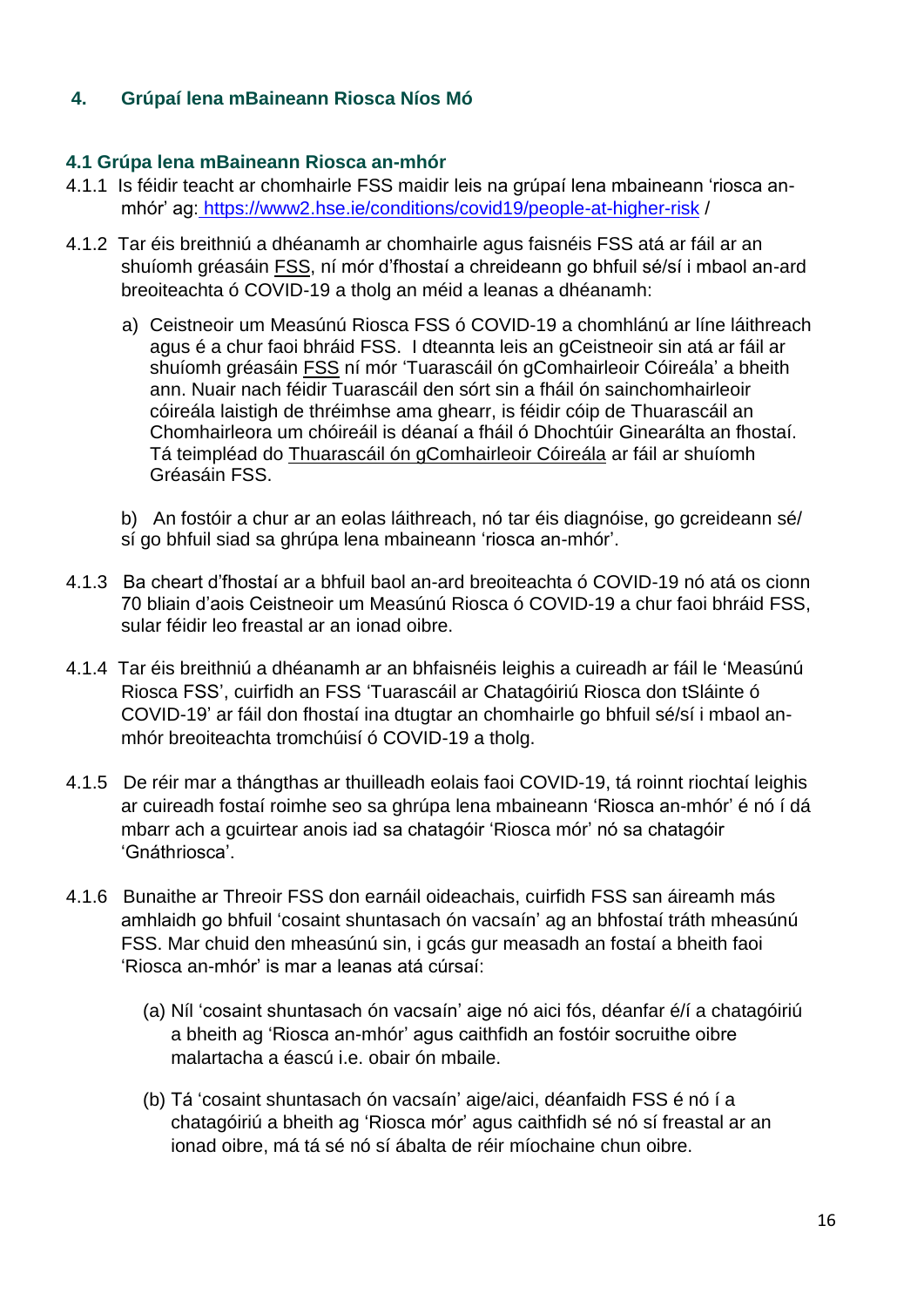- 4.1.7 D'fhéadfadh riochtaí agus cóireálacha imdhíon-sochtacha áirithe dul i bhfeidhm ar éifeachtúlacht vacsaíní COVID-19. Cuirfidh FSS é sin san áireamh agus an measúnú ar chatagóiriú riosca don tsláinte ó COVID-19 á dhéanamh aige agus féadfar leis sin an catagóiriú a thuairiscítear in alt 4.1.7 (b) thuas a athrú.
- 4.1.8 Maidir le fostaithe i gcás go gcomhairlítear i 'dTuarascáil Chatagóirithe um Riosca don tSláinte FSS ó COVID-19' go bhfuil siad i mbaol an-mhór breoiteachta ó COVID-19 a tholg agus dá bhrí sin nár cheart dóibh freastal ar an ionad oibre, ní mór don fhosraí an Fhoirm Dhearbhúcháin ag [Aguisín D](#page-32-1) a chomhlánú agus a chur ar ais láithreach chuig an bhfostóir in éineacht le Tuarascáil Chatagóirithe um Riosca don tSláinte FSS ó COVID-19.
- 4.1.9 Sa chás go n-athraíonn an diagnóis leighis, ní mór don fhostaí an fostóir a chur ar an eolas láithreach.
- 4.1.10 De réir threoir RCPA, i gcás go gcuireann FSS fostaí sa chatagóir lena mbaineann Riosca an-mhór agus go bhfuil sé nó sí ábalta de réir míochaine chun oibre, ba cheart don fhostóir tosaíocht a thabhairt do shocruithe oibre malartacha a mhéid is féidir e.g. ag obair ón mbaile. Tá tuilleadh sonraí faoi shocruithe oibre malartacha ar fáil i gCaibidil 4, alt [4.4.](#page-19-2)
- <span id="page-16-1"></span>4.1.11 Sa chás go gcuireann FSS fostaí sa chatagóir lena mbaineann Riosca an-mhór agus gan é nó í a bheith ag freastal ar an ionad oibre, agus i gcás go soláthraíonn an fostaí sin teagasc d'fhoghlaimeoirí féadfaidh an fostóir ionadaí a cheapadh, íoctha ag an BOO. Ba cheart go ndéanfaí tagairt shoiléir sa chonradh a bhronntar ar ionadaí chun clúdach a dhéanamh d'fhostaí lena mbaineann riosca an-mhór, go mb'fhéidir go gcaithfear an ceapachán a fhoirceannadh i gcás go bhfillfidh an fostaí ar an ionad oibre níos luaithe ná mar a bhíothas ag súil leis.
- 4.1.12 I gcás fostaí atá i mbaol an-mhór breoiteachta tromchúisí ó COVID-19 a tholg agus a ndearna FSS measúnú air mar dhuine atá neamhábalta de réir míochaine chun oibre de bharr breoiteachta nach COVID-19 í, beidh feidhm ag téarmaí agus coinníollacha na Scéim um Shaoire Bhreoiteachta.
- 4.1.13 Ní mór don fhostóir fostaí a mheas an FSS a bheith sa chatagóir lena mbaineann Riosca an-mhór agus atá neamhábalta de réir míochaine chun oibre a thaifeadadh ar an gcóras ábhartha BOO.
- 4.1.14 Féach ar [Chaibidil 6](#page-24-0) (Tábla 4) ina sonraítear na socruithe oibre don ghrúpa fostaithe lena mbaineann 'riosca an-mhór'.

#### <span id="page-16-0"></span>**4.2 Grúpa lena mBaineann Riosca Mór**

4.2.1 Is féidir teacht ar chomhairle FSS maidir leis an ngrúpa lena mbaineann 'riosca mór' ag:

<https://www2.hse.ie/conditions/covid19/people-at-higher-risk/> De réir chomhairle FSS, caithfidh fostaí a bhaineann leis an ngrúpa 'riosca mór' (lena n-áirítear fostaí os cionn 60 bliain d'aois) nach bhfuil tinn freastal ar an ionad oibre. Ba cheart don fhostaí atá sa ghrúpa lena mbaineann 'riosca mór' cúram breise a ghlacadh chun scaradh sóisialta agus sláinteachas lámh a chleachtadh. Ba cheart cumhdaigh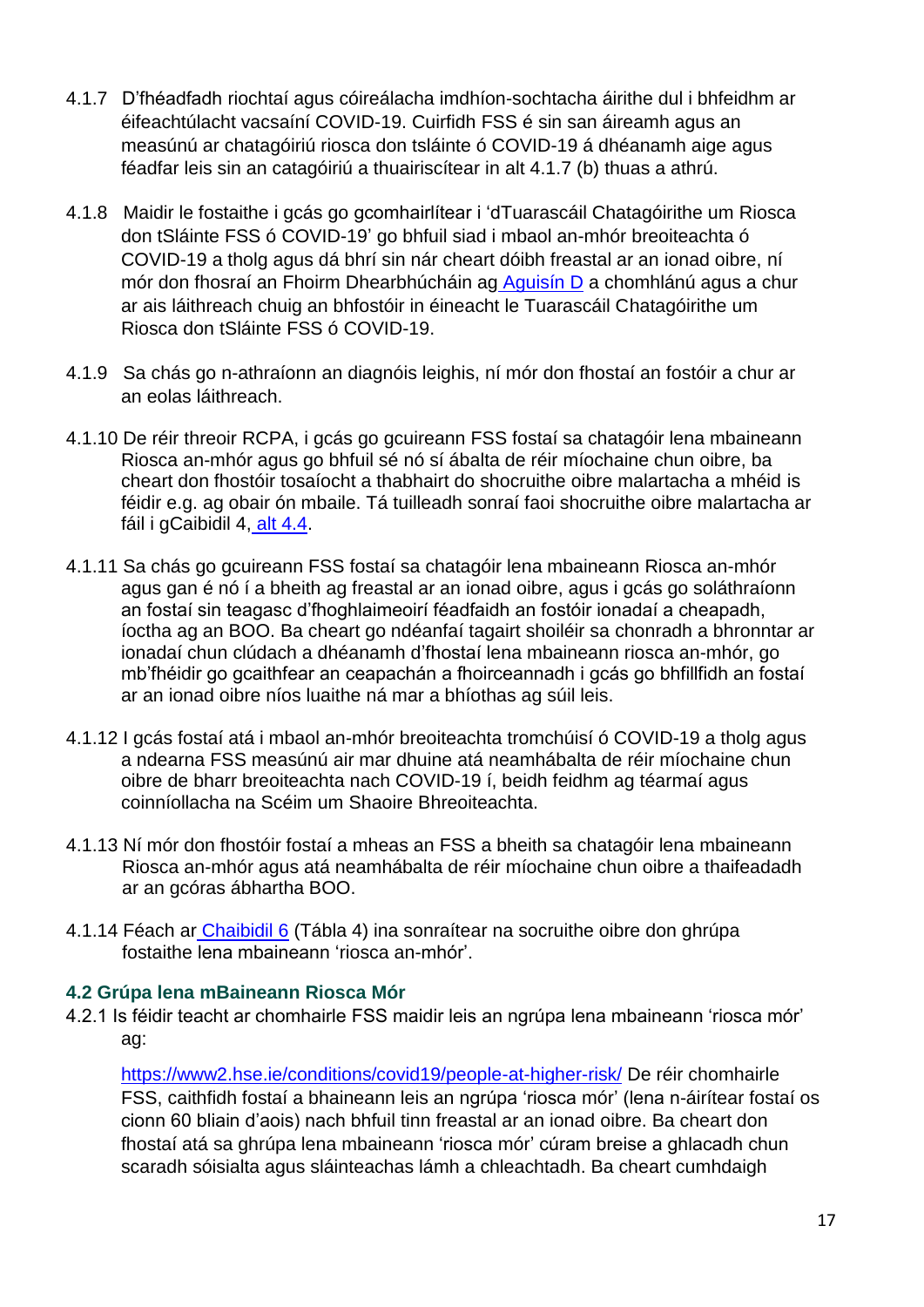<span id="page-17-1"></span>aghaidhe agus trealamh cosanta pearsanta a úsáid freisin nuair atá sé deacair scaradh sóisialta a dhéanamh.

- 4.2.2 Ag teacht le Caibidil 1, alt [1.4](#page-4-4) ceanglaítear ar gach fostóir Plean Freagartha COVID-19 cothrom le dáta a bheith i bhfeidhm. Is féidir leis na fostaithe sin a mheastar a bheith ar 'riosca mór' agus ar 'ghnáthriosca' freastal ar an ionad oibre go sábháilte i gcás ina bhfuil an fostóir ag cur Plean Freagartha COVID-19 agus an chomhairle sláinte poiblí d'ionaid oibre chun feidhme.
- 4.2.3 Maidir le fostaí a rinne FSS a chatagóiriú (mar a thuairiscítear i [gCaibidil 4,](#page-15-2) alt 4.1) agus measann sé nó sí go gcuireann Tuarascáil Chatagóirithe um Riosca don tSláinte ó COVID-19 FSS é/í i gcatagóir riosca mícheart, féadfaidh sé nó sí athbhreithniú a iarraidh. Is féidir leis an bhfostaí ríomhphost a sheoladh chuig FSS go díreach [\(cork@medmark.ie\)](mailto:cork@medmark.ie), agus déanfaidh siadsan athmheas ar an bhfianaise leighis a chuirtear ar fáil. Féadfaidh an fostaí fianaise leighis bhreise a sholáthar mar chuid den phróiseas athbhreithnithe. I gcás gurb é toradh an athbhreithnithe go bhfanann an catagóiriú maidir riosca don tsláinte COVID-19 mar an gcéanna, ní dhéanfar athbhreithniú breise ach amháin, nuair a léiríonn fianaise leighis bhreise go bhfuil athrú tagtha ar stádas leighis an fhostaí nó i gcás go bhfuil athrú ar threoirlínte FSS don ghrúpa lena mbaineann 'riosca mór'.
- 4.2.4 Féach ar [Chaibidil 6](#page-25-0) (Tábla 5) ina sonraítear na socruithe oibre don ghrúpa fostaithe lena mbaineann 'riosca mór'.
- 4.2.5 Sa chás go bhfuil fostaí neamhábalta de réir míochaine chun oibre, ní fhéadfaidh sé/sí iarratas a dhéanamh ar Fhorálacha Breoiteachta Criticiúla (mar a shonraítear sa Scéim um Shaoire Bhreoiteachta ábhartha) mar gheall ar leochaileacht leighis ó COVID-19.

## <span id="page-17-0"></span>**4.3 Fostaithe atá Torrach i Suíomhanna Áirithe**

- 4.3.1 D'fhoilsigh FSS le déanaí '*[Treoir ón Earnáil Oideachais maidir le](https://hse.drsteevenslibrary.ie/ld.php?content_id=33711034) Fostaithe atá i [gCatagóirí Riosca níos mó ó COVID-19, lena n-áirítear Fostaithe](https://hse.drsteevenslibrary.ie/ld.php?content_id=33711034) atá Torrach'.* Tá an treoir sin dírithe ar fhostaithe atá i suíomh seomra ranga agus ba cheart í a chur i bhfeidhm maidir le haon fhostaithe atá i suíomh comhchosúil in earnáil an BOO. Níl feidhm ag an gcomhairle thíos ach maidir leis na fostaithe sin a mheastar a bheith i suíomh seomra ranga den chineál céanna agus atá fostaithe i suíomhanna eile (e.g. oifig) go bhfanann siad de bheith ag obair ón mbaile faoi láthair.
- 4.3.2 Ba chóir d'fhostaí atá torrach lena mbaineann aon cheann de na riochtaí míochaine mar atá liostaithe ar shuíomh gréasáin FSS faoi 'Ghrúpaí lena mbaineann riosca an-mhór (an-leochaileach)' an próiseas a leanúint mar atá mionsonraithe in alt [4.1](#page-15-2), maidir le measúnú ar Chatagóiriú um Riosca don tSláinte ó COVID-19.
- 4.3.3 Bunaithe ar Threoir FSS don earnáil oideachais, is féidir le fostaí atá torrach suas le 14 seachtaine isteach sa tréimhse iompair, atá ábalta de réir míochaine chun oibre freastal ar an ionad oibre go sábháilte, mura ndéanann FSS iad a chatagóiriú a bheith ar 'Riosca an-mhór' mar gheall ar riocht míochaine bunaidh nach mbaineann lena dtoircheas.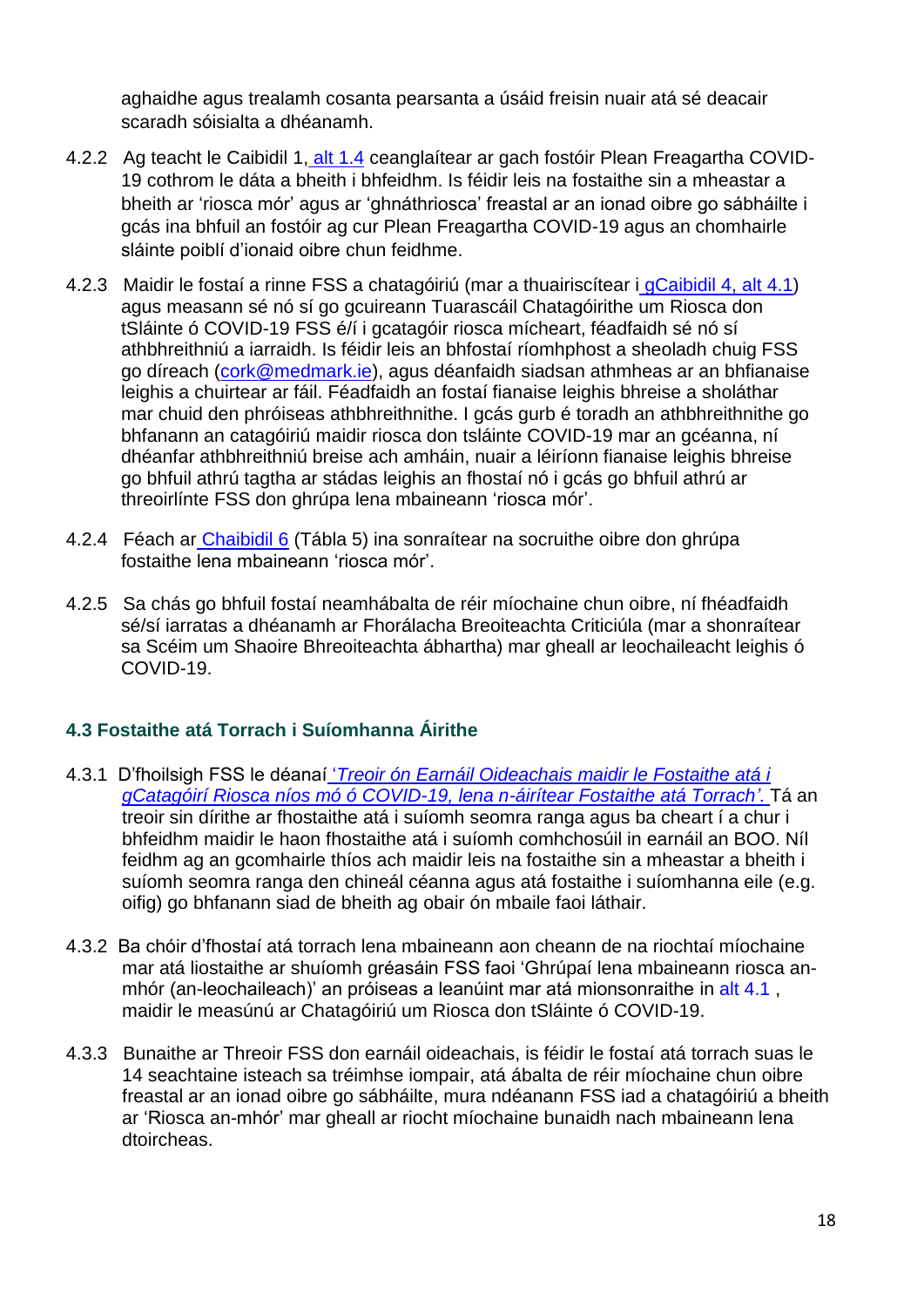- 4.3.4 Molann Treoir FSS don earnáil oideachais le déanaí gur chóir do gach fostaí atá torrach Ceistneoir um Measúnú Riosca ó COVID-19 a chur faoi bhráid FSS roimh dheireadh a gcéad ráithe. Ba cheart an próiseas mar atá mionsonraithe in alt [4.1](#page-15-2) a leanúint.
- 4.3.5 Bunaithe ar Threoir FSS, cuirfidh FSS san áireamh más amhlaidh bhfuil 'cosaint shuntasach ón vacsaíne' ag an bhfostaí atá torrach tráth mheasúnú FSS.
- 4.3.6 Ó thréimhse iompair 14 seachtaine i leith, maidir le fostaí atá torrach agus lena mbaineann na cásanna a leanas:
	- (a) Níl 'cosaint shuntasach ón vacsaín' aici fós agus níl aon riocht míochaine bunaidh uirthi, déanfaidh an FSS í a chatagóiriú a bheith ar 'Riosca mór' agus caithfidh sí freastal ar an ionad oibre, tar éis measúnú riosca toirchis san ionad oibre, má tá sí ábalta de réir míochaine chun oibre.
	- (b) Níl 'cosaint shuntasach ón vacsaín' aici fós, agus tá riocht míochaine bunaidh uirthi, déanfaidh FSS í a chatagóiriú mar 'Riosca mór' nó 'Riosca an-mhór', bunaithe ar chomhairle FSS is nuashonraithe le haghaidh grúpaí lena mbaineann riosca níos mó. Sa chás go ndéanann FSS an fostaí a chatagóiriú a bheith ar 'Riosca mór' caithfidh sí freastal ar an ionad oibre, tar éis measúnú riosca toirchis san ionad oibre, má tá sí ábalta de réir míochaine chun oibre. Sa chás go ndéanann FSS í a chatagóiriú a bheith ag 'Riosca an-mhór' tá sí fós ar fáil le haghaidh oibre agus caithfidh an fostóir socruithe oibre malartacha a éascú i.e. obair ón mbaile.
- 4.3.7 Sa chás go meastar an fostaí atá torrach a bheith ag 'Riosca an-ard' tá feidhm ag an méid a leanas:

(a) Má tá 'cosaint shuntasach ón vacsaín' aici, déanfaidh FSS í a chatagóiriú a bheith ar 'Riosca mór' agus caithfidh sí freastal ar an ionad oibre, má tá sí ábalta de réir míochaine don obair.

4.3.8 I gcás go meastar an fostaí atá torrach a bheith ar 'Riosca mór' tá feidhm ag an méid a leanas:

(a) Má tá 'cosaint shuntasach ón vacsaín' aici, déanfaidh FSS í a chatagóiriú mar 'Ghnáthriosca' agus caithfidh sí freastal ar an ionad oibre, má tá sí ábalta de réir míochaine don obair.

- 4.3.9 Tá oibleagáid reachtúil ar an bhfostóir measúnú riosca toirchis san áit oibre a dhéanamh ar fhostaí a luaithe a thabharfar fógra dó go bhfuil sí torrach.
- 4.3.10 D'fhéadfadh riochtaí agus cóireálacha imdhíon-sochtacha áirithe dul i bhfeidhm ar éifeachtúlacht vacsaíní COVID-19. Cuirfidh FSS é sin san áireamh agus an measúnú ar chatagóiriú riosca don tsláinte ó COVID-19 á dhéanamh aige agus féadfar leis sin an catagóiriú a thuairiscítear in alt 4.1 agus 4.2 thuas a athrú.
- 4.3.11 Maidir le toircheas lena mbaineann riosca mór, nach mbaineann le COVID-19, i gcás go bhfuil fostaí neamhábalta de réir míochaine chun oibre, beidh feidhm ag téarmaí agus coinníollacha na Scéime um Shaoire Bhreoiteachta i.e. forálacha breoiteachta a bhaineann le toircheas.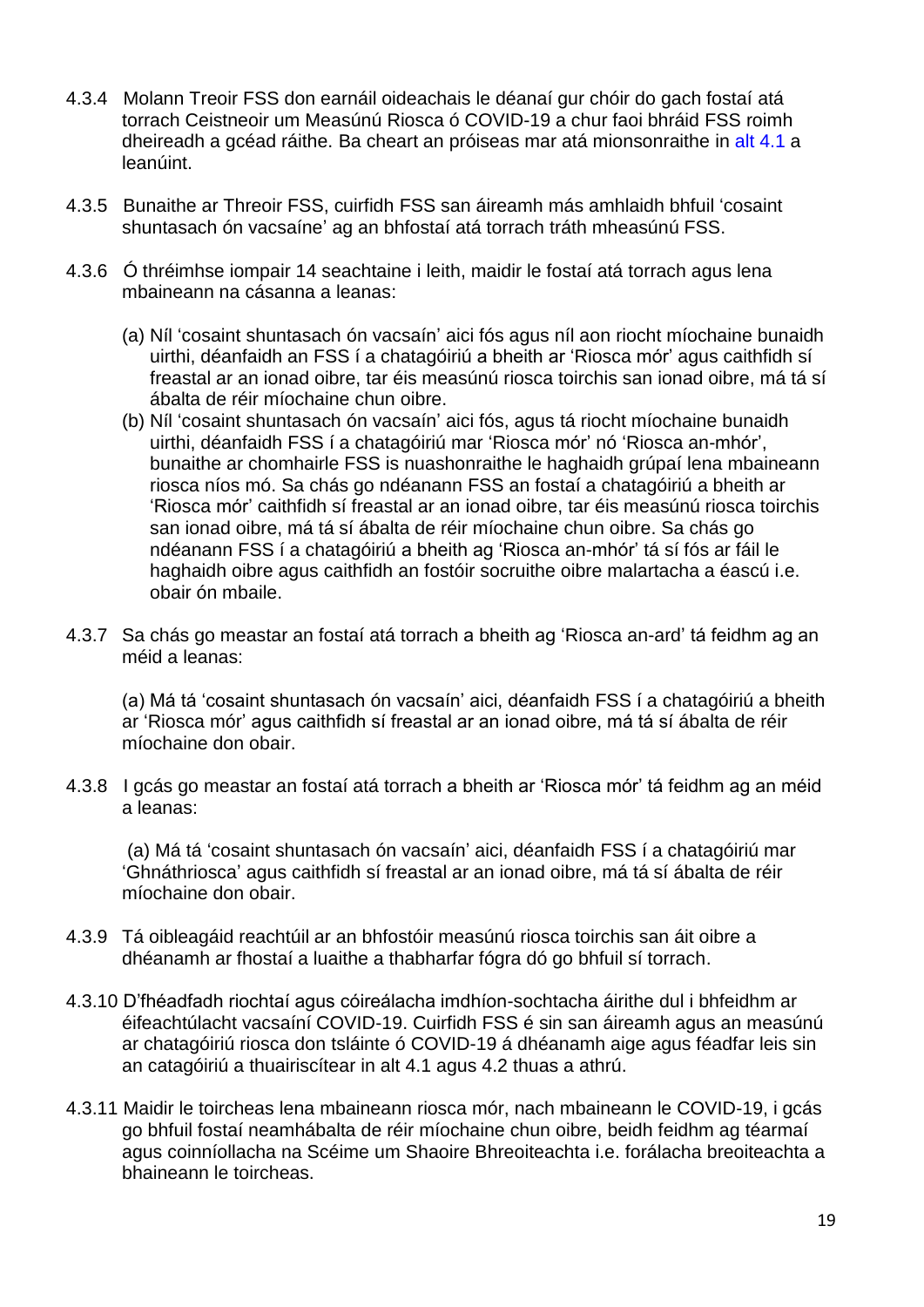- 4.3.12 Níl fostaí atá torrach incháilithe chun iarratas a dhéanamh ar [Shaoire Sláinte agus](https://www.education.ie/en/Circulars-and-Forms/Active-Circulars/cl0054_2019.pdf)  [Sábháilteachta](https://www.education.ie/en/Circulars-and-Forms/Active-Circulars/cl0054_2019.pdf) mar gheall ar an bpaindéim COVID-19 nó bunaithe ar a T(h)uarascáil Catagóirithe reatha um Riosca don tSláinte ó COVID-19.
- 4.3.13 Tugtar achoimre d'fhostaithe atá torrach in Aguisín E den Chiorclán seo.

#### <span id="page-19-0"></span>**4.4 Athrú sa Chatagóiriú maidir le Riosca don tSláinte de dheasca COVID-19**

- 4.4.1 Féadfar Tuarascáil Chatagóirithe um Riosca don tSláinte ó COVID-19 atá ag fostaí a athbhreithniú tráth ar bith le linn na scoilbhliana 2021/22 mar gheall ar athrú ar an méid a leanas:-
	- (a) Comhairle FSS

Sa chás go ndéantar comhairle FSS a nuashonrú don ghrúpa lena mbaineann riosca níos mó, d'fhéadfadh sé sin an catagóiriú maidir le riosca don tsláinte ó COVID-19 a athrú. Rachaidh FSS i dteagmháil leis an bhfostaí a chuir isteach Ceistneoir um Measúnú Riosca ó COVID-19, chun cuireadh a thabhairt dó nó di Ceistneoir nua a chur isteach arís. Sa chás go ndéanann FSS an fostaí a chatagóiriú arís, iarrfar orthu filleadh ar an ionad oibre, mura ndéantar iad a chatagóiriú a bheith ar 'Riosca anmhór'.

#### <span id="page-19-3"></span>(b) Diagnóis leighis

Nuair a athraíonn diagnóis nó cóireáil leighis, ní mór don fhostaí lena mbaineann 'Riosca mór' nó 'Riosca an-mhór' Ceistneoir um Measúnú Riosca ó COVID-19 nua a chur faoi bhráid FSS. Sa chás go ndéanann FSS fostaí lena mbaineann 'Riosca anmhór' a chatagóiriú in athuair, iarrfar orthu filleadh ar an ionad oibre.

(c) Stádas vacsaínithe

Sa chás go bhfuil 'cosaint shuntasach ón vacsaín' faighte ag an bhfostaí lena mbaineann 'Riosca an-mhór' ó rinneadh measúnú FSS, d'fhéadfaí leis sin catagóiriú maidir le riosca don tsláinte ó COVID-19 a athrú. Caithfidh an fostaí Ceistneoir um Measúnú Riosca ó COVID-19 nua a chur faoi bhráid FSS. Sa chás go ndéanann FSS an fostaí a chatagóiriú in athuair, iarrfar orthu filleadh ar an ionad oibre mura ndéantar iad a chatagóiriú mar 'Riosca an-mhór'.

#### <span id="page-19-2"></span><span id="page-19-1"></span>**4.5 Socruithe Malartacha Oibre**

- 4.5.1 Tá fostaí atá ábalta de réir míochaine chun oibre agus ar tugadh comhairle dó nó di a c(h)uid gluaiseachtaí a theorannú, nó fostaí atá i mbaol an-mhór breoiteachta ó COVID-19 a tholg, ar fáil chun cianobair a dhéanamh.
- 4.5.2 Ba cheart don fhostóir an obair a shanntar don fhostaí a chinneadh, i gcomhairle leis an bhfostaí, agus féadfaidh sé dualgais ábhartha a thacaíonn le hobair an fhostóra a áireamh.

Mura bhfuil sé indéanta cianobair a dhéanamh i ról reatha an fhostaí, ansin d'fhéadfadh sannadh na hoibre a bheith lasmuigh dá ngnáthdhualgais.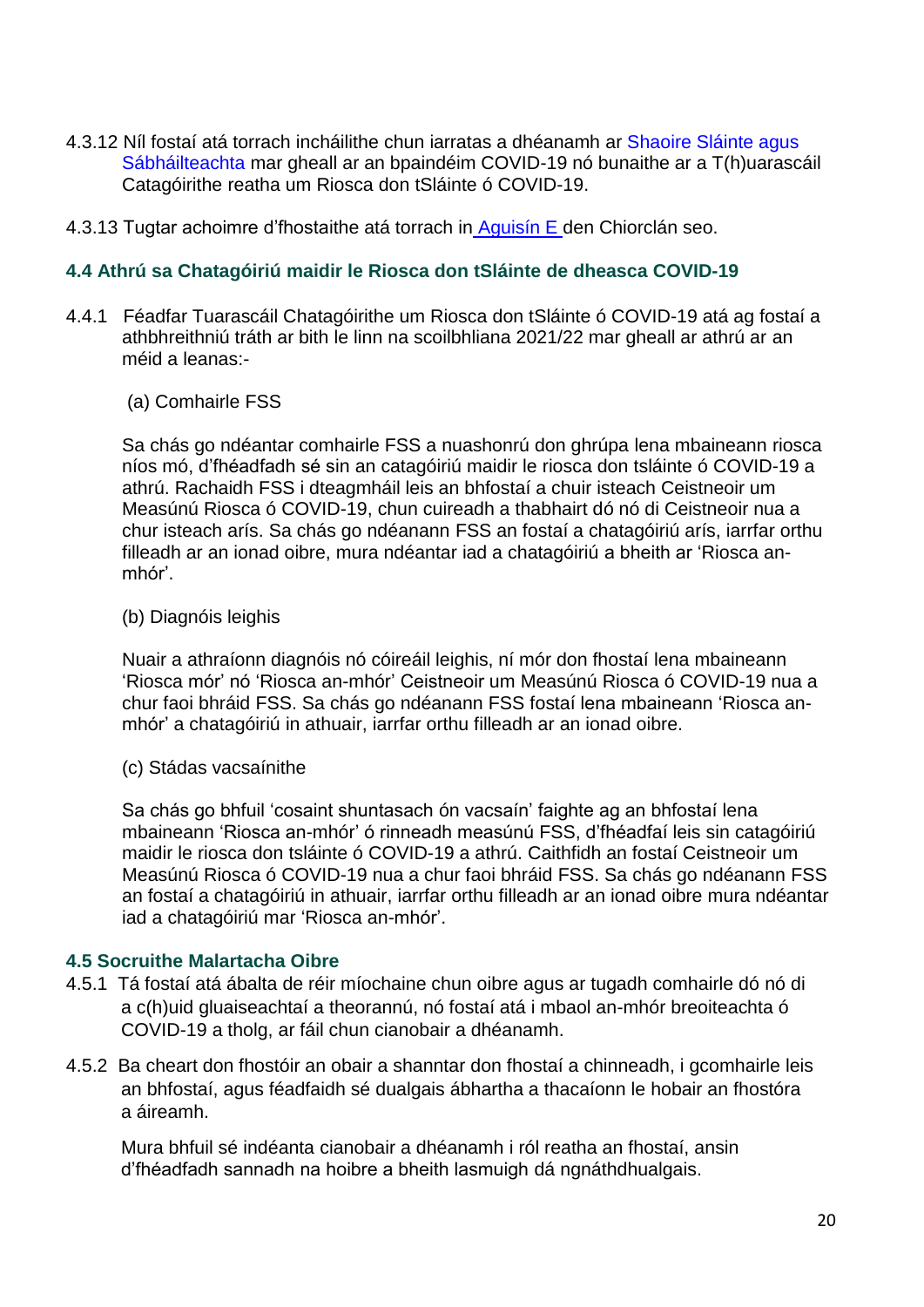#### <span id="page-20-2"></span><span id="page-20-0"></span>**4.6 Fostaí lena mbaineann freagrachtaí cúraim nó freagrachtaí cúraim leanaí nó a chónaíon le duine lena mbaineann riosca mór nó riosca an-mhór**

- 4.5.1 Níl saoire speisialta le pá ar fáil d'fhostaí a bhfuil freagrachtaí cúraim nó cúraim leanaí bainteach le COVID-19 air, nó d'fhostaí atá ina c(h)ónaí le duine lena mbaineann riosca mór nó riosca an-mhór.
- 4.5.2 Mar sin féin, tá fostaí ar mian leis nó léi leas a bhaint as teidlíochtaí saoire ábhartha atá ann cheana i dteideal go measfadh a f(h)ostóir iarratais den sórt sin (e.g. Saoire Tuismitheora/Chúramóra/Force Majeure) de réir théarmaí agus choinníollacha fhoilseacháin na Roinne. Agus iarratas den sórt sin á mheas, caithfidh an fostóir beartas an fhostóra maidir le neamhláithreachtaí fostaí a chur san áireamh agus riachtanais ghnó BOO á mbainistiú.
- 4.5.4 Ba cheart d'fhostaithe a bhfuil cónaí orthu le duine lena mbaineann riosca mór freastal ar an ionad oibre agus ba cheart dóibh treoirlínte FSS a leanúint chun iad féin a chosaint agus chun an riosca tarchuir a íoslaghdú. Tá sé i gceist ag cur i bhfeidhm an Phrótacail um Fhilleadh ar Obair go Sábháilte an riosca tras-seolta san ionad oibre a íoslaghdú.
- 4.5.4 Féach ar [Chaibidil 6](#page-25-1) (Tábla 6) ina soláthraítear sonraí faoi na socruithe oibre a bheidh i bhfeidhm.

#### <span id="page-20-1"></span>**5. Vacsaínithe COVID-19**

- 5.1 Déantar foráil maidir le coinní le haghaidh vacsaínithe Covid-19 d'fhostaithe ar an mbealach céanna le haon choinne leighis eile, agus mar atá leagtha amach sa Scéim um Shaoire Bhreoiteachta (Ciorclán 63/2015).
- 5.2 I gcás go mbeidh fo-iarsmaí ag fostaí tar éis vacsaíniú COVID-19 a mbeidh neamhláithreacht ón obair mar thoradh air, beidh feidhm ag téarmaí agus coinníollacha na Scéime um Shaoire Bhreoiteachta.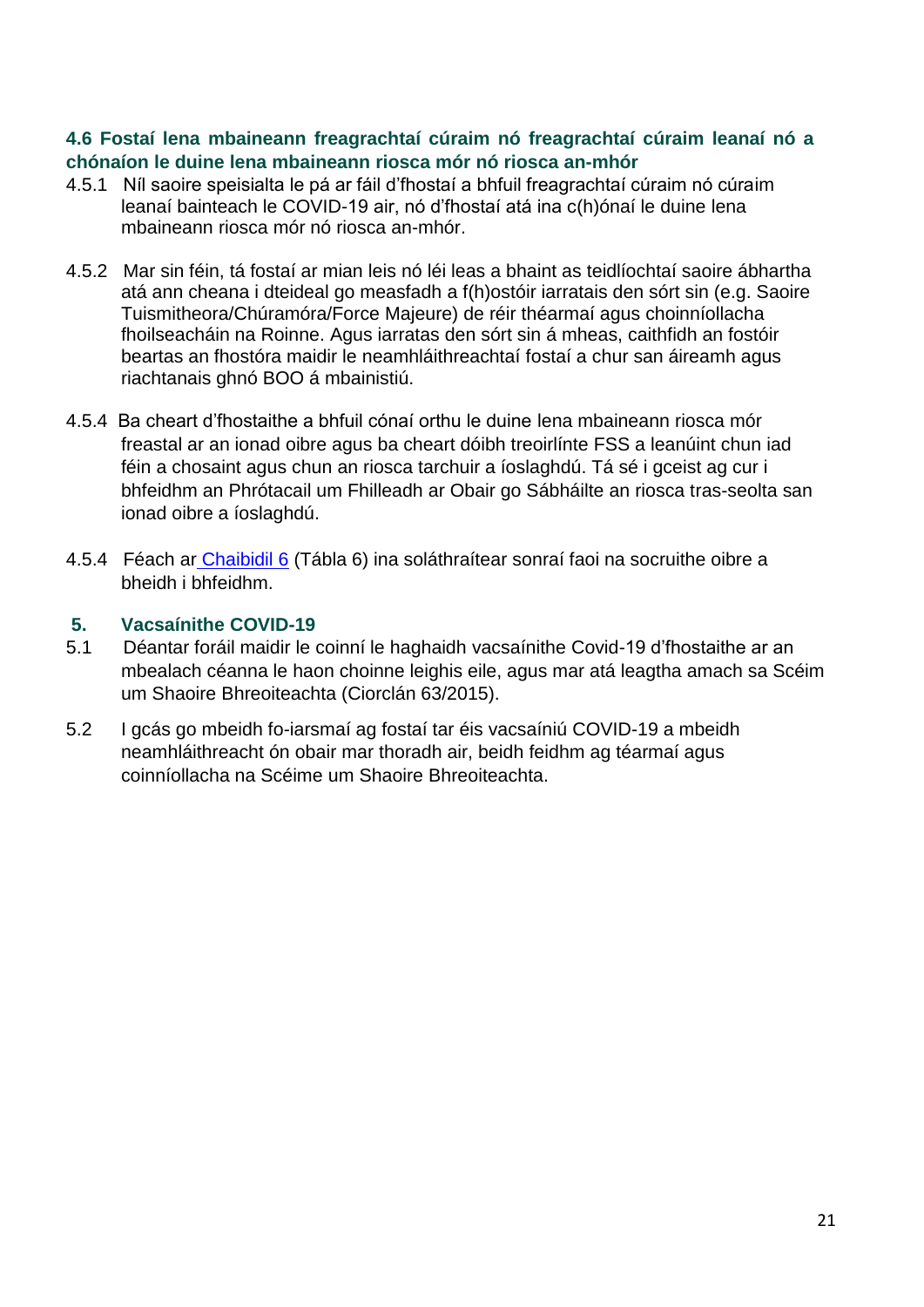#### **Treoir don Fhostóir Socruithe Oibre COVID-19 d'Fhostaithe in Ionaid Oibre BOO – Treoir don Fhostóir**

#### **Tábla 1 – COVID-19: Féin-aonrú (féach [Caibidil 2 alt](#page-8-1) 2.3 den Chiorclán seo)**

| Uimhir | Cás                                                                                                                                                                                 | Stádas um Shaoire (faoi réir dheimhniú sásúil FSS/deimhniú leighis sásúil nó<br>dearbhú sásúil) |
|--------|-------------------------------------------------------------------------------------------------------------------------------------------------------------------------------------|-------------------------------------------------------------------------------------------------|
|        | Tá fostaí ar a bhfuil comharthaí COVID-19 ag fanacht le measúnú leighis<br>chun a fháil amach an bhfuil gá le tástáil COVID-19.                                                     | Tá Saoire Speisialta le Pá (COVID-19: Féin-Aonrú) i bhfeidhm le linn na tréimhse sin.           |
|        | Molann dochtúir ginearálta/FSS d'fhostaí ar a bhfuil comharthaí COVID-19<br>freastal ar thástáil COVID-19 agus tá sé nó sí ag fanacht leis an tástáil agus<br>le toradh na tástála. | Tá Saoire Speisialta le Pá (COVID-19: Féin-Aonrú) i bhfeidhm le linn na tréimhse sin.           |
|        | Cuireadh fostaí ar a bhfuil comharthaí COVID-19 ar an eolas faoi thoradh<br>diúltach tástála COVID-19 agus tugann FSS comhairle dó nó di freastal ar<br>an dara tástáil.            | Tá Saoire Speisialta le Pá (COVID-19: Féin-Aonrú) i bhfeidhm le linn na tréimhse sin.           |

#### <span id="page-21-0"></span>**Tábla 2 – COVID-19: Diagnóis (féach [Caibidil 2 alt](#page-9-1) 2.4 den Chiorclán seo)**

| <b>Uimhir</b>  | Cás                                                                                                                                          | Stádas um Shaoire (faoi réir dheimhniú sásúil FSS/deimhniú leighis sásúil nó                                                                                              |
|----------------|----------------------------------------------------------------------------------------------------------------------------------------------|---------------------------------------------------------------------------------------------------------------------------------------------------------------------------|
|                |                                                                                                                                              | dearbhú sásúil)                                                                                                                                                           |
|                | Cuireadh fostaí ar a bhfuil comharthaí COVID-19 ar an eolas faoi thoradh                                                                     | Tá Saoire Speisialta le Pá (COVID-19: Diagnóis) i bhfeidhm le linn na tréimhse seo,                                                                                       |
|                | dearfach tástála COVID-19.                                                                                                                   | suas le 28 lá ar a mhéad.                                                                                                                                                 |
|                | Caithfidh an fostaí féin-aonrú ar feadh 10 lá ó thús na gcomharthaí agus a                                                                   |                                                                                                                                                                           |
|                | bheith 5 lá saor ó fhiabhras (a d'fhéadfadh rith i gcomhthráth) sula bhfillfidh<br>sé nó sí ar an ionad oibre.                               | Sa chás go síneann an neamhláithreacht níos faide ná 28 lá, taifeadtar go bhfuil an<br>fostaí as láthair ar Shaoire Bhreoiteachta, mura bhfuil feidhm ag na critéir chomh |
|                | Tagann an tréimhse 10 lá d'fhéin-aonrú ó thús na gcomharthaí agus ní ón                                                                      | mionsonraithe le cás 2 thíos.                                                                                                                                             |
|                | dáta a fhaightear toradh dearfach tástála COVID-19.                                                                                          |                                                                                                                                                                           |
|                |                                                                                                                                              | Cosúil le téarmaí agus coinníollacha na Scéime Saoire Breoiteachta, ní mór d'fhostóir                                                                                     |
|                |                                                                                                                                              | fostaí a tharchur chuig an OHS, áit a bhfuil sé / sí as láthair ar shaoire speisialta le pá                                                                               |
|                |                                                                                                                                              | ar feadh tréimhse 28 lá.                                                                                                                                                  |
| $\overline{2}$ | Cuireadh fostaí ar a bhfuil comharthaí COVID-19 ar an eolas faoi thoradh                                                                     | On 1 <sup>ú</sup> Eanáir, 2021, féadfaidh an fostóir Saoire Speisialta le Pá a shíneadh níos faide ná                                                                     |
|                | dearfach tástála COVID-19 agus tá sé nó sí nó fós as láthair tar éis na<br>tréimhse 28 lá, mar a thuairiscítear sa tábla seo ag cás 1 thuas. | 28 lá nuair a chomhlíontar na critéir a leanas:-                                                                                                                          |
|                |                                                                                                                                              | Chuir an fostóir in iúl go raibh an fostaí san ionad oibre (faoi réir comhaontú roimh ré) le                                                                              |
|                |                                                                                                                                              | linn aon cheann de na 14 lá féilire sular thosaigh na comhartahí.                                                                                                         |
|                |                                                                                                                                              | Chuir an fostaí fianaise leighis shásúil ar fáil don fhostóir faoi dháta tástála COVID-19                                                                                 |
|                |                                                                                                                                              | agus toradh dearfach na tástála.                                                                                                                                          |
|                |                                                                                                                                              | Chuir an SSC tuarascáil ar fáil don fhostóir ar a luaitear:                                                                                                               |
|                |                                                                                                                                              | i. go bhfuil an fostaí neamhábalta de réir míochaine chun an obair a atosú                                                                                                |
|                |                                                                                                                                              | ii. baineann neamhláithreacht an fhostaí go príomha le breoiteacht                                                                                                        |
|                |                                                                                                                                              | leanúnach COVID-19                                                                                                                                                        |
|                |                                                                                                                                              | iii. tá an fostaí ag teacht ar chúram leighis iomchuí                                                                                                                     |
|                |                                                                                                                                              | Tá tuilleadh sonraí ar fáil i gCaibidil 2 alt 2.5 den Chiorclán seo.                                                                                                      |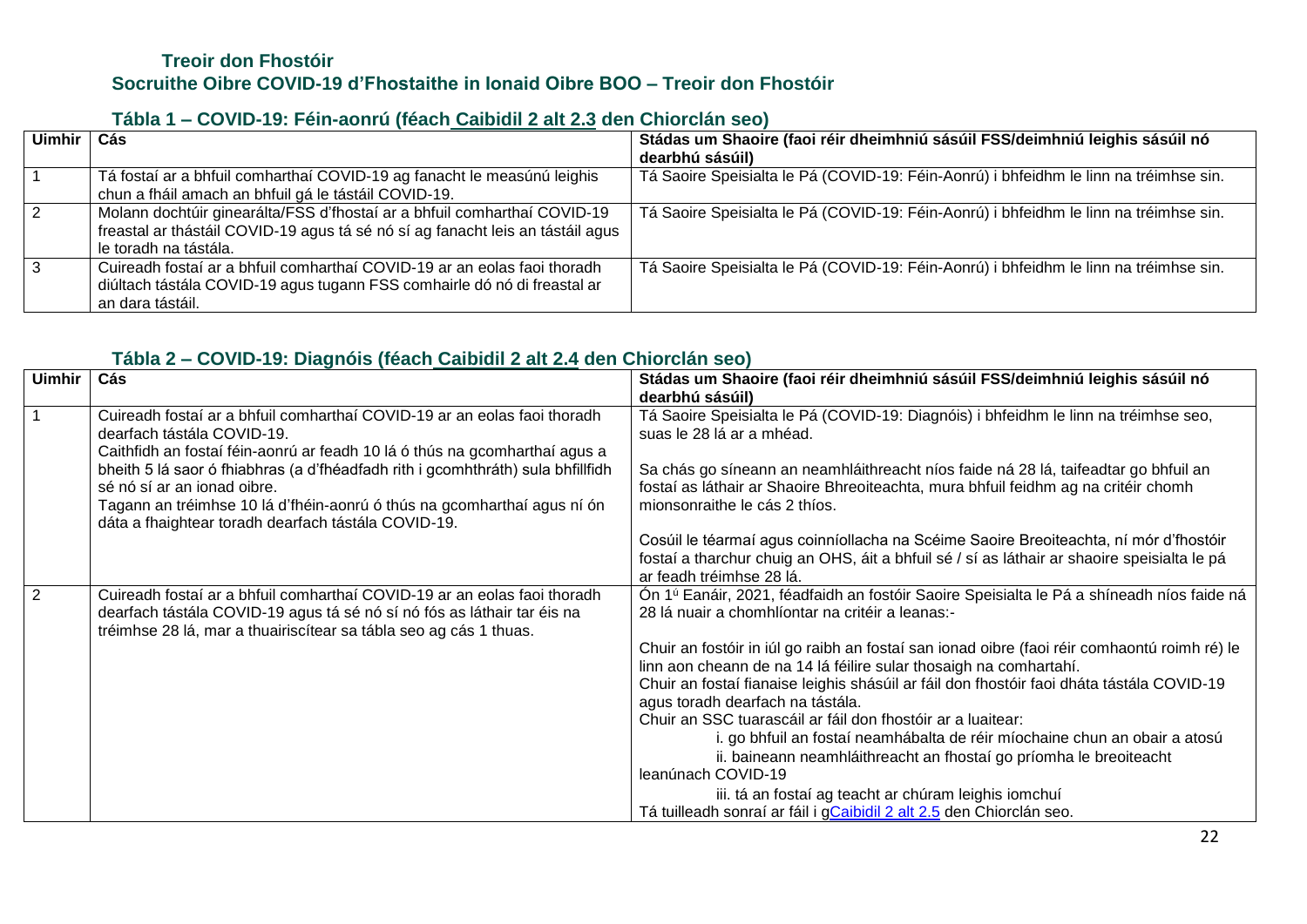| Cuireadh toradh tástála dearfach in iúl d'fhostaí nach raibh aon chomharthaí   | Tá feidhm ag Saoire Speisialta le Pá (COVID-19: Diagnóis) le linn na tréimhse sin |
|--------------------------------------------------------------------------------|-----------------------------------------------------------------------------------|
| COVID-19 air nó uirthi agus é nó í tar éis a bheith i ndlúth-theagmháil le cás | (roimh dháta tástála COVID-19, tá an fostaí ar ghluaiseacht theoranta).           |
| deimhnithe COVID-19. Caithfidh an fostaí féin-aonrú a dhéanamh ar feadh        |                                                                                   |
| 10 lá ó dháta a dtástála COVID-191.                                            |                                                                                   |

<sup>1</sup>Féach "Cén uair is féidir leat stopadh ón bhféin-aonrú[" https://www2.hse.ie/conditions/coronavirus/managing-coronavirus-at-home/self-isolation.html](https://www2.hse.ie/conditions/coronavirus/managing-coronavirus-at-home/self-isolation.html)

#### **Tábla 3 – COVID-19: Gluaiseacht Theoranta (féach [Caibidil 3](#page-13-2) den Chiorclán seo)**

<span id="page-22-0"></span> $\overline{\phantom{a}}$ 

| <b>Uimhir</b> | Cás                                                                                                                                                                                                                                 | Stádas um Shaoire (faoi réir dheimhniú FSS/deimhniú leighis nó dearbhú, nuair is                                                                                                                                                                                                                                                                                                                                                                                                                                                                                                                                                                                                                                  |
|---------------|-------------------------------------------------------------------------------------------------------------------------------------------------------------------------------------------------------------------------------------|-------------------------------------------------------------------------------------------------------------------------------------------------------------------------------------------------------------------------------------------------------------------------------------------------------------------------------------------------------------------------------------------------------------------------------------------------------------------------------------------------------------------------------------------------------------------------------------------------------------------------------------------------------------------------------------------------------------------|
|               |                                                                                                                                                                                                                                     | iomchuí)                                                                                                                                                                                                                                                                                                                                                                                                                                                                                                                                                                                                                                                                                                          |
|               | Cuireann Foireann Rianaithe Teagmhála FSS in iúl d'fhostaí nach bhfuil<br>aon chomharthaí COVID-19 air nó uirthi gur dlúth-theagmhálaí é nó í <sup>2</sup> le cás<br>dearbhaithe COVID-19. Socraítear tástáil COVID-19 don fhostaí. | (i) Ní bheidh feidhm ag Saoire Speisialta le Pá le linn na tréimhse sin.<br>(ii) Tá an fostaí ar ghluaiseacht theoranta ar feadh 14 lá, ar feitheamh toradh na tástála.<br>Sa chás go bhfuil an fostaí neamhábalta de réir míochaine chun oibre, ba chóir go n-<br>éascófaí dó nó di cianobair oibriú a dhéanamh ar feadh na tréimhse (féach Caibidil 4 alt<br>4.4 dar teideal 'Socruithe Malartacha Oibre' de réir Chiorclán 0031/2021).                                                                                                                                                                                                                                                                         |
|               |                                                                                                                                                                                                                                     | (iii) Mar mhalairt air sin, i gcás go bhfuil an fostaí neamhábalta de réir míochaine chun<br>cianobair a dhéanamh, déantar iad a thaifeadadh mar as láthair ar Shaoire<br>Bhreoiteachta le linn na tréimhse sin.<br>(iv) Torthaí na dtástálacha:-                                                                                                                                                                                                                                                                                                                                                                                                                                                                 |
|               |                                                                                                                                                                                                                                     | Chéad toradh na tástála diúltach: I gcás níos lú ná 10 lá tar éis na teagmhála<br>deireanaí le cás dearbhaithe, tá an 1ú tástáil COVID-19 diúltach (níor braitheadh<br>COVID-19), beidh ar an bhfostaí leanúint de bheith ag teorannú a gcuid gluaiseachtaí ar<br>feadh 14 lá nó go dtí go mbeidh toradh tástála an 2ú tástáil ar eolas (féach thíos).<br>Sa chás go ndearnadh an 1ú tástáil 10 lá ar a laghad tar éis na teagmhála deireanaí le<br>cás dearbhaithe agus go bhfuil sé diúltach (níor braitheadh COVID-19) agus nach bhfuil<br>aon chomharthaí ag an bhfostaí, ansin is féidir leis/léi gan a bheith ag teorannú a gcuid<br>gluaiseachtaí a thuilleadh agus ní bheidh an dara tástáil ag teastáil. |
|               |                                                                                                                                                                                                                                     | Dara toradh na tástála diúltach: Má tá 10 lá istigh ó bhí an teagmháil dheireanach le<br>cás dearbhaithe, agus an 2 <sup>ú</sup> toradh tástála COVID-19 diúltach (níor braitheadh COVID-<br>19) agus níl aon chomharthaí ag an bhfostaí, ansin is féidir leis/léi gan a bheith ag<br>teorannú a gcuid gluaiseachtaí a thuilleadh agus ní bheidh an dara tástáil ag teastáil.<br>Toradh dearfach tástála: beidh feidhm ag cás Uimh. 3 faoi Thábla 2 (Diagnóis: COVID-<br>19) láithreach, i gcás ina gcaithfidh an fostaí é féin-aonrú a dhéanamh ar feadh 10 lá ó<br>dháta na tástála COVID-19.                                                                                                                   |
| 2             | Tá fostaí gan aon chomharthaí COVID-19 air nó uirthi ina c(h)ónaí le 'duine'<br>a bhfuil comharthaí COVID-19 air nó uirtho. Caithfidh an 'duine' sin tástáil<br>COVID-19 a shocrú.                                                  | (i) Ní bheidh feidhm ag Saoire Speisialta le Pá le linn na tréimhse sin.<br>(ii) Tá an fostaí ar ghluaiseacht theoranta ar feitheamh thoradh tástála 'duine'. Beidh<br>socruithe cianoibre i bhfeidhm mar a shonraítear i gcás 1 i dTábla 3. Nuair a chuirtear an<br>'duine' ar an eolas faoi: -                                                                                                                                                                                                                                                                                                                                                                                                                  |

<sup>2</sup> <https://www2.hse.ie/conditions/coronavirus/close-contact-and-casual-contact.html> agus [https://www.hpsc.ie/a-z/respiratory/coronavirus/novelcoronavirus/casedefinitions/covid-](https://www.hpsc.ie/a-z/respiratory/coronavirus/novelcoronavirus/casedefinitions/covid-19educationalsettingscasesandclosecontactsdefinitions/)[19educationalsettingscasesandclosecontactsdefinitions/](https://www.hpsc.ie/a-z/respiratory/coronavirus/novelcoronavirus/casedefinitions/covid-19educationalsettingscasesandclosecontactsdefinitions/)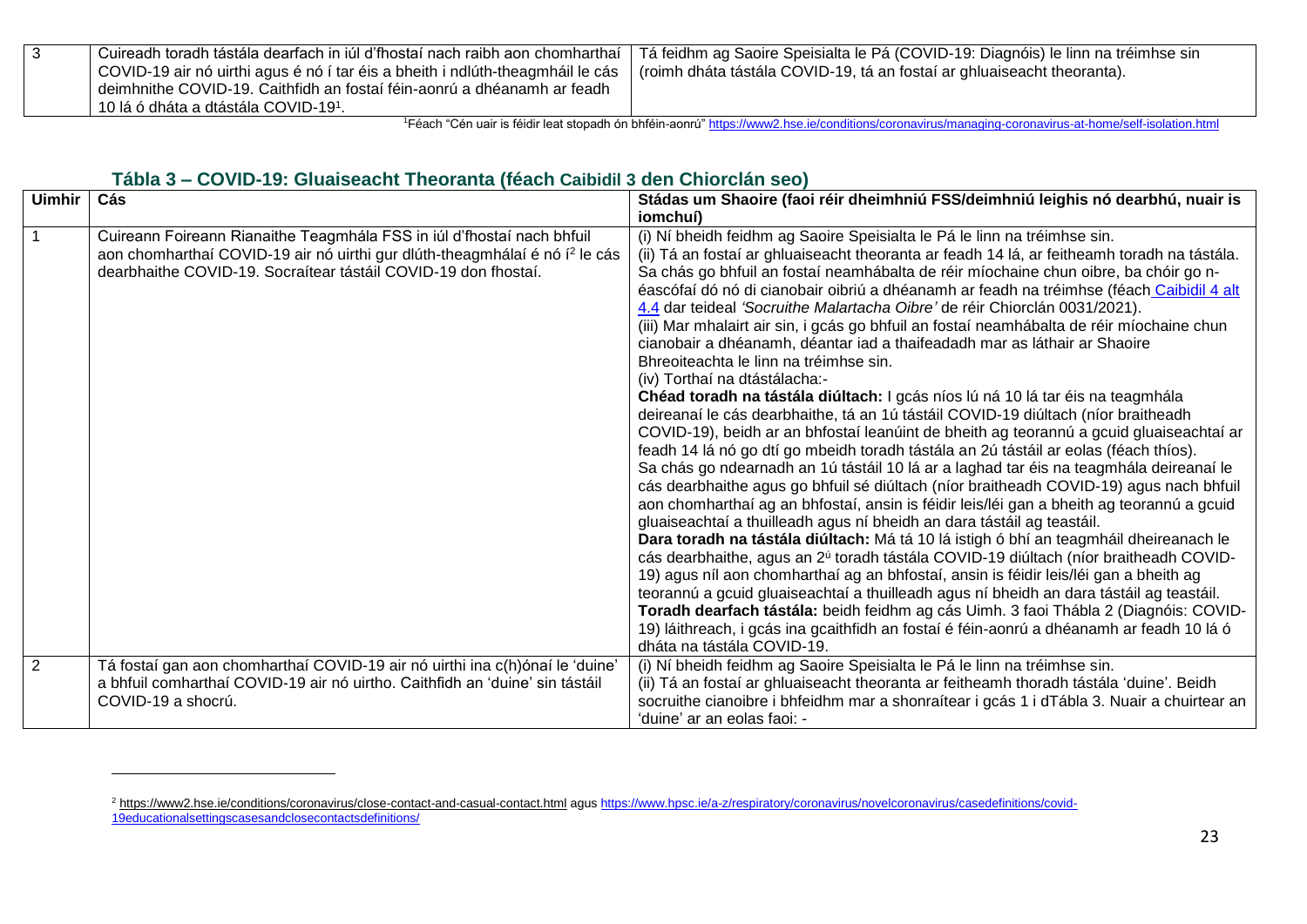|                |                                                                               | (a) Toradh tástála diúltach: scoirfidh an fostaí de ghluaiseacht theoranta láithreach          |
|----------------|-------------------------------------------------------------------------------|------------------------------------------------------------------------------------------------|
|                |                                                                               | agus filleann sé ar an ionad oibre.                                                            |
|                |                                                                               | (b) Toradh dearfach tástála: aithnítear an fostaí mar dhlúth-theagmháil agus tá cás 1 i        |
|                |                                                                               | dTábla 3 i bhfeidhm láithreach.                                                                |
| 3              | Tá imní ar an bhfostaí go bhfuil comharthaí COVID-19 aige/aici ach tugann     | (i) Ní bheidh feidhm ag Saoire Speisialta le Pá le linn na tréimhse seo                        |
|                | an Dochtúir Ginearálta le fios nach gcomhlíonann sé/sí na critéir le          | (ii) I gcás nach bhfuil an fostaí mí-oiriúnach chun oibre, tá sé/sí ar Shaoire Bhreoiteachta   |
|                | haghaidh tástála COVID-19. Féadfaidh an Dochtúir Ginearálta comhairle a       | le linn na tréimhse seo agus beidh téarmaí agus coinníollacha na Scéime Saoire                 |
|                | thabhairt don fhostaí a c(h)uid gluaiseachtaí a theorannú go dtí go mbeidh    | Breoiteachta i bhfeidhm.                                                                       |
|                | sé/sí 48 n-uaire an chloig saor ó chomharthaí.                                | (iii) Sa chás go bhfuil an fostaí oiriúnach chun obair ag am ar bith le linn na tréimhse       |
|                |                                                                               | seo, ba cheart é a éascú dó oibriú go cianda (féach Caibidil 4 alt 4.4 dar teideal             |
|                |                                                                               | 'Socruithe Malartacha Oibre' i gCiorclán 0031/2021).                                           |
| 4              | Cuireadh fostaí le hairíonna COVID-19 ar an eolas faoi thoradh diúltach       | (i) Ní bheidh feidhm ag Saoire Speisialta le Pá le linn na tréimhse seo.                       |
|                | tástála COVID-19 agus tugann FSS comhairle dó féin-aonrú a dhéanamh           | (ii) Sa chás go bhfuil an fostaí go maith, go bhfuil na comharthaí imithe agus é nó í ag       |
|                | go dtí go mbeidh sé/sí 48 n-uaire an chloig saor ó chomharthaí.               | fanacht le deireadh na tréimhse 48 n-uaire an chloig, is féidir iad a éascú oibriú ón          |
|                |                                                                               | mbaile don tréimhse seo (féach Caibidil 4 alt 4.4 dar teideal 'Socruithe Malartacha Oibre'     |
|                |                                                                               | i gCiorclán 0031/2021). Féadfaidh an fostaí filleadh ar an ionad oibre nuair a bhíonn          |
|                |                                                                               | sé/sí 48 n-uaire an chloig saor ó chomharthaí.                                                 |
|                |                                                                               | (iii) Mar mhalairt air sin, i gcás nach bhfuil an fostaí oiriúnach go míochaine chun obair     |
|                |                                                                               | go cianda, déantar iad a thaifeadadh mar as láthair ar Shaoire Bhreoiteachta le linn na        |
|                |                                                                               | tréimhse seo agus beidh feidhm ag téarmaí agus coinníollacha na Scéime um Shaoire              |
|                |                                                                               | Bhreoiteachta.                                                                                 |
| 5              | Fostaí a sholáthraíonn cúram do 'dhuine' (e.g. leanbh óg) ar cás              | (i) Ní bheidh feidhm ag Saoire Speisialta le Pá le linn na tréimhse seo.                       |
|                | dearbhaithe COVID-19 é nó í.                                                  | (ii) Tá an fostaí ar ghluaiseacht theoranta le linn na tréimhse 10 lá d'fhéin-aonrú don        |
|                |                                                                               | 'duine' a bhfuil cúram de dhíth air nó uirthi agus freisin ar feadh 7 lá eile tar éis deireadh |
|                |                                                                               | thréimhse féin-aonraithe an duine <sup>3</sup> .                                               |
|                |                                                                               | (iii) Tá fostaí fós ar fáil le haghaidh oibre agus ba cheart é nó a éascú chun cianobair a     |
|                |                                                                               | dhéanamh ar feadh na tréimhse 17 lá as a chéile (féach Caibidil 4 alt 4.4 dar teideal          |
|                |                                                                               | 'Socruithe Malartacha Oibre' i gCiorclán 0031/2021).                                           |
| 6              | Tá imní léirithe ag an bhfostaí go bhféadfadh sé/sí a bheith tar éis a bheith | (i) Ní bheidh feidhm ag Saoire Speisialta le Pá le linn na tréimhse sin.                       |
|                | i ndlúth-theagmháil nó i dteagmháil ócáideach le cás deimhnithe COVID-        | (ii) Ní cheanglaítear ar fhostaí a c(h)uid gluaiseachtaí a theorannú mura dtugann              |
|                | 19.                                                                           | Foireann Rianaithe Teagmhála FSS comhairle dóibh gur dlúth-theagmhálaí é nó í le cás           |
|                |                                                                               | dearbhaithe COVID-19 agus sa chás sin tá feidhm ag cás 1 i dTábla 3. I gcásanna inar           |
|                |                                                                               | teagmhálaí ócáideach é nó í an fostaí, ba chóir dó nó di freastal ar an ionad oibre mar is     |
|                |                                                                               | gnáth agus a bheith ar an eolas faoi chomharthaí COVID-19.                                     |
| $\overline{7}$ | Maireann fostaí nach bhfuil aon airíonna COVID-19 air le 'duine' atá i        | (i) Ní bheidh feidhm ag Saoire Speisialta le Pá le linn na tréimhse sin.                       |
|                | ndlúth-theagmháil le cás dearbhaithe. Mothaíonn an 'duine' go maith mar       | (ii) Ba cheart don fhostaí freastal ar an ionad oibre, mar is gnáth agus a bheith ar an        |
|                | sin ní gá do bhaill eile an teaghlaigh srian a chur ar a ngluaiseachtaí.      | eolas faoi chomharthaí COVID-19                                                                |
| 8              | Fostaí a bhraitheann go maith agus a chónaíonn le 'duine' a bhfuil            | (i) Ní bheidh feidhm ag Saoire Speisialta le Pá le linn na tréimhse sin.                       |
|                | comharthaí riospráide air ach chuir an dochtúir teaghlaigh in iúl don 'duine' | (ii) Ba cheart don fhostaí freastal ar an ionad oibre, mar is gnáth agus a bheith ar an        |
|                | nach gá tástáil COVID-19 a dhéanamh.                                          | eolas faoi chomharthaí COVID-19                                                                |

 $\overline{\phantom{a}}$ 3https://www2.hse.ie/conditions/coronavirus/self-isolation/caring-for-someone-who-cant-self-isolate.html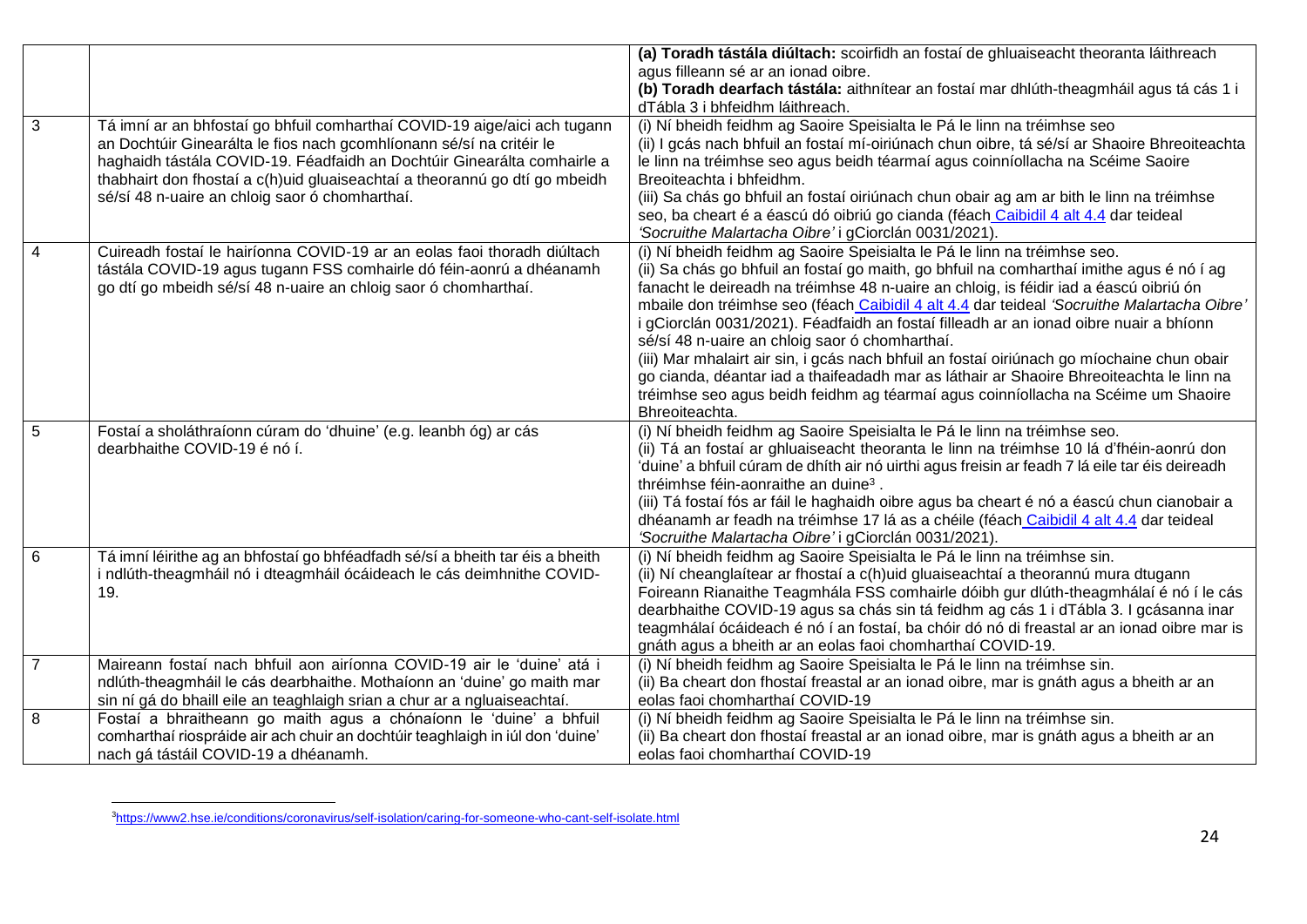| Caithfidh an fostaí a thaistil thar lear a c(h)uid gluaiseachtaí a theorannú<br>(coraintín) ar feadh 14 lá <sup>4</sup> | Ní bheidh feidhm ag Saoire Speisialta le Pá le linn na tréimhse sin.                                                                                                                                                                                                                                                                                                                                                                                                                                                                                                           |
|-------------------------------------------------------------------------------------------------------------------------|--------------------------------------------------------------------------------------------------------------------------------------------------------------------------------------------------------------------------------------------------------------------------------------------------------------------------------------------------------------------------------------------------------------------------------------------------------------------------------------------------------------------------------------------------------------------------------|
|                                                                                                                         | Taisteal neamhriachtanach: Ní mór d'fhostaí foráil a dhéanamh trí iarratas ar Shaoire<br>Neamhíoctha nó ar Shaoire Bhliantúil don tréimhse sin de ghluaiseacht theoranta, de<br>réir na dtéarmaí agus na gcoinníollacha, mar a shonraítear i bhfoilseacháin na Roinne.                                                                                                                                                                                                                                                                                                         |
|                                                                                                                         | Taisteal riachtanach: Is faoin bhfostóir atá sé a chinneadh ar bhonn cás ar chás, tar éis<br>dó nó di an fhianaise dhoiciméadach tacaíochta iomchuí a sholáthraíonn an fostaí a<br>mheas, más amhlaidh go bhfuil taisteal thar lear ina 'thaisteal riachtanach' i.e. ar<br>chúiseanna práinneacha leighis. Sa chás go gcinneann an fostóir go bhfuil taisteal thar<br>lear ar chúis riachtanach, beidh feidhm ag Caibidil 3 alt 3.1 (gluaiseacht theoranta) sa<br>chás go mbíonn coraintín, mar a thuairiscítear i gCaibidil 3 alt 3.2 ag teastáil ar fhilleadh<br>go hÉirinn. |

#### **Tábla 4 - COVID-19: Grúpa Riosca an-Ard (féach [Caibidil 4 alt](#page-15-3) 4.1 den Chiorclán seo)**

| <b>Uimhir</b> | Cás                                                                                                                                                                                                                                                                                                 | Stádas um Shaoire (faoi réir Thuarascáil SSC curtha ar fáil)                                                                                                                                                                                                                                                                                                                                                                                                                                                                                                                                                                                                                                                |
|---------------|-----------------------------------------------------------------------------------------------------------------------------------------------------------------------------------------------------------------------------------------------------------------------------------------------------|-------------------------------------------------------------------------------------------------------------------------------------------------------------------------------------------------------------------------------------------------------------------------------------------------------------------------------------------------------------------------------------------------------------------------------------------------------------------------------------------------------------------------------------------------------------------------------------------------------------------------------------------------------------------------------------------------------------|
|               | Rinne an SSC an fostaí a chatagóiriú mar dhuine lena mbaineann riosca<br>an-mhór breoiteachta tromchúisí (an-leochaileach) <sup>5</sup> ó COVID-19 a tholg.                                                                                                                                         | (i) Ní bheidh feidhm ag Saoire Speisialta le Pá le linn na tréimhse sin.<br>(ii) De réir chomhairle FSS, moltar d'fhostaí atá catagóirithe sa ghrúpa 'riosca an-mhór'<br>clutharú a dhéanamh agus ní féidir leis nó léi freastal ar an ionad oibre.<br>(iii) Ba cheart an fostaí atá ábalta de réir míochaine chun oibre a éascú chun cianobair<br>a dhéanamh (féach Caibidil 4 alt 4.4 'Socruithe Malartacha Oibre' de Chiorclán<br>0031/2021).<br>(iv) Beidh feidhm ag téarmaí agus coinníollacha na Scéime um Shaoire Bhreoiteachta<br>maidir leis an bhfostaí a ndearna an SSC a mheasúnú mar dhuine atá neamhábalta de<br>réir míochaine le haghaidh oibre mar gheall ar bhreoiteacht nach COVID-19 é. |
|               | larrann fostaí atá catagóirithe ag an SSC mar dhuine atá i mbaol an-mhór<br>breoiteachta tromchúisí ó COVID-19 a tholg chun freastal ar an ionad<br>oibre.                                                                                                                                          | Ba chóir don fhostóir teagmháil a dhéanamh leis an Roinn chun tuilleadh comhairle<br>a fháil chuig an r-phost: esr@education.gov.ie,                                                                                                                                                                                                                                                                                                                                                                                                                                                                                                                                                                        |
|               | Moltar d'fhostaí clutharú a dhéanamh roimh chóireálacha míochaine nó<br>roimh ghnáthaimh máinliachta áirithe. Ní mór don fhostaí Ceistneoir<br>Measúnaithe Riosca SSC ó COVID-19 a chomhlánú d'fhonn Tuarascáil<br>Shealadach Catagóirithe maidir le Riosca don tSláinte ó COVID-19 a<br>sholáthar. | (i) Ní bheidh feidhm ag Saoire Speisialta le Pá le linn na tréimhse seo.<br>(ii) Cosúil leis an ngrúpa faoi riosca mór, ní féidir leis an bhfostaí a mholtar dó nó di<br>clutharú freastal ar an ionad oibre.<br>(iii) Ba cheart an fostaí atá ábalta de réir míochaine chun oibre a éascú chun cianobair a<br>dhéanamh ar feadh na tréimhse sonraithe mar a mholtar ó thaobh leighis de, arb ionann<br>é agus 2 sheachtain de ghnáth (féach Caibidil 4 alt 4.4 dar teideal 'Socruithe Malartacha<br>Oibre' i gCiorclán 0031/2021). Ní mór don fhostóir an tréimhse ama shealadach sin a<br>thaifeadadh ar an gcóras ábhartha BOO.                                                                          |

<span id="page-24-0"></span> $\overline{a}$ <sup>4</sup>Ar theacht dóibh ó thíortha áirithe, má dhéantar tástáil bhreise ar lá 5 agus má fhaigheann an fostaí toradh tástála diúltach féadfaidh siad stopadh ó bheith ag teorannú a gcuid gluaiseachtaí. Níl feidhm aige sin maidir le daoine a thagann isteach i dTíortha agus Críocha Chatagóir 2. Féach [https://www.gov.ie/en/campaign/75d92-covid-19-travel-advice/](https://www.gov.ie/en/campaigns/75d92-covid-19-travel-advice/) le haghaidh tuilleadh sonraí.

<sup>5</sup><https://www2.hse.ie/conditions/coronavirus/people-at-higher-risk.html#very-high-risk>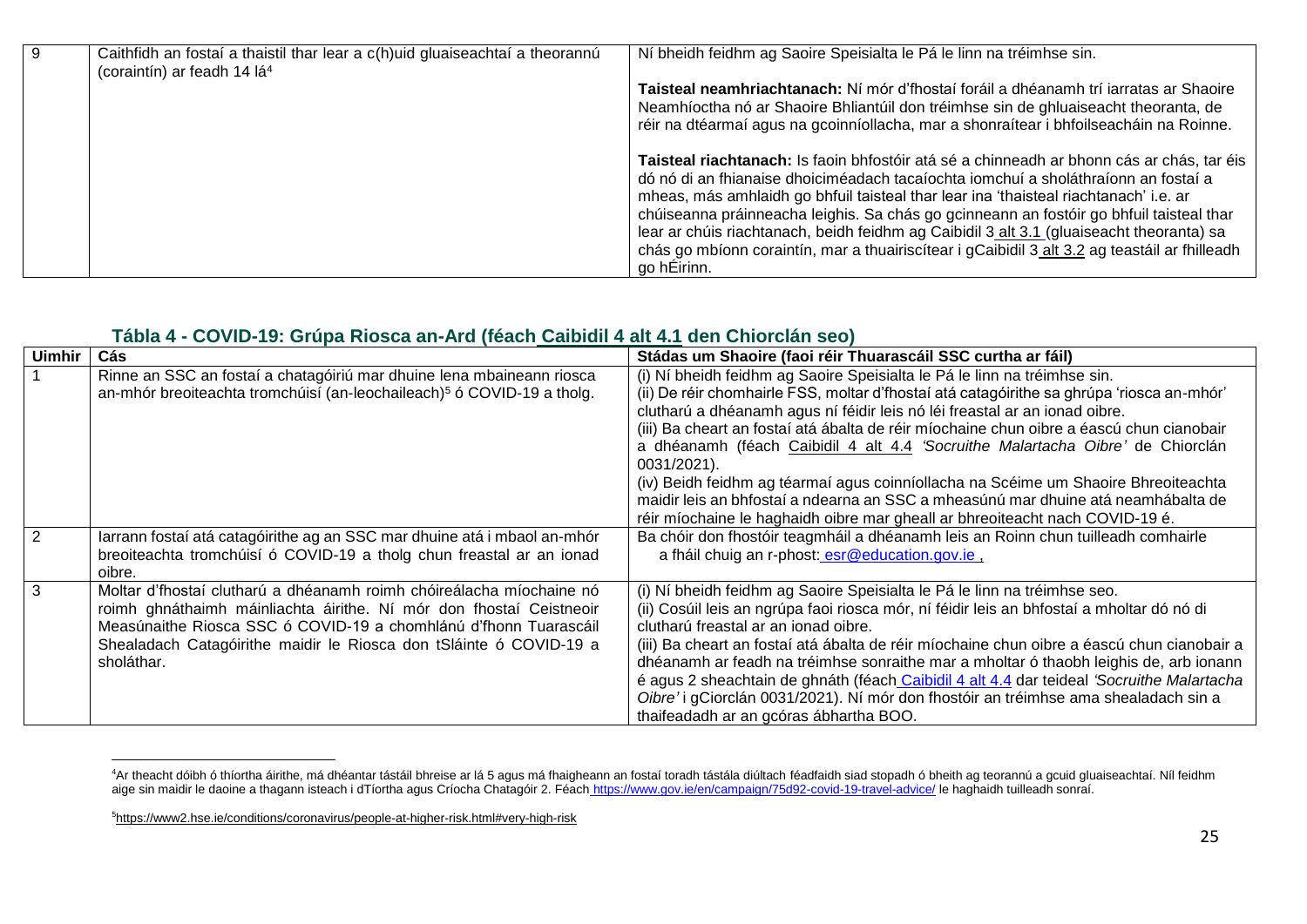|  | (iv)<br>i gcás nach bhfuil an fostaí ábalta de réir míochaine chun<br>Mar<br>mhalairt air sin, |
|--|------------------------------------------------------------------------------------------------|
|  | dhéanamh.<br>Shaoire<br>thaifeadadh mar as láthair ar :<br>déantar iad a<br>cianobair          |
|  | Bhreoiteachta le linn na tréimhse sin.                                                         |

#### **Tábla 5 – COVID-19: Grúpa lena mbaineann Riosca Mór (féach [Caibidil 4 alt](#page-16-1) 4.2 den Chiorclán seo)**

| <b>Uimhir</b> | Cás                                                                               | Stádas um Shaoire                                                                                                                                                                                                                                                                                                                             |
|---------------|-----------------------------------------------------------------------------------|-----------------------------------------------------------------------------------------------------------------------------------------------------------------------------------------------------------------------------------------------------------------------------------------------------------------------------------------------|
|               | Tá an fostaí i mbaol mór breoiteachta tromchúisí <sup>6</sup> ó COVID-19 a tholg. | (i) Ní bheidh feidhm ag Saoire Speisialta le Pá le linn na tréimhse sin.<br>(ii) De réir chomhairle FSS, caithfidh fostaí sa ghrúpa lena mbaineann 'riosca mór' nach<br>bhfuil tinn freastal ar an ionad oibre. Ba cheart don fhostaí sa ghrúpa lena mbaineann                                                                                |
|               |                                                                                   | 'riosca mór' cúram breise a ghlacadh chun scaradh sóisialta agus sláinteachas lámh a<br>chleachtadh. Féadfar cumhdaigh aghaidhe agus trealamh cosanta pearsanta a mheas<br>freisin nuair atá sé deacair scaradh sóisialta a dhéanamh. Féach Caibidil 4 alt 4.2 de<br>Chiorclán 0031/2021 maidir le Plean Freagartha COVID-19 san ionad oibre. |

#### **Tábla 6 – Tagraíonn fostaí a bhfuil freagrachtaí cúraim nó cúraim leanaí air nó uirthi nó fostaí atá ina c(h)ónaí le duine lena mbaineann riosca mór nó riosca an-mhór do [Chaibidil 4 alt](#page-20-2) 4.5 den Chiorclán seo)**

<span id="page-25-0"></span>

| <b>Uimhir</b> | Cás                                                                     | <b>Stádas um Shaoire</b>                                                                   |
|---------------|-------------------------------------------------------------------------|--------------------------------------------------------------------------------------------|
|               | Ceanglaítear ar fhostaí cúram a bhaineann le COVID-19 a sholáthar sa    | (i) Ní bheidh feidhm ag Saoire Speisialta le Pá le linn na tréimhse sin.                   |
|               | chás go bhfuil sé nó sí ina c(h)ónaí le duine lena mbaineann riosca mór | (ii) Tá fostaí ar mian leis nó léi leas a bhaint as teidlíochtaí saoire ábhartha atá ann   |
|               | nó riosca an-mhór.                                                      | cheana i dteideal go measfadh a f(h)ostóir iarratais den sórt sin (e.g. Saoire do          |
|               |                                                                         | Thuismitheoirí/Saoire Chúramóra) de réir théarmaí agus choinníollacha fhoilseacháin        |
|               |                                                                         | na Roinne. Féadfaidh fostóirí dá rogha féin, faoi Alt 8(4) den Acht um Shaoire do          |
|               |                                                                         | Thuismitheoirí, 1998 an ceanglas maidir leis an bhfógra 6 seachtaine maidir le             |
|               |                                                                         | hiarratais ar Shaoire do Thuismitheoirí a tharscaoileadh.                                  |
|               | Ceanglaítear ar fhostaí aire a thabhairt do 'dhuine' (i.e. leanbh): -   | (i) Ní bheidh feidhm ag Saoire Speisialta le Pá le linn na tréimhse sin.                   |
|               | (a) nach gcomhlíonann na critéir le haghaidh tástála COVID-19 ach       | (ii) Tá fostaí ar mian leis leas a bhaint as teidlíochtaí saoire ábhartha atá ann cheana i |
|               | tugann an Dochtúir Ginearálta comhairle dó nó di féin-aonrú a dhéanamh  | dteideal go measfadh a f(h)ostóir iarratais den sórt sin (e.g. Saoire do                   |
|               | go dtí 48 uair an chloig saor ó chomharthaí.                            | Thuismitheoirí/Saoire Chúramóra) de réir théarmaí agus choinníollacha fhoilseacháin na     |
|               | (b) gur cuireadh toradh diúltach tástála COVID-19 in iúl dó nó di agus  | Roinne. Féadfaidh fostóirí dá rogha féin, faoi Alt 8(4) den Acht um Shaoire do             |
|               | tugann FSS comhairle dó féin-aonrú a dhéanamh go dtí go mbeidh sé/sí    | Thuismitheoirí, 1998 an ceanglas maidir leis an bhfógra 6 seachtaine maidir le hiarratais  |
|               | 48 uair an chloig saor ó chomharthaí.                                   | ar Shaoire do Thuismitheoirí a tharscaoileadh.                                             |

<span id="page-25-1"></span> $\overline{\phantom{a}}$ 

<sup>6</sup><https://www2.hse.ie/conditions/coronavirus/people-at-higher-risk.html#high-risk>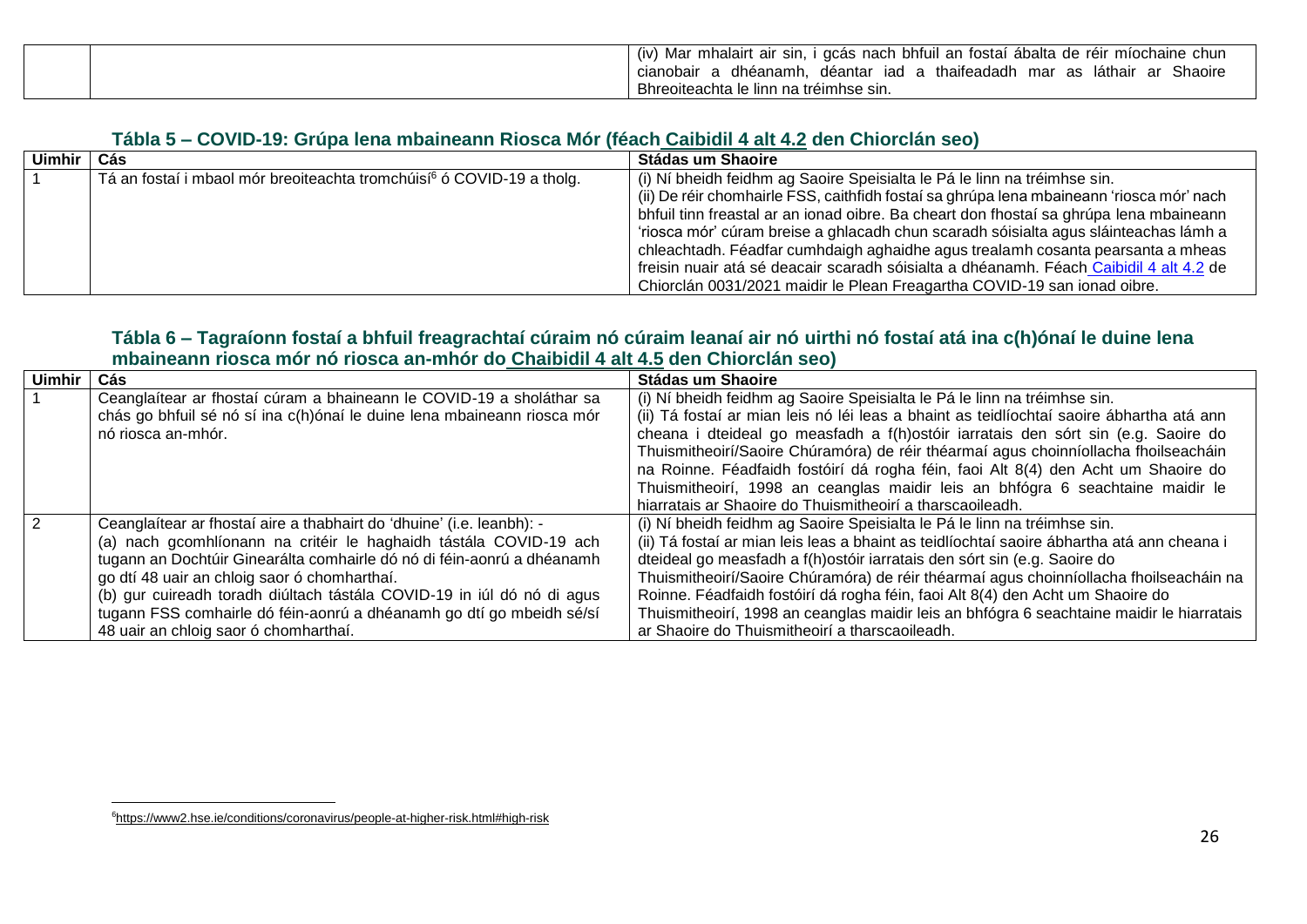## <span id="page-26-1"></span>**Aguisín A - Iarratas ar Shaoire Speisialta le Pá**

## **(1) Diagnóis ar COVID-19 nó (2) moltar duit féin-aonrú a dhéanamh**

<span id="page-26-0"></span>Ba cheart an Fhoirm Iarratais a chomhlánú go hiomlán agus a chur faoi bhráid an fhostóra a luaithe is féidir. Ní mór deimhniú FSS/deimhniú leighis a bheith in éineacht leis an bhfoirm chomhlánaithe chun tacú leis an neamhláithreacht, lena n-áirítear an dáta feidhmiúlachta chun filleadh ar an obair (má tá an dáta sin ar fáil). I gcás nach bhfuil deimhniú FSS/deimhniú leighis ar fáil, féadfaidh an fostóir glacadh le cóip den fhógra/deimhniú teachtaireachta téacs FSS ábhartha don fhostaí. Maidir le diagnóis ar COVID-19, caithfear fianaise mhíochaine ar an tástáil dhearfach, lena n-áirítear dáta na tástála, a áireamh leis an bhfoirm chomhlánaithe.

#### **Cuid 1 - Sonraí Fostaithe**

#### **Cuid 2 - Sonraí faoi Shaoire Speisialta le Pá**

Bunaithe ar chomhairle ón FSS/comhairle shláinte, ba mhaith liom iarratas a dhéanamh ar shaoire speisialta le pá, ar an gcúis a léirítear thíos (cuir tic sa bhosca ábhartha).

- Táim ag fanacht le measúnú leigheas chun a fháil amach an bhfuil gá le tástáil COVID-19.□
- Táim ag fanacht le tástáil COVID-19 agus toradh na tástála.□
- Cuireadh toradh diúltach tástála COVID-19 in iúl dom agus táim ag fanacht leis an dara tástáil COVID-19.☐
- Diagnóisíodh mé le COVID-19.□

Dáta Tosaigh (LL/MM/BBBB): Dáta Deiridh Measta (LL/MM/BBBB): Dáta Deiridh Measta (LL/MM/BBBB):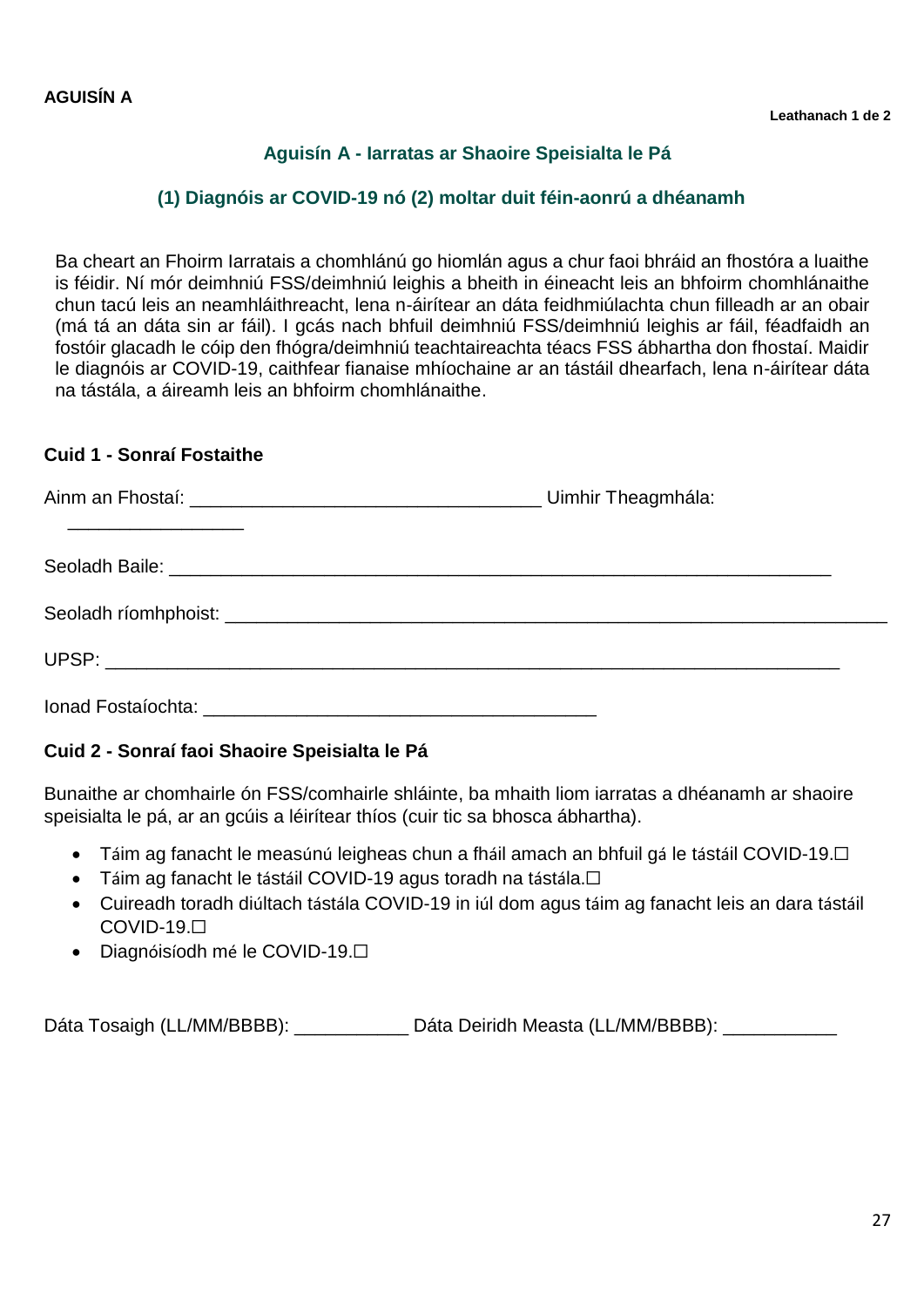#### **Dearbhú**

Is mian liom iarratas a dhéanamh ar Shaoire Speisialta le Pá de réir théarmaí agus choinníollacha Chiorclán 0031/2021 dar teideal '*An Coróinvíreass (COVID-19): Socruithe do Bhaill Foirne seachas Múinteoirí agus Cúntóirí Riachtanas Speisialta atá fostaithe i BOOanna.*

Tá deimhniú FSS nó deimhniú leighis ag gabháil leis an bhFoirm Iarratais chomhlánaithe.

Dearbhaím go bhfuil an fhaisnéis a chuirtear ar fáil san Fhoirm Iarratais fíor agus cruinn.

| Síniú an Fhostaí:<br>ald |
|--------------------------|
|--------------------------|

## **Cuid 3 - Taifead an Fhostóra**

| phearsanra ábhartha.                                                                                                        | NÍOR chóir Foirm Iarratais/Doiciméadacht Tacaíochta a chur faoi bhráid na<br>Roinne Oideachais. Ba cheart iad a choinneáil sa BOO le haon<br>doiciméadacht ábhartha eile chun críocha taifid agus iniúchta leis na taifid |
|-----------------------------------------------------------------------------------------------------------------------------|---------------------------------------------------------------------------------------------------------------------------------------------------------------------------------------------------------------------------|
| Síniú: Ann an Aonaichte agus an t-Iomraidhean an t-Iomraidhean an t-Iomraidhean an t-Iomraidhean an t-Iomraidh<br>(Fostóir) | Dáta: ____________                                                                                                                                                                                                        |
|                                                                                                                             | Le haghaidh diagnóisar COVID-19: Fianaise leighis maidir le COVID-19<br>toradh dearfach tástála, lena n-áirítear dáta na tástála curtha ar fáil □                                                                         |
| (nó cóip den teachtaireacht téacs, nuair is cuí)                                                                            | Deimhniú ón FSS nó Deimhniú Leighis curtha ar fáil □                                                                                                                                                                      |

#### **Ráiteas Príobháideachais um Chosaint Sonraí**

**Ba cheart do na BOOanna nasc lena Ráiteas Príobháideachais a chur isteach anseo agus an fhoirm á cur ar fáil le húsáid**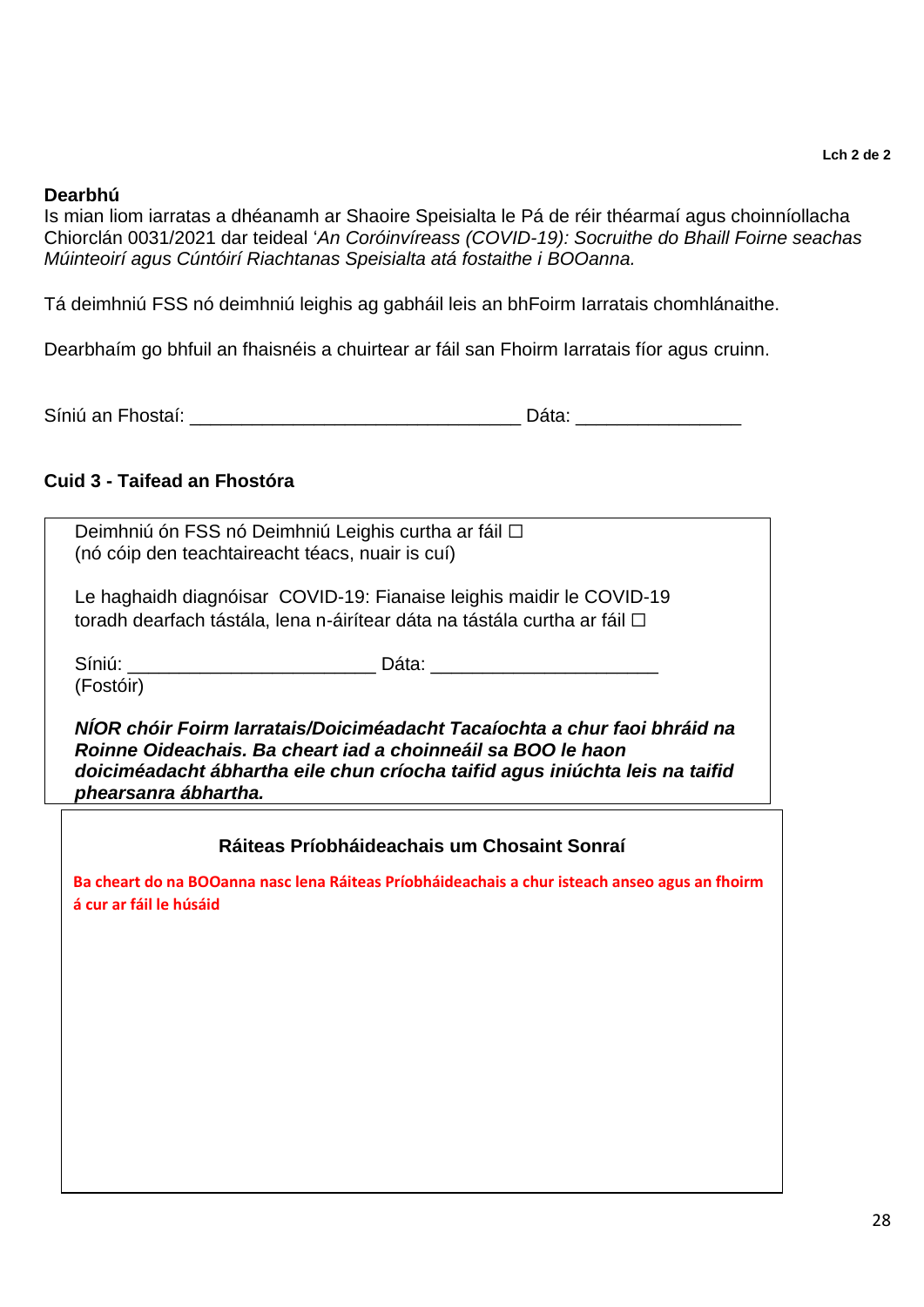**Leathanach 1 de 2**

<span id="page-28-0"></span>**Aguisín B.** 

**Leathanach 1 de 2**

## **Aguisín B - Foirm um Cheadú ón bhFostóir -**

## **Síneadh ar Shaoire Speisialta COVID-19 le Pá**

<span id="page-28-1"></span>**Ní mór an Fhoirm um Cheadú ón bhFostóra seo a chomhlánú i gcás go bhfuil an chatagóir um shaoire 'COVID-19: Síneadh ar Dhiagnóis' ceadaithe ag fostóir i leith fostaí, tar éis dó nó di Thuarascáil Mheasúnaithe Sláinte SSC a fháil** 

| Cuid 1 - Sonraí an Fhostaí<br>Ainm an Fhostaí: ___________________________________Uimhir Theagmhála: ____________________________ |  |
|-----------------------------------------------------------------------------------------------------------------------------------|--|
|                                                                                                                                   |  |
|                                                                                                                                   |  |
|                                                                                                                                   |  |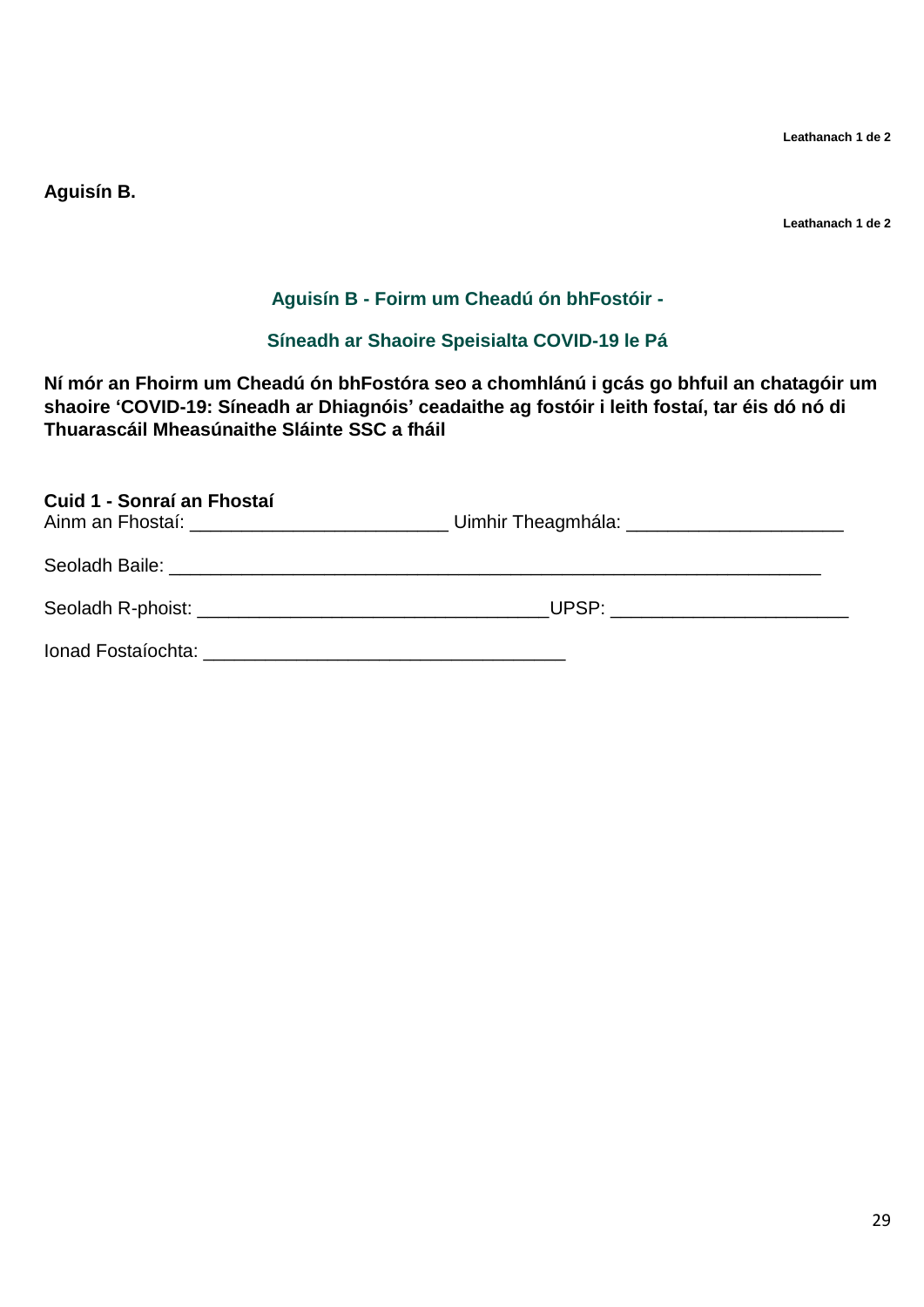## **Cuid 2 – Ceadú ón bhFostóir**

| 1. Bhí an fostaí san ionad oibre <sup>1</sup> (lasmuigh den bhaile) le linn aon cheann de na 14 lá<br>féilire, sula dtosaítear ar fhéin-aonrú le haghaidh diagnóis ar COVID-19. D'aontaigh<br>mé roimh ré freastal ar an ionad oibre.                                                                                                    |  |
|------------------------------------------------------------------------------------------------------------------------------------------------------------------------------------------------------------------------------------------------------------------------------------------------------------------------------------------|--|
| 2. Chuir an fostaí fianaise shásúil leighis ar fáil dom faoin<br>dáta tástála ar COVID-19 agus toradh dearfach na tástála.                                                                                                                                                                                                               |  |
| 3. Fuair mé Tuarascáil Mheasúnaithe Sláinte SSC i leith an fhostaí seo ina luaitear an<br>méid seo a leanas:<br>(a) tá an fostaí neamhábalta de réir míochaine chun an obair a atosú<br>(a) baineann neamhláithreacht an fhostaí go príomha le breoiteacht<br>leanúnach COVID-19<br>(b) tá an fostaí ag teacht ar chúram leighis iomchuí |  |
| Cheadaigh mé síneadh na catagóire saoire maidir le 'COVID-19: Diagnóis' don<br>tréimhse, mar atá mionsonraithe thíos.                                                                                                                                                                                                                    |  |
| Ón Dáta: <u>compare a contra de la contra de la contra de la contra de la contra de la contra de la contra de la</u>                                                                                                                                                                                                                     |  |
| Dáta Deiridh Measta (mar a fhoráiltear i dTuarascáil Mheasúnaithe Sláinte FSS):                                                                                                                                                                                                                                                          |  |
|                                                                                                                                                                                                                                                                                                                                          |  |
| (Fostóir)<br>NÍOR chóir Doiciméadacht Tacaíochta a chur faoi bhráid na Roinne Oideachais. Ba<br>cheart iad a choinneáil sa BOO le haon doiciméadacht ábhartha eile chun críocha<br>taifid agus iniúchta leis na taifid phearsanra ábhartha.                                                                                              |  |
|                                                                                                                                                                                                                                                                                                                                          |  |

### **Ráiteas Príobháideachais um Chosaint Sonraí**

**Ba cheart do na BOOanna nasc lena Ráiteas Príobháideachais a chur isteach anseo agus an fhoirm á cur ar fáil le húsáid**

 $\overline{a}$ 

<sup>1</sup> Is ionann an t-ionad oibre agus aon áit, lasmuigh den teach, a n-éilíonn fostóir ar fhostaí freastal uirthi mar chuid den ról.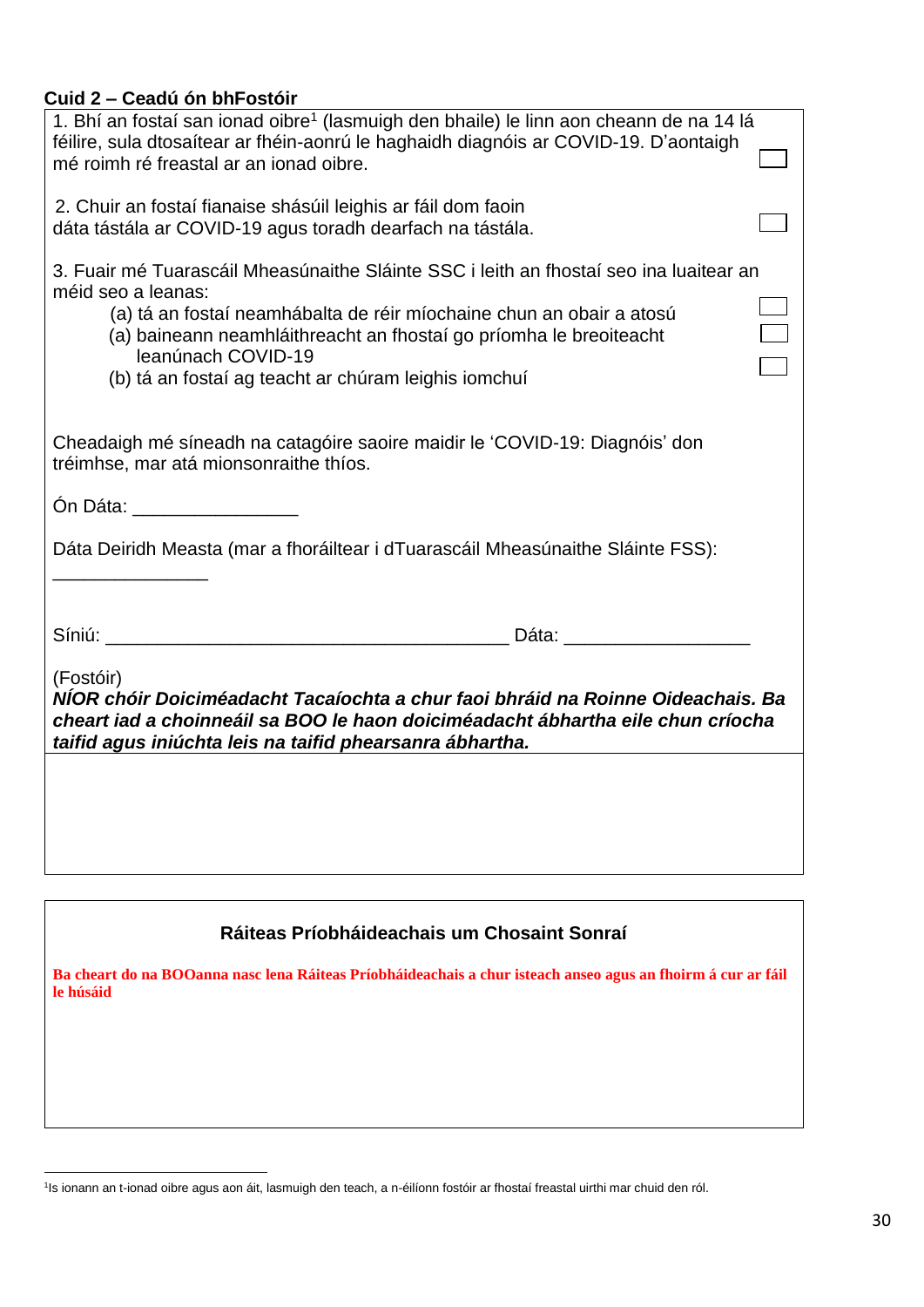### <span id="page-30-0"></span>**Aguisín C - Foirm Dhearbhúcháin – Grúpa lena mBaineann Gluaiseacht Theoranta**

Ní mór don fhostaí ar thug FSS/comhairle leighis comhairle dó nó di an Fhoirm Dhearbhúcháin a c(h)uid gluaiseachtaí a theorannú. Ní mór deimhniú FSS/deimhniú leighis a bheith in éineacht leis an bhfoirm chomhlánaithe, lena n-áirítear an dáta feidhmiúlachta chun filleadh ar an obair (má tá an dáta sin ar fáil). I gcás nach bhfuil deimhniú FSS/deimhniú leighis ar fáil, féadfaidh an fostóir glacadh le cóip den fhógra/ deimhniú teachtaireachta téacs FSS ábhartha.

#### **Cuid 1 - Sonraí an Fhostaí**

| Seoladh ríomhphoist: |  |
|----------------------|--|
|                      |  |
|                      |  |

#### **Cuid 2 - Dearbhú**

 $\overline{\phantom{a}}$ 

Ní féidir liom freastal ar an ionad oibre mar gur tugadh comhairle leighis dom mo chuid gluaiseachtaí a theorannú, ar an gcúis a léirítear thíos (cuir tic sa bhosca ábhartha). Tá deimhniú leighis/deimhniú FSS (sa chás go bhfuil sin le fáil), nó doiciméadacht chuí i gcás taisteal riachtanach thar lear ag gabháil leis an bhFoirm Dhearbhúcháin chomhlánaithe.

• Is dlúth-theagmhálaí mé le cás deimhnithe ar COVID-19.<del></del>

• Tá mé i mo chónaí le duine a bhfuil comharthaí COVID-19 air nó uirthi.□

 Tá cúram á sholáthar agam do 'dhuine' (e.g. leanbh nó duine a bhfuil cúram de dhíth air) ar cás dearbhaithe COVID-19 é nó í.<del></del>

• D'fhill mé ar ais ó thaisteal riachtanach thar lear (ceadaithe ag m'fhostóir).□

 Tá comharthaí an ghalair COVID-19 orm ach ní chomhlíonaim na critéir le haghaidh tástála COVID-19. Mar sin féin, caithfidh mé mo ghluaiseachtaí a theorannú go dtí go mbeidh mé 48 n-uaire an chloig saor ó chomharthaí.☐

 Cuireadh toradh tástála COVID-19 diúltach in iúl dom agus caithfidh mé féin-aonrú go dtí go mbeidh mé 48 n-uaire an chloig saor ó chomharthaí.□

Dáta Tosaigh (LL/MM/BBBB): \_\_\_\_\_\_\_\_\_ Dáta Deiridh Measta (LL/MM/BBBB):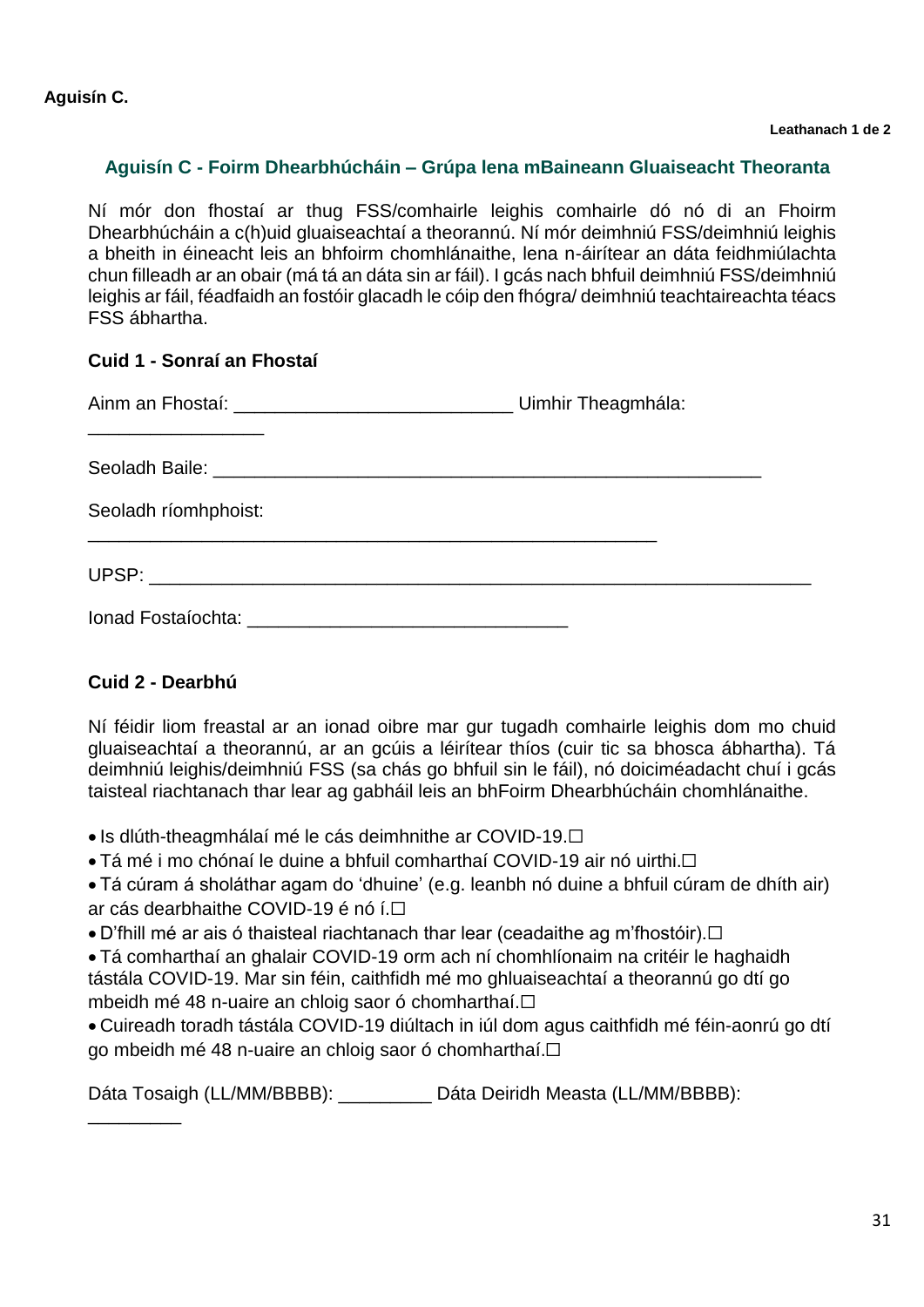Táim ar fáil le haghaidh oibre de réir théarmaí agus choinníollacha Chiorclán 0031/2021 dar teideal '*An Coróinvíreas (COVID-19): Socruithe do na Baill Foirne seachas Múinteoirí agus Cúntóirí Riachtanas Speisialta atá fostaithe i BOOanna.*

Dearbhaím go bhfuil an fhaisnéis a chuirtear ar fáil sa dearbhú fíor agus cruinn.

Síniú an Fhostaí: et a chomhair an t-ainm an Dáta: et a chomhair an Dáta: et a chomhair an Dáta: et a chomhair an Dáta: et a chomhair an t-ainm an Dáta: et a chomhair an t-ainm an Dáta: et a chomhair an t-ainm an Dáta: et

#### **Cuid 3 - Taifead an Fhostóra**

Deimhniú FSS/Deimhniú Leighis nó Deimhniú (nó cóip de ghrianghraf teachtaireachta téacs, nuair is iomchuí) nó doiciméadacht iomchuí i gcás taisteal riachtanach thar lear arna sholáthar  $□$ 

Socruithe oibre malartacha ceadaithe (cuir tic sa bhosca ábhartha)  $\Box$  Tá  $\Box$  Níl

Síniú: \_\_\_\_\_\_\_\_\_\_\_\_\_\_\_\_\_\_\_\_\_\_ Dáta: \_\_\_\_\_\_\_\_\_\_\_\_\_\_\_\_\_\_\_\_\_\_ (Fostóir)

*NÍOR chóir Foirm Iarratais/Doiciméadacht Tacaíochta a chur faoi bhráid na Roinne Oideachais. Ba cheart iad a choinneáil sa BOO le haon doiciméadacht ábhartha eile chun críocha taifid agus iniúchta leis na taifid phearsanra ábhartha.*

#### **Ráiteas Príobháideachais um Chosaint Sonraí**

**Ba cheart do na BOOanna nasc lena Ráiteas Príobháideachais a chur isteach anseo agus an fhoirm á cur ar fáil le húsáid**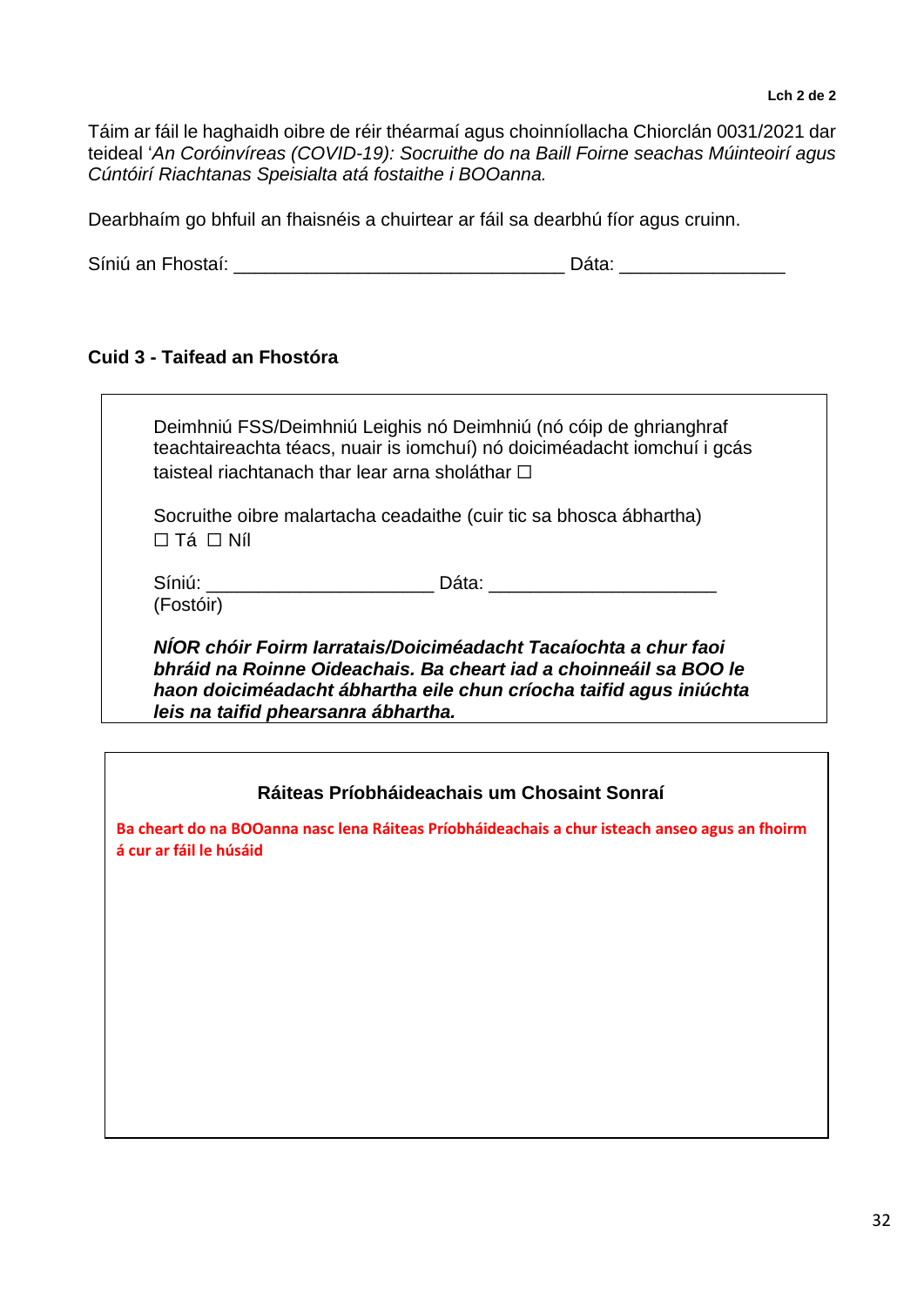### <span id="page-32-1"></span>**Aguisín D - Foirm Dhearbhúcháin - Grúpa lena mBaineann Riosca an-mhór**

<span id="page-32-0"></span>Ní mór don fhostaí an Fhoirm Dhearbhúcháin a chomhlánú i gcás ina bhfuil sé luaite sa 'Tuarascáil Chatagóirithe um Riosca don tSláinte ó COVID-19' de chuid na Seirbhíse Sláinte Ceirde (SSC) go bhfuil sé/sí i mbaol an-ard breoiteachta ó COVID-19 a tholg agus go moltar dó nó di clutharú. Ní mór an fhoirm chomhlánaithe in éineacht le 'Tuarascáil Chatagóirithe um Riosca don tSláinte ó COVID-19' an SSC a chur faoi bhráid an fhostóra a luaithe is féidir.

#### **Cuid 1 - Sonraí an Fhostaí**

| Ainm an Fhostaí: _____ ___________________________ Uimhir Theagmhála: _____________________________                                                                                                                                  |  |
|--------------------------------------------------------------------------------------------------------------------------------------------------------------------------------------------------------------------------------------|--|
| Seoladh Baile: <u>Charles and Charles and Charles and Charles and Charles and Charles and Charles and Charles and Charles and Charles and Charles and Charles and Charles and Charles and Charles and Charles and Charles and Ch</u> |  |
|                                                                                                                                                                                                                                      |  |
|                                                                                                                                                                                                                                      |  |
|                                                                                                                                                                                                                                      |  |

#### **Cuid 2 - Dearbhú**

Bunaithe ar an 'Tuarascáil Chatagóirithe um Riosca don tSláinte' ó COVID-19 de chuid SSC, tá mé i mbaol an-ard breoiteachta ó COVID-19 a tholg agus moltar dom clutharú a dhéanamh.

Táim ar fáil le haghaidh oibre de réir théarmaí agus choinníollacha Chiorclán 0031/2021 dar teideal '*An Coróinvíreas (COVID-19): Socruithe do na Baill Foirne seachas Múinteoirí agus Cúntóirí Riachtanas Speisialta atá fostaithe i BOOanna.'*

| Síniú an Fhostaí:<br>Data |  |
|---------------------------|--|
|---------------------------|--|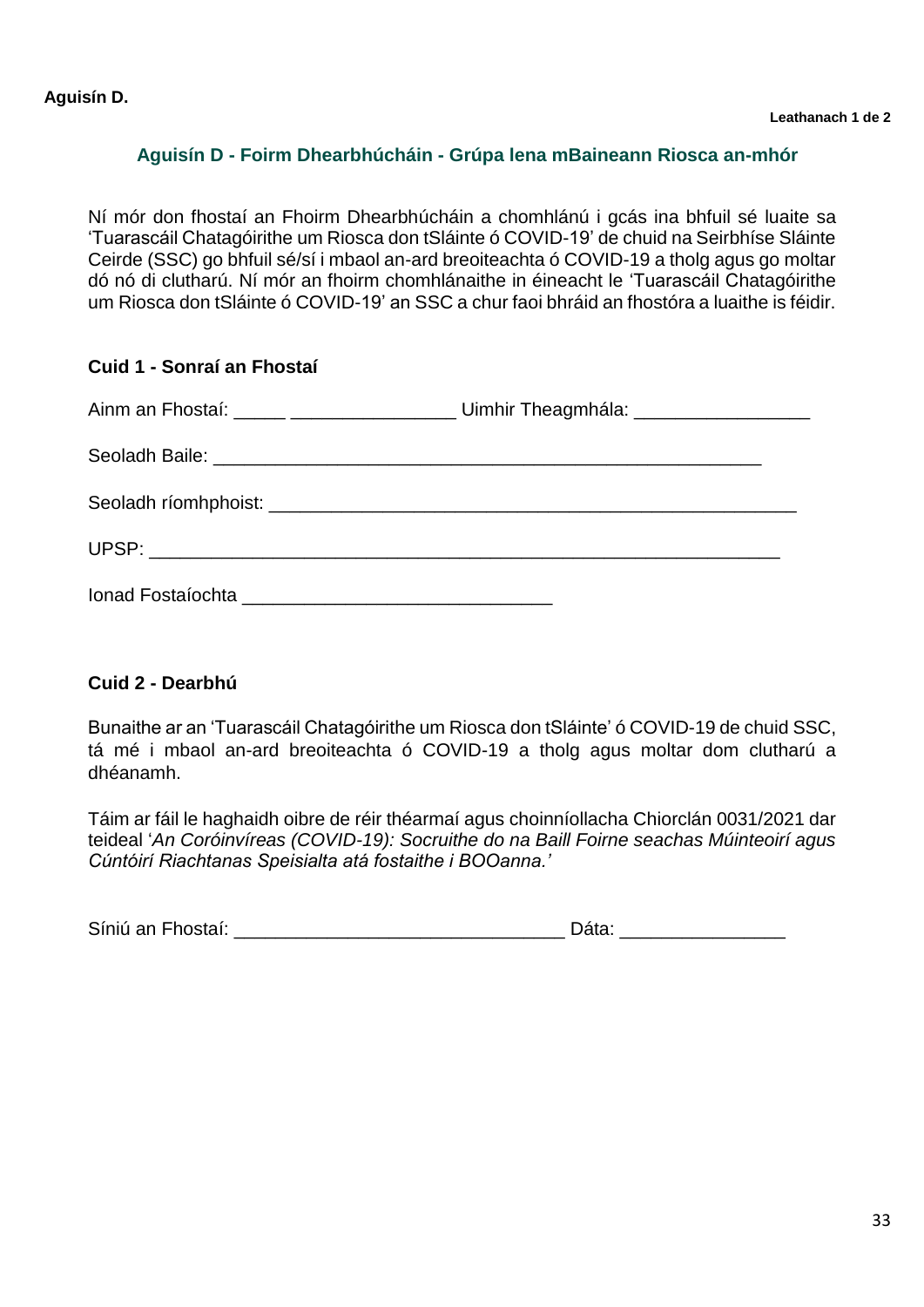#### **Cuid 3 – Taifead an Fhostóra**

\_\_\_\_\_\_\_\_\_\_\_\_\_\_\_\_\_\_\_\_\_\_

Tuarascáil Chatagóirithe um Riosca don tSláinte ó COVID-19 de chuid an SSC curtha ar fáil □

Socruithe oibre malartacha ceadaithe (cuir tic sa bhosca ábhartha)  $\Box$  Tá  $\Box$  Níl

Síniú: **Europa and an component and an anti-sensitive Contract Dáta: Dáta:** 

(Fostóir)

*NÍOR chóir Foirm Iarratais/Doiciméadach Tacaíochta a chur faoi bhráid na Roinne Oideachais. Ba cheart iad a choinneáil sa BOO le haon doiciméadacht ábhartha eile chun críocha taifid agus iniúchta leis na taifid phearsanra ábhartha.* 

#### **Ráiteas Príobháideachais um Chosaint Sonraí**

**Ba cheart do na BOOanna nasc lena Ráiteas Príobháideachais a chur isteach anseo agus an fhoirm á cur ar fáil le húsáid**